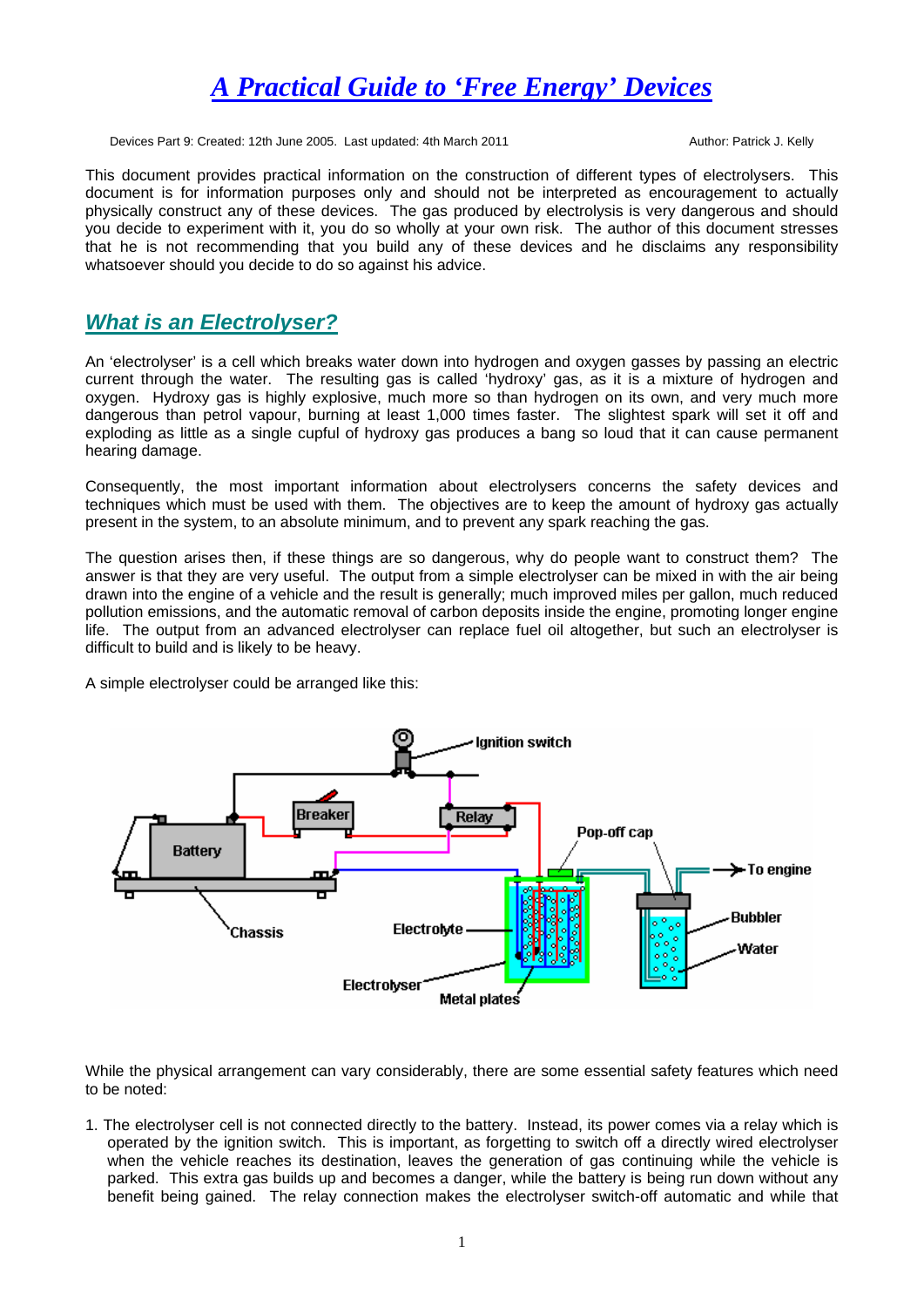sounds like a minor thing, it most definitely is not. An even better connection for the relay is to wire it across the electrical fuel pump as that powers down automatically if the engine stalls with the ignition on.

- 2. The electrical supply to the electrolyser then passes through a resettable circuit-breaker. This is also an important feature because, should any malfunction occur in the electrolyser cell which causes a continuously increasing current to be drawn (such as undue overheating of the cell), then the circuit breaker disconnects the link and prevents any serious problem arising. A light-emitting diode with a current limiting resistor of say, 680 ohms in series with it, can be wired directly across the contacts of the circuit breaker. The Light-Emitting Diode can be mounted on the dashboard. As the contacts are normally closed, they short-circuit the LED and so no light shows. If the circuit-breaker is tripped, then the LED will light up to show that the circuit-breaker has operated. The current through the LED is so low that the electrolyser is effectively switched off.
- 3. Both the electrolyser and the 'bubbler' have tightly fitting 'pop-off' caps. This is very important. If the hydroxy gas above the surface of the liquid were to be ignited and the unit were robustly sealed, then the pressure build up inside the unit would be very rapid and it would explode like a grenade. If however, 'pop-off' caps are installed, then as the pressure starts to build up, the cap is displaced, maintaining the integrity of the unit, and preventing excessive pressure build-up. Having said that, it is a major objective to avoid gas ignition in the first place.
- 4. The wires going to the plates inside the electrolyser are both connected well below the surface of the liquid. This is to avoid the possibility of a connection working loose with the vibration of the vehicle and causing a spark in the gas-filled region.
- 5. The volume above the surface of the liquid is kept as low as possible to minimise the size of an explosion in the unlikely event of one occurring in spite of all of the precautions. Some experimenters like to reduce the volume above the liquid surface by filling it with polystyrene 'beans'. I am not happy with that arrangement as polystyrene is a material with major electrostatic properties. Massive charges build up rapidly on polystyrene, and while the damp conditions inside the electrolyser are not particularly suitable to electrostatic sparks, I feel that the risk of explosion is greater with moving pieces of polystyrene inside the cell.
- 6. Finally, the hydroxy gas is passed through a 'bubbler' before being fed to the engine. A bubbler is just a tall and narrow container of water with the gas being fed into it near the bottom, and forced to rise through the water before continuing it's journey to the engine. If, for any reason, the gas in the pipe feeding the engine is ignited, then the gas above the water in the bubbler will be ignited. That will blow the cap off the bubbler, restrict the explosion to a small amount of gas, and the water column in the bubbler prevents the gas in the electrolyser from being ignited. People have suggested using flashback arrestors from gaswelding equipment but these are far too slow to work with hydroxy gas where the flame front moves at a thousand metres per second. So the best practice is to use one, or more, bubblers as they are easy to make and install and are very reliable.

# *Different Types of Electrolyser*

There are three main types of electrolyser:

- 1. 12 Volt Single Cell.
- 2. 12 Volt Series Cell.
- 3. High-Voltage Series Cell.

Each of these will be covered in detail in the remainder of this document. Certain principles apply to each type and will be covered after the three descriptions. These include the necessary surface area of each electrode, the 'conditioning' of the electrodes and dealing with bubbles.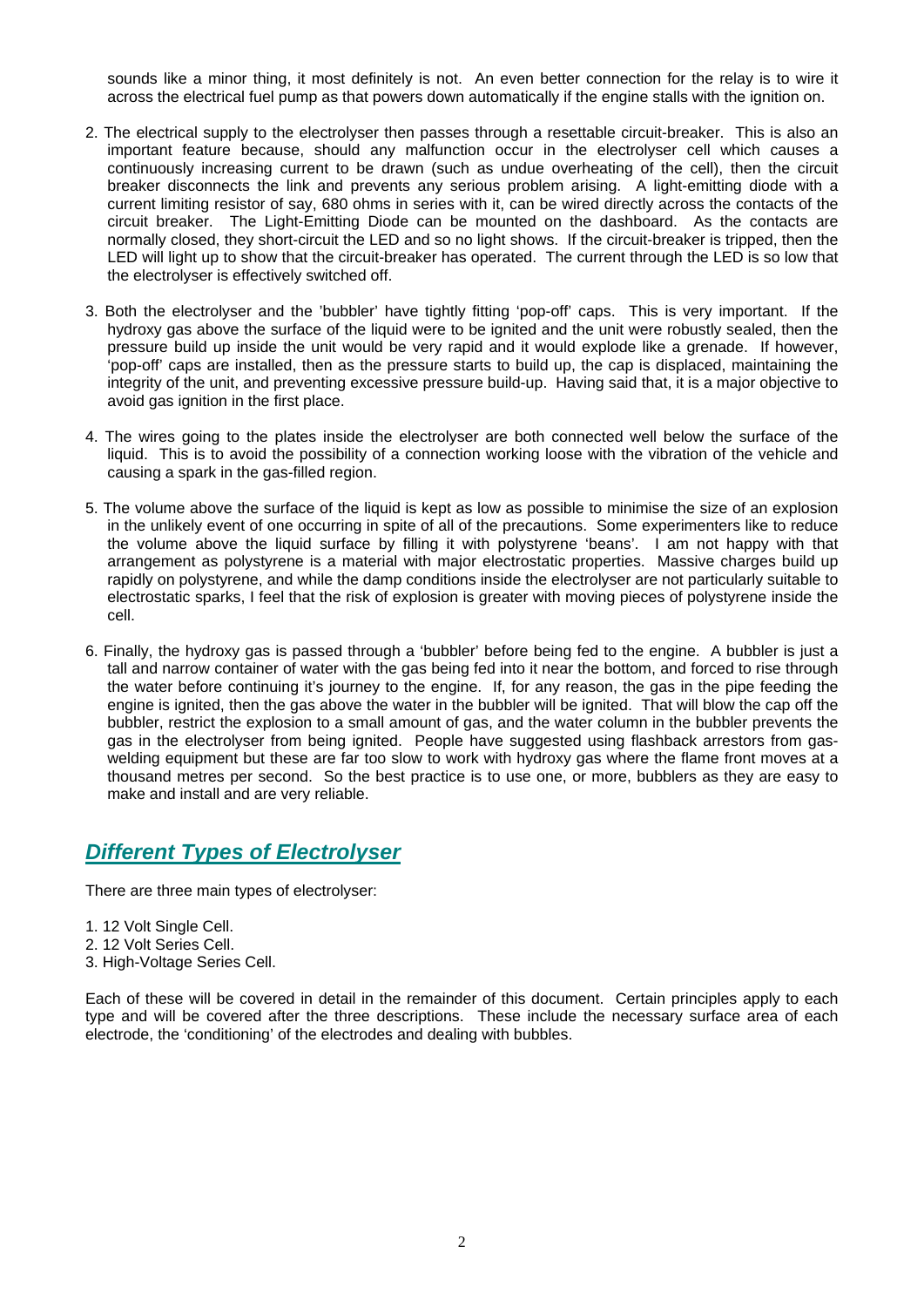# **12 Volt Single Cells**

The most simple electrolyser to construct is the single cell version as shown above. This can use any size and shape of container which makes is convenient for mounting in the engine compartment of the vehicle. Many people opt for a cylindrical container as these are widely available and are easier to mount, possibly as shown here:



Finding space in the engine compartment is one of the more difficult tasks with European cars as their designs tend to pack the engine area tightly to reduce the size of the vehicle to a minimum.

The rate of gas production depends on a number of factors:

1. The liquid used for electrolysis. If distilled water is used, then almost no current will flow through the cell as distilled water has a very high resistance to current flow, and almost no gas will be produced. It is normal practice to add some other substance to the water to increase the rate of gas production.

If salt is added to the water, the rate of electrolysis increases enormously. However, that is not a good choice of additive as the salt forms a corrosive mixture and Chlorine gas is produced along with the Hydrogen and Oxygen gasses. The same goes for battery acid; it does work but it is a very poor choice which causes practical problems over a period of time. Other additives will create the increase in gas production but have similar undesirable effects.

Two additives stand out as being the best choices. The first is Sodium Hydroxide (chemical symbol NaOH), sometimes called 'lye'. The very best choice is Potassium Hydroxide (chemical symbol KOH) which is available in pellet form. Potassium Hydroxide acts as a catalyst in the process of electrolysis in that it promotes the gas production but does not get used up in the process.

- 2. The spacing of the electrode plates. The closer together the plates are placed, the greater the rate of gas production. There is a practical limit to this, as bubbles of gas formed between the plates have to be able to escape and rise to the surface. The optimum spacing is generally considered to be 3 mm or 1/8 inch, although some people prefer to have a 5 mm gap between the plates. These plates are typically made from 316 grade stainless steel.
- 3. The area of the electrode plates and the preparation of the plate surface. The greater the plate area, the greater the rate of gas production. Some of this effect may be due to the improvement in the chances of bubbles escaping from the plates and not blocking some of the plate area. It is recommended that each face of every electrode plate has an area of between two and four square inches (13 and 25 square centimetres) per amp of current flowing through the cell.

The preparation of the surface of the plates has a major effect on the rate of gas production. A major improvement is achieved if both sides of each plate are sanded in a criss-cross pattern (this produces an increased surface area with thousands of microscopic peaks which help bubbles form and leave the plate). The plates are then assembled and immersed in the electrolyte solution for about three days. This creates a protective white coating on the surface of the plates which helps enhance the electrolysis. The plates are then rinsed off with distilled water and the cell is refilled with a fresh solution of electrolyte.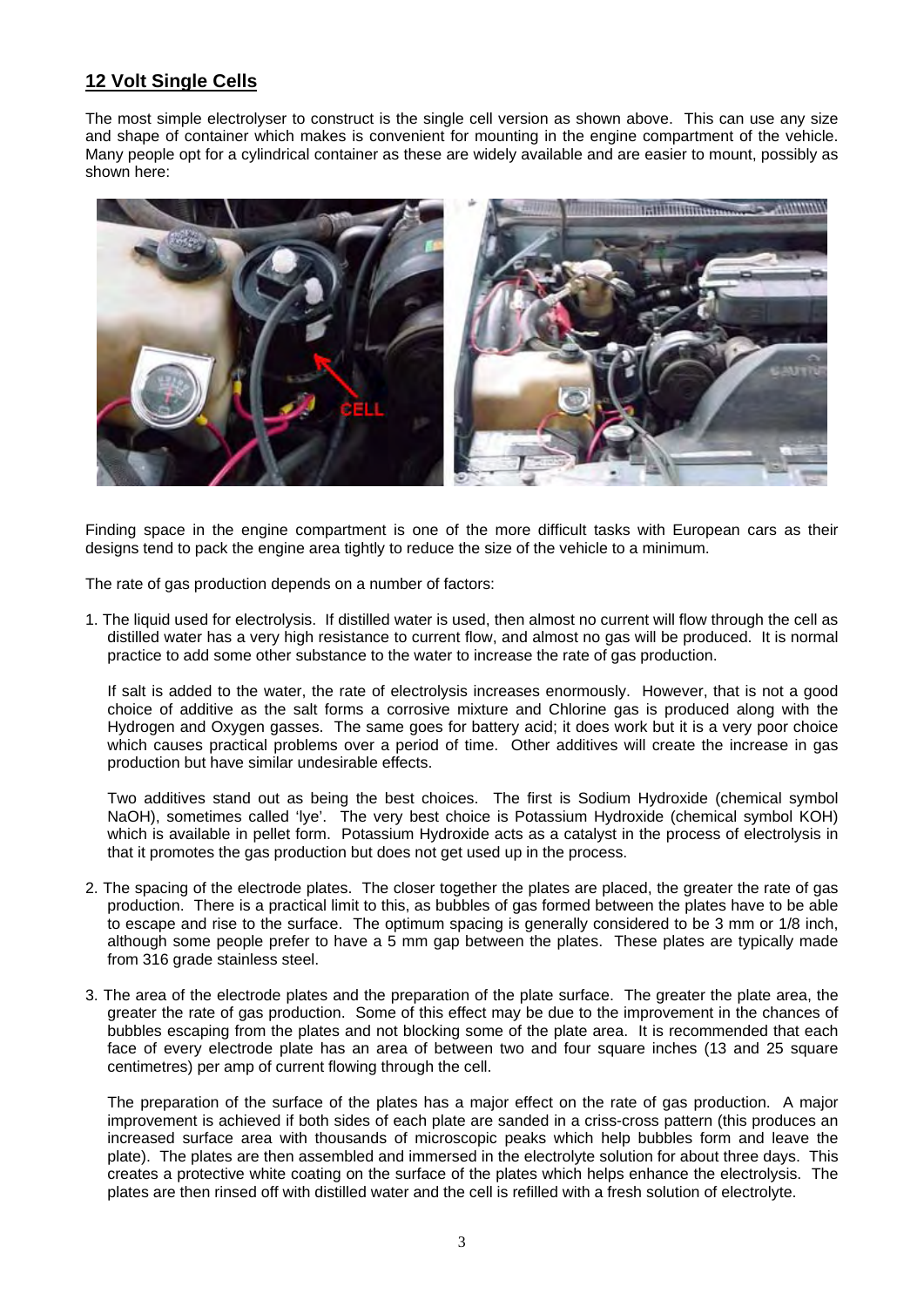4. The current flowing through the cell. This is an absolutely key factor in gas production, and one of the most difficult to control accurately and economically. The greater the current, the greater the rate of gas production. The current is controlled by the concentration of Potassium Hydroxide in the electrolyte (water plus KOH) and the voltage across the cell. The voltage across the cell has limited effect as it reaches a maximum at just 1.24 volts. Up to that point, an increase in voltage causes an increase in gas production rate. Once the voltage gets over 1.24 volts, increasing it further produces no further increase in the rate of gas production.

If the voltage is increased above 1.24 volts, the extra voltage goes to heat the electrolyte. Assume that the current through the cell is 10 amps. In that case, the power used to produce gas is 10 amps  $x$  1.24 volts = 12.4 watts. When the engine is running, the voltage at the battery terminals will be about 13.8 volts as the alternator provides the extra voltage to drive current into the battery. The excess voltage applied to the cell is about 1.24 less than that, say 12.5 volts. The power which heats the electrolyte is about 12.5 volts x 10 amps = 125 watts. That is ten times the power being used to produce gas. This is very, very inefficient. The following diagram may help you understand the situation:



The best electrode material for the plates is 316L-grade stainless steel. It is hard to believe, but there is a voltage drop across the plate, which makes it necessary to apply about 2 volts to the plates on each side of the cell. So, if you are running off 12 volts, then six cells in a row across the battery gives the maximum possible drive. With the engine running and providing almost 14 volts, seven cells gives the highest possible drive.

The electrolyte heating up is a wholly bad thing as it drives a good deal of water vapour out of the electrolyte and this mixes with the gas and is fed to the engine. Injecting water mist, which is a fine spray of water droplets, into an engine increases its performance due to the water expanding when it is heated. This improves both the engine power and the miles per gallon, and it makes the engine run cooler, which improves the life of the engine. But water vapour is a bad thing as it is already fully expanded and just gets in the way of the hydroxy gas, diluting it and lowering the power of the engine with no benefit at all..

As the voltage applied to the cell is pretty much fixed, the current flow is controlled by the concentration of Potassium Hydroxide in the electrolyte and the plate area. Once the cell is built, the plate area is fixed, so the current is adjusted by controlling the amount of KOH added to the water.

There is a slight limit to this, in that the gas production increases with KOH concentration until the concentration reaches 28% (by weight). After that point, any increase in the concentration produces a reduction in the rate of gas production. General practice is to have a fairly low concentration of KOH which is found by trial. Bob Boyce, who is very experienced in this field, says that you should never add water to NaOH or KOH. Always start with water, and add the chemical to the water SLOWLY, stirring well and allowing the mixture to cool in between additions. Shelf life depends on how well it is sealed from the atmosphere. Carbon is an enemy to this process. Whether the KOH is in dry or liquid form, it will absorb carbon from  $CO<sub>2</sub>$  in the atmosphere, or any other source of free carbon. As this happens, the catalytic effect is diminished. The more carbon is absorbed, the less the catalytic efficiency of the electrolyte. So, if you wish to maintain maximum performance, it is crucial to keep air out of your dry or liquid chemical storage containers, AND away from the electrolyte in your cells.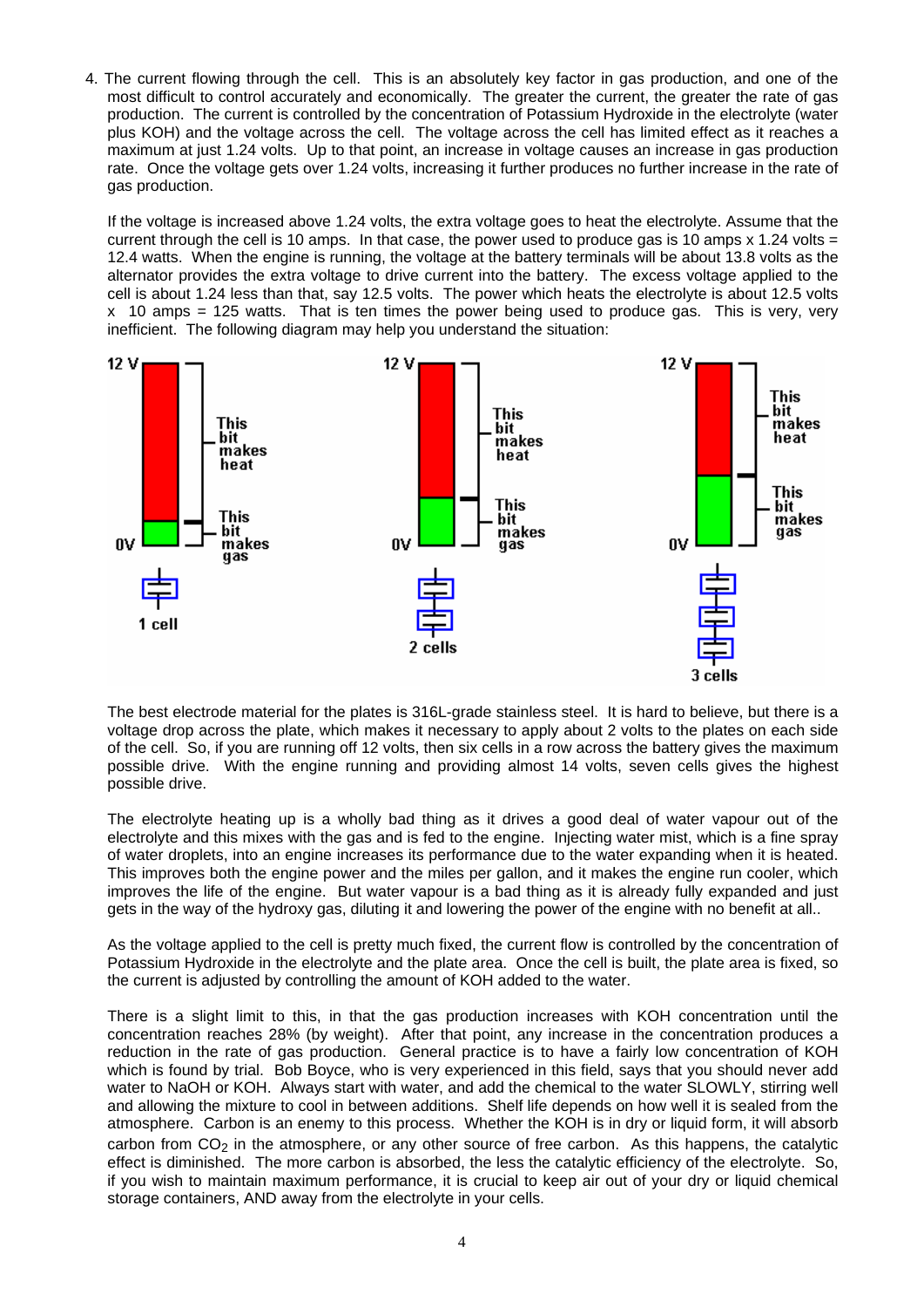5. The temperature of the electrolyte. The hotter the electrolyte, the higher the current carried through it. This can be a snag. Suppose it is decided that the current through the cell is to be 10 amps and the electrolyte concentration adjusted to give that current when the engine is started. As time passes, the 125 watts of excess power drawn from the battery, heats the electrolyte, which in turn causes an increase in the current flowing through the cell, which causes even greater heating, which..... The result is positive feedback which causes a runaway temperature effect.

This effect is aggravated by the water in the cell being used up as the vehicle drives along. This raises the concentration of the electrolyte because the amount of KOH remains the same while the amount of water reduces.

There are different ways of dealing with this problem. One is to reduce the concentration of KOH so that the chosen current is only reached when the electrolyte has reached its maximum working temperature. This is a simple solution with the slight disadvantage that the gas production rate when starting is lower than it could be. However, the heating power is so high that it will not be long until the cell is operating at its maximum temperature.

A different way to handle the problem is to use an electronic circuit to limit the current through the cell to the chosen value by dropping the voltage applied to the cell. This has the disadvantage that the extra power is being dissipated in the electronics which then has a heat problem. Also, this solution does not improve the overall efficiency of the process.

The best way of all is to reduce the voltage applied to the cell by using more than one cell connected in a daisy-chain across the battery. With two cells, each will get about seven volts across it and the gas production will be doubled. If space in the engine compartment allows, a chain of six cells can be used which means each receives about two volts and the waste powers is reduced to some 10.6 watts per cell, while the gas production is six times higher. With the higher rate of gas production, it would probably be possible to reduce the chosen current flowing through the cell. Also, with six cells, the amount of water is six times greater and so there will be less concentrating of the electrolyte due to the water being used up. This is a "Series-Cell" arrangement.

6. The number of bubbles sticking to the surface of the electrode plates. This is generally considered to be a significant problem. Many methods have been used to deal with it. Some people use magnets, others pump the electrolyte around to dislodge the bubbles, others use buzzers to vibrate the plates and some pulse the voltage to the cell at just the right frequency to vibrate the cell. Once the plates have become fully "conditioned" bubbles break away from them very easily and there is no need for any dislodging mechanism.

# **12 Volt Series Cells**

If there is room in the engine compartment, then anything up to seven of these cells may be installed and connected in series across the battery. The pipework is daisy-chained from cell to cell so that the air drawn into the engine passes through each cell, picking up more and more gas on the way, as shown here:



The upper diagram shows the electrical connection between the cells while the lower diagram shows how the air/gas pipes are connected. While the cells are shown side by side in the diagram, they can be positioned in any convenient locations in the engine compartment. As the temperature in the engine compartment can be quite high, the cell housings need to be unaffected by high temperatures, which make some plastic containers unsuitable for this use.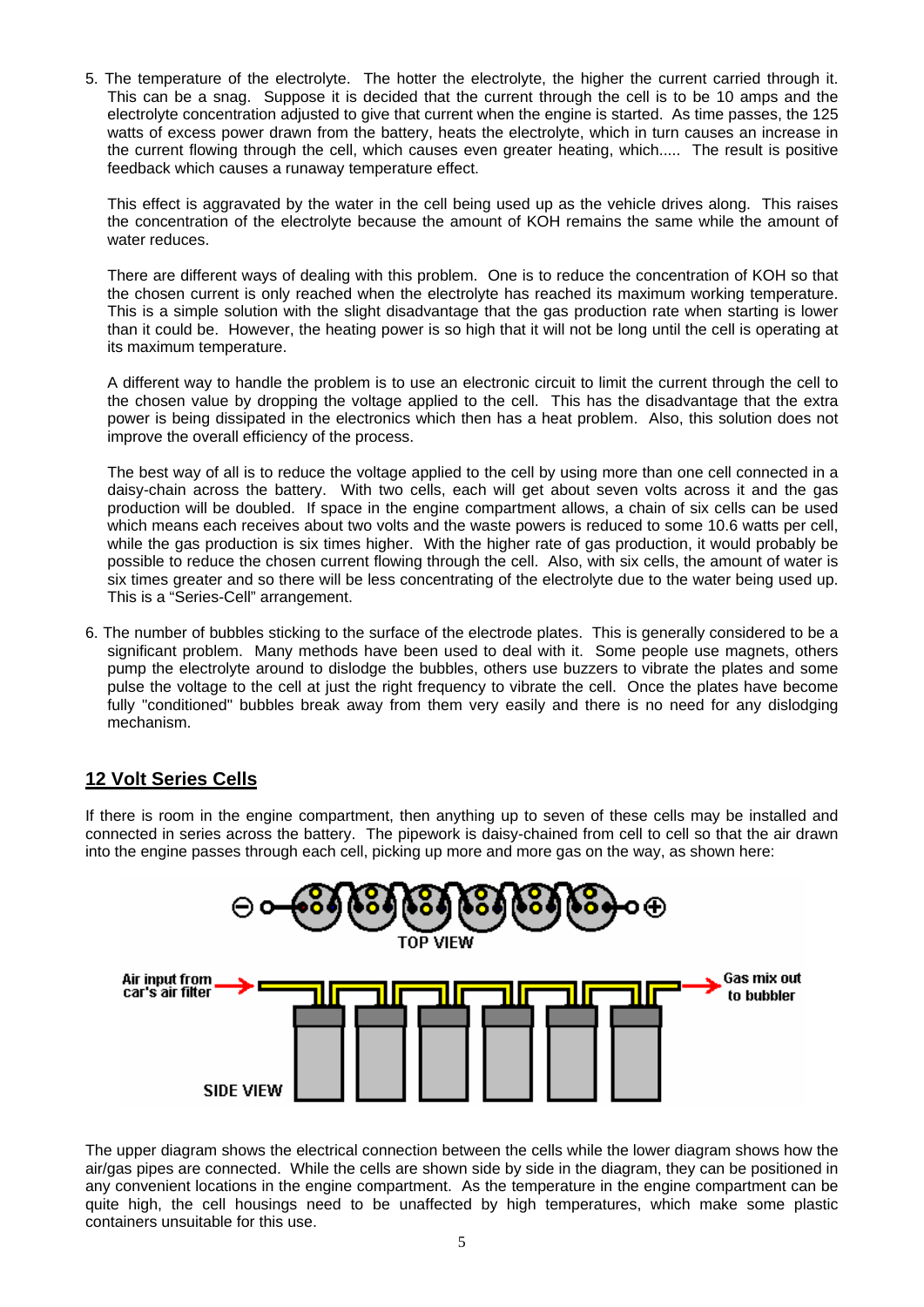The volume of electrolyte contained in the cells of this type is considerable, so topping up the cells would not be an urgent matter. The picture above is expanded to give a better view. The actual gap between the plates will be about 5 mm or so, which means that the plate assembly shown above will only have a vertical height of about 1.5 inches (40 mm). The cell housing is likely to be eight or nine inches tall (200 mm) so the amount of electrolyte above the plates is considerable. The electrode area in this single cell electrolyser is about 6 x  $6.4 = 38.4$  square inches (248 sq. cm.).

For maximum gas output, the electrolyte in each cell only needs 1.24 volts across it. If stainless steel electrodes are used, then the voltage drop across those electrodes makes the ideal voltage applied to the cell to be 2.0 volts. If the vehicle alternator is connected across the cell, then it will be receiving about 13.8 volts. Only 1.24 volts is used to make gas, the rest goes to heat the electrolyte. If the concentration of the electrolyte is adjusted to give 10 amps flowing through the cell, then 1.24 volts x 10 amps = 12.4 watts will be used to produce gas, and (13.8 - 1.24) volts x 10 amps = 125.6 watts will just heat the electrolyte. To put that another way: less than 10% of the power taken from the alternator will be used to make gas.

# **High-Voltage Series Cells**

The electrolysers discussed above are used to improve the performance and efficiency of internal combustion engines running on fossil fuels. The optimum situation would be where the original fossil fuel can be dispensed with altogether and the engine run on water alone. This is not easy to do. It is not impossible to do. A few people have done it. The electrolyser described below is capable of running a suitable internal combustion engine. Excluding fossil fuels altogether does not cause any additional rust in the exhaust system or elsewhere in the vehicle since burning fossil fuels produces just as much water.

Not every engine is suitable for conversion as the current types which have computer control of the amount of fuel passed to the engine, the timing of the spark and which used oxygen sensors to determine how the fuel burn inside the engine is going, are not suitable unless the present ignition-control system is controlled. One reason for this is that hydroxy gas burns a thousand times faster than fossil fuel vapour does. Consequently, the spark inside the cylinder has to occur later in the cycle, definitely after Top Dead Centre and probably about twelve degrees after TDC. The easiest vehicles to convert are the older types with Capacitor Discharge ignition or types which have a contact-breaker in the ignition circuit. These types generally have the ability to manually adjust the timing to whatever setting is needed. Ideally, the engine will have a carburettor and fair amount of spare space in the engine compartment. It would be an advantage if the engine capacity were not large, as the larger the engine, the greater the amount of hydroxy gas needed to run it.

To increase the amount of gas produced by a DC electrolyser, it is necessary to increase the current through the cells by a major amount or increase the number of cells in the electrolyser, or both.



**Bob Boyce** is easily the most experienced and knowledgeable series-cell designer at the present time, and sincere thanks are due to him for sharing his design freely with everybody and for his continuous help, advice and support of the builders of electrolysers. Bob achieves a massively increased gas production rate by using an electrolyser with a large number of cells in it. Bob's electrolyser is easily the most effective available at this time. It uses one hundred cells (101 plates) and applies a sophisticated pulsing waveform which raises the operational efficiency far above that envisioned by the science textbooks available today. Units with just 60 cells are inclined more to brute-force DC electrolysis, tending to mask the gains produced by pulsing. As there is a voltage drop across each stainless steel electrode plate, it is usual to allow about 2 volts across each cell for DC operation. However, Bob finds that for high-efficiency pulsing, the optimum voltage for each cell with 316L-grade stainless-steel electrode plates is about 1.5 volts. This means that a voltage of about 1.5 x 100 = 150 volts is needed to power it to its maximum pulsed output.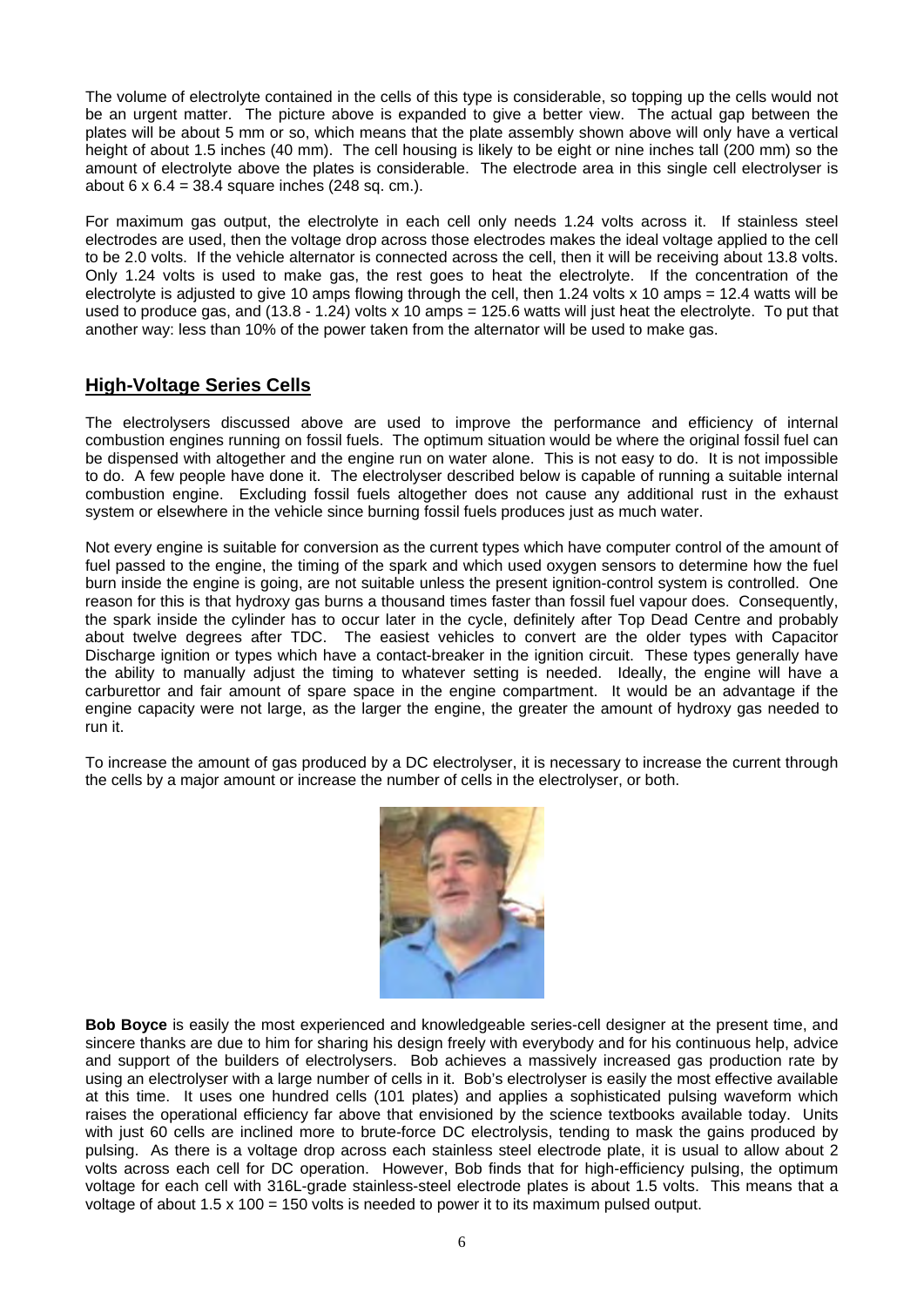To get this higher voltage, Bob uses a 110 Volt inverter. An inverter is an electronic circuit which has a 12 Volt DC input and generates a 110 Volt AC output. These are readily available for purchase as they are used to run (US) mains equipment from car batteries. The output from the inverter is converted from Alternating Current to pulsing Direct Current by passing the output through four diodes in what is called a 'Diode Bridge'. These are readily available at very low cost from electronic component suppliers.

Obviously, it would not be practical to use a hundred self-contained cells daisy-chained together to act as the series-connected electrolyser cell. There would not be enough physical space in the engine compartment for that, so a different style of cell construction is needed. The view looking down on several separate electrolyser cells could be represented something like this:



Top view of an electrolyser

Here the plus side of each cell is connected to the minus side of the next cell to provide a set of six interconnected cells acting in series. The current flowing through the electrolyser goes through each cell in turn and so each cell receives exactly the same current as the other cells. This is the same sort of arrangement as using six self-contained cells in a daisy-chain. To reduce the physical size of the unit, it is possible to construct the electrolyser as shown here:



In this arrangement, the individual cells have just one positive plate and one negative plate. The plates slot into the sides and bottom of the housing so that the electrolyte is trapped between the plates and an air gap is formed between the plus plate of one cell and the minus plate of the next cell.

These air gaps are wasted space. They contribute nothing to the operation of the electrolyser. Each consists of a metal plate, a gap and a wire connection to the next metal plate. From an electrical point of view, the two metal plates at the opposite ends of these gaps, being connected by a wire link, are effectively the same plate (it is just a very thick, hollow plate). These air gaps might as well be eliminated which would save one metal plate and one wire link per cell. This can be difficult to visualise, but it produces an arrangement as shown here:



The only air gaps remaining are at the ends of the electrolyser. The plates in the middle are notionally touching each other. The positive plates are marked in red and the negative plates are shown in blue. In reality, there is only one metal plate between each cell and the next cell - the red and blue marking is only a notional device to try to make it easier to see that the diagram actually shows six separate cells in a single housing. They are separate cells **because** the metal electrode plates extend into the base and sides of the housing, thus isolating the six bodies of electrolyte from each other. It is very important that the different bodies of electrolyte are fully isolated from each other, otherwise the electrolyser will not act as a seriesconnected unit and the current will skip past the middle plates and just run from the first plate to the last plate around the sides of the other plates. So, the plates need to be a fairly tight push-fit in grooves cut in the sides and base of the housing. The electrolyte level must always be below the top of the plates as shown here: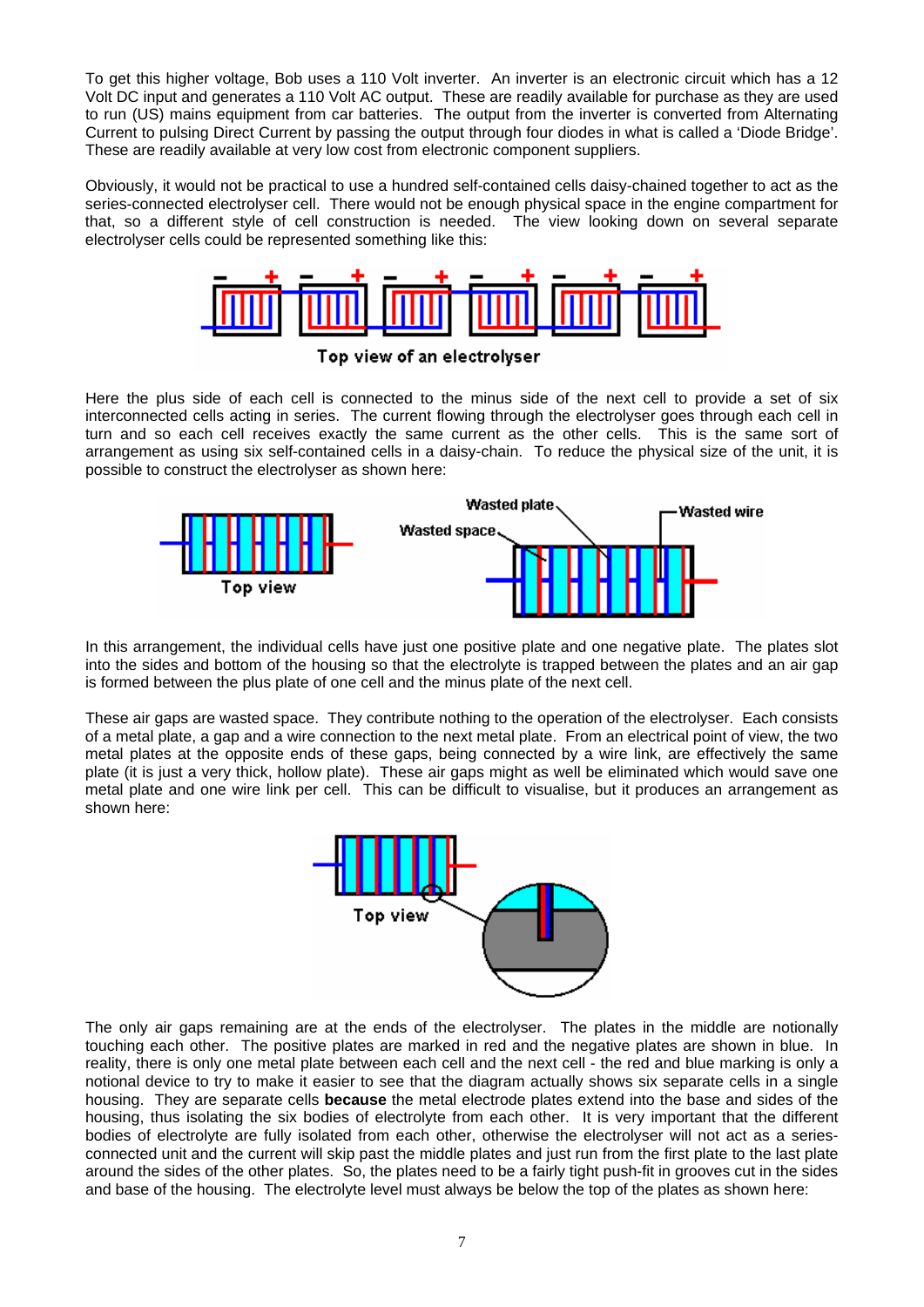

An electrolyser with a hundred cells, built in this style will have 101 metal plates and 100 separate bodies of electrolyte. In spite of these large numbers, the size of the overall unit does not have to be excessive. The spacing between the plates is set to, say, 3 mm (1/8 inch) and the plate thickness might be 16 gauge (1/16 inch), so the width of a 100-cell electrolyser is about 20 inches. In actual practice, the gaps at the end of the electrolyser may also contain electrolyte although that electrolyte takes no part in the electrolysis process.

The size of the plates may be determined by the space available in the engine compartment. If there is a large amount of spare space, then the plate size may be selected by allowing from two to four square inches of area on both sides of each plate, per amp of current. Each side of every plate is in a different electrolysis cell so a 6-inch by 6-inch plate will have 36 square inches on each face and so would carry between 36 / 4 = 9 to 18 amps of current. The choice of current is made by the builder of the electrolyser and it will be influenced by the size and cost of the inverter chosen to drive the electrolyser and the allowable current draw from the battery. This is for straight DC electrolysis where the battery is connected directly across the electrolyser. Using Bob's triple-oscillator electronics pulser card, the electrolyte level has to be kept down to about three inches from the top of the six inch plate because the gas production rate is so high that there has to be substantial freeboard to stop the electrolyte being splashed all over the place.

Bob usually uses a 6" x 6" plate size. It is essential that every item which contains hydroxy gas is located outside the passenger compartment of any vehicle. Under no circumstances should the electrolyser or bubbler be located in the passenger area of the vehicle, even if pop-off caps are provided and a second protective outer housing is provided, as the explosive force is so great that permanent hearing damage would be a serious possibility.

For straight DC operation of an electrolyser of this type, the circuitry is very straightforward. The inverter should be mounted securely, preferably in the stream of air drawn in to cool the radiator. Using a diode "bridge" of four diodes converts the stepped up AC output of the inverter back into pulsing DC and produces the electrical arrangement shown here:



As mains voltage is quoted as an average figure ("root-mean-square") it has a peak voltage of 41% more than that. This means that the pulsing DC has a voltage peak of just over 150 volts for the nominal 110 volt AC output from the inverter.

The one-way valve shown between the two bubblers, is to prevent the water in the bubbler mounted beside the electrolyser, being driven into the electrolyser in the event of an explosion in the bubbler mounted beside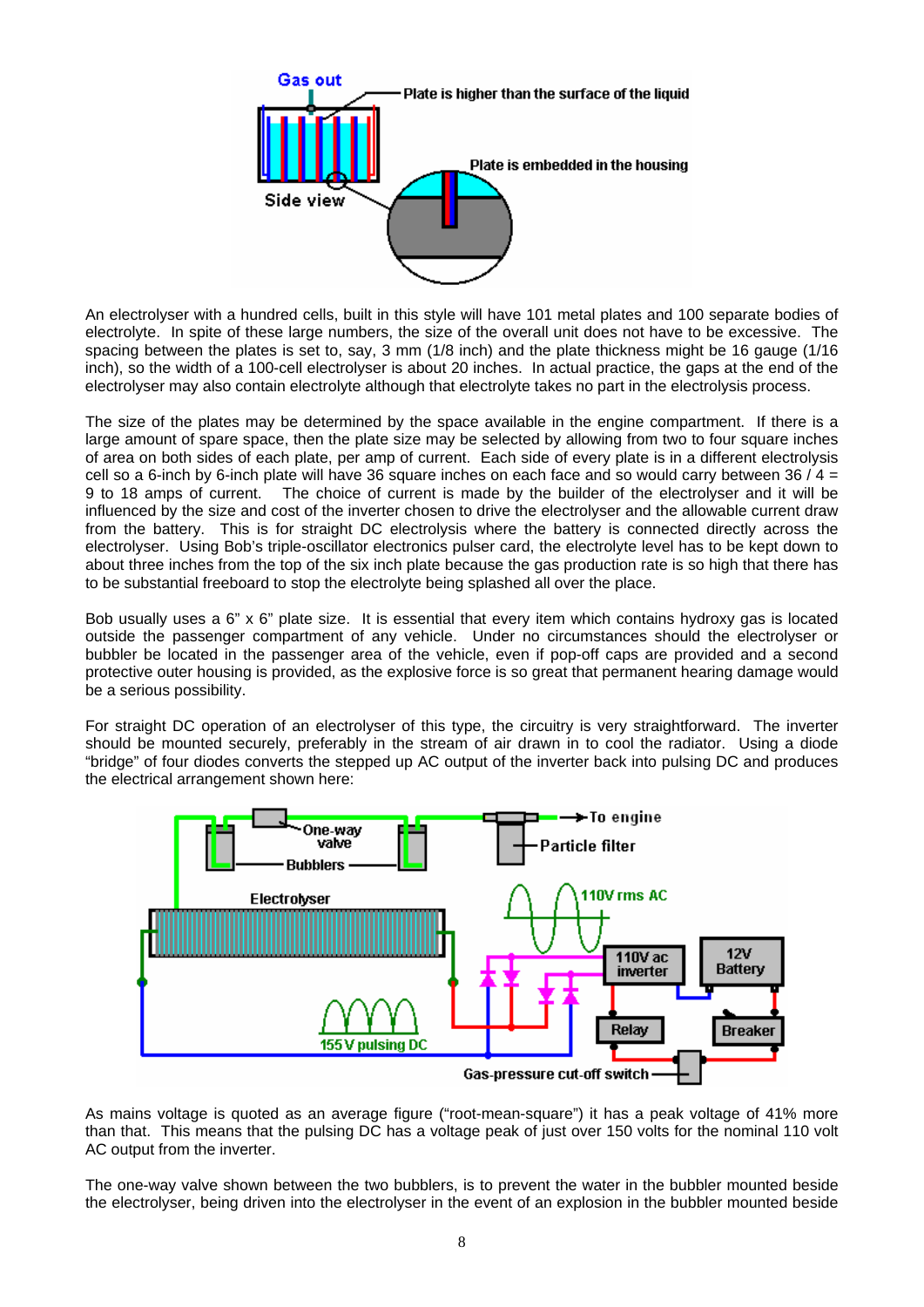the engine. The bubblers and the particle filter remove all traces of electrolyte fumes from the gas as well as protecting against any accidental igniting of the gas caused by the engine misfiring.

#### *Bob Boyce's Pulsed Electrolyser System*

The following section of this document describes Bob Boyce's highly efficient pulsed electrolysis system. This has been very generously shared freely by Bob so that anyone who wishes may construct one for their own use without the payment of a licence fee or royalties. Just before presenting the details, it should be stressed that in order to get Bob's performance of 600% to 1,000% of the Faraday (supposed) maximum gas output, each step needs to be carried out carefully exactly as described. Much of the following text is quoted from Bob's forum posts and so should be considered as his copyright, not to be reproduced without his permission.

#### **Your Responsibility:**

If you decide to construct an electrolyser of this, or any other design, you do so wholly on your own responsibility, and nobody is in any way liable for any loss or damage, whether direct or indirect, resulting from your actions. In other words, you are wholly responsible for what you choose to do. I say again, this document must not be construed as an encouragement for you to construct this or any other electrolyser.

Bob's electrolyser splits water into a mixture of gases, mainly hydrogen and oxygen. That gas mixture, which will be referred to as "hydroxy" is highly explosive and must be treated with respect and caution. A fairly small volume of hydroxy gas exploded in air is quite liable to cause permanent hearing loss or impairment due to the shock waves caused by the explosion. If hydroxy gas is ignited inside a sealed container, then the resulting explosion is liable to shatter the container and propel shrapnel-like fragments in all directions. These fragments can cause serious injury and every precaution must be taken to ensure that an explosion of that nature never happens. Bob uses two bubblers and a one-way valve to protect against this occurrence, and details of these are given in this document.

To make the water inside the electrolyser carry the necessary current, potassium hydroxide (KOH) is added to distilled water. This is the best electrolyte for an electrolyser of this type. Potassium hydroxide is also known as "caustic potash" and it is highly caustic. Consequently, it needs to be handled carefully and kept away from contact with skin, and even more importantly, eyes. If any splashes come in contact with you, it is very important indeed that the affected area be immediately rinsed off with large amounts of running water and if necessary, the use of vinegar which is acidic.

This electrolyser design uses a toroidal transformer to interface the electronics to the electrolyser cells. It is vital that this transformer be used very carefully. Under no circumstances may this transformer be powered up by the electronics when connected to anything other than the filled electrolyser cells as they act as a safety buffer. When driven by Bob's electronics, this transformer draws additional energy from the environment. While this is very useful for electrolysis, there are sometimes unpredictable energy surges which can generate as much as 10,000 amps of current. If one of these should occur when the transformer is not connected to the electrolyser which is able to soak up this excess, the resulting electrical conditions can be very serious. If you are lucky, it will just burn out expensive components. If you are not lucky, it can cause a lightning strike which is liable to hit you. For that reason, it is absolutely essential that the toroid transformer is never powered up with the secondary winding connected to anything other than the filled electrolyser.

#### *Patenting:*

It should be clearly understood that Bob Boyce, has released this information into the public domain and it has been displayed publicly since early in 2006. It is not possible for any part of this information to be made part of any patent application anywhere in the world. This prior public disclosure of the information prevents it being patented. It is Bob's intention that this information be freely available to people world-wide. It should also be emphasised that all of the quotations of Bob's words which is a very extensive part of this document, remain the copyright of Bob and may not be reproduced for display or sale without his prior written permission.

#### *The Objective:*

This is a "Hydroxy-On-Demand" ("HOD") system. It is very difficult indeed to generate hydroxy gas fast enough to power an internal combustion engined vehicle under all road conditions. Moving from standstill to rapid acceleration causes such a massive sudden requirement for additional volumes of hydroxy gas, that it is difficult to provide that volume instantly.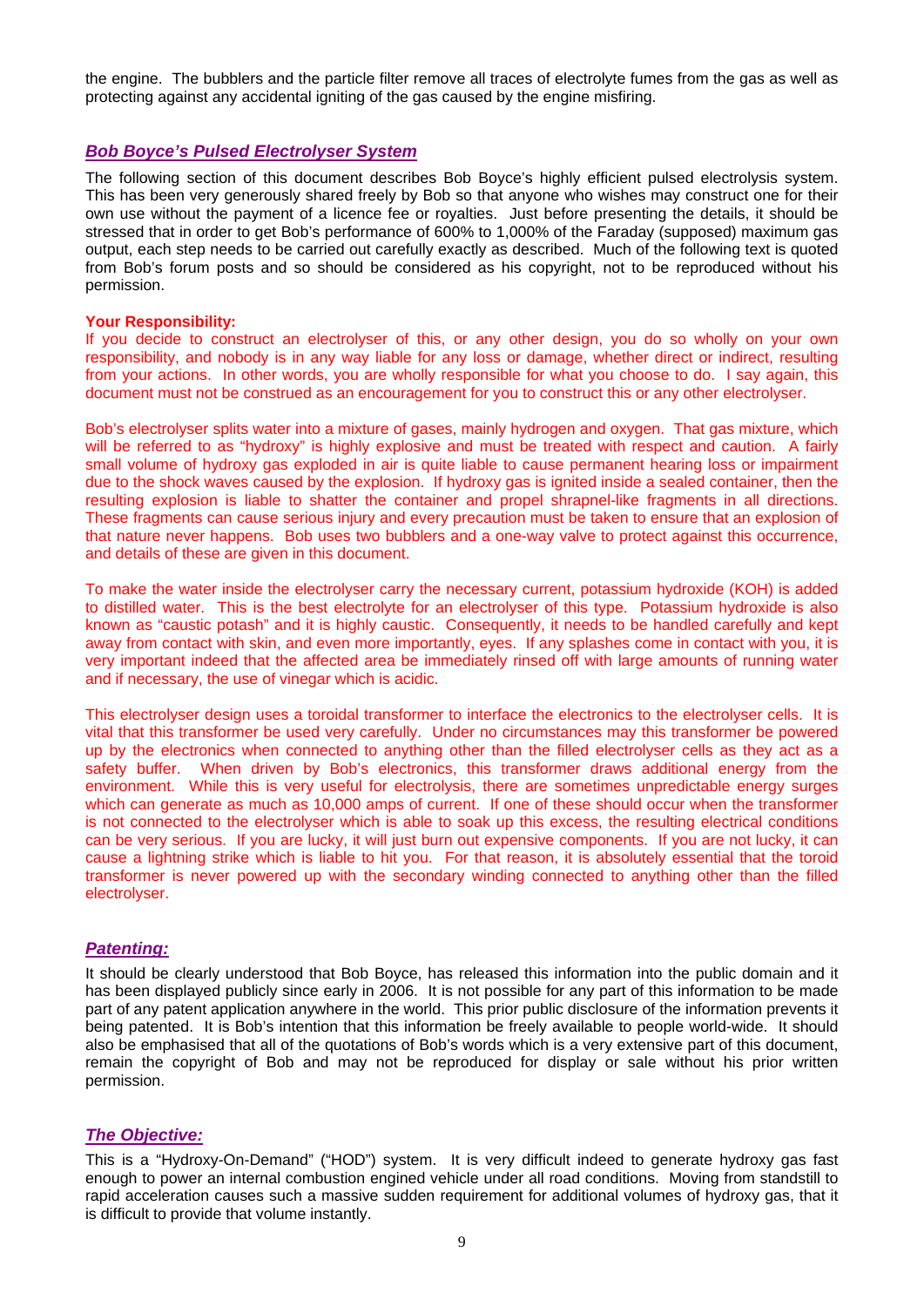A better solution is to use an electric engine for the vehicle. This can be an electric vehicle which was designed from scratch as such, or it can be a standard vehicle which has been adapted for electric engine use. These electric vehicles are usually limited in how far they can travel, but a good solution to this is to use an electrical generator to charge the batteries, both when the vehicle is in use and when it is parked. This electrolyser can be used to run such a generator on water. With this arrangement, there are no CO2 emissions and the vehicle is very environmentally friendly. The batteries provide the necessary sudden acceleration demands and the generator recharges the batteries during normal driving.

# *Overview:*

Bob's pulsed system has the following components:

- 1. An electrical connection to the vehicle's electrical system (with safety features built in).
- 2. An "inverter" which raises the electrolyser voltage to 160 volts.
- 3. Bob's specially designed circuit board which generates a complicated water-splitting waveform.
- 4. Bob's specially designed toroidal transformer which links Bob's circuit board to the electrolyser.
- 5. Bob's specially prepared 101-plate series-connected electrolyser.
- 6. A dual-protection system for linking the electrolyser safely to the internal combustion engine.

None of these items is particularly difficult to achieve, but each needs to be done carefully and exactly as described, paying particular attention to the detailed instructions.

# *Building the Case:*

The case needs to have very accurate slots cut in it. If you do not have a milling machine, then you should consider getting a fabrication shop to mill the slots for you. The case has two ends, two sides, one base and one lid. Of these, the two sides and the base need 101 accurate grooves cut in them. The grooves are there to hold the electrode plates securely in position, and have to be cut extremely accurately. The groove width is set at 0.0003" **less** than the actual, measured plate thickness. This prevents any electrical flow around the plates. If you do not have the equipment to do this, then there is an enthusiast who is willing to do the cutting for people in the USA (and possibly elsewhere) at reasonable price. To contact him for pricing and delivery details, send an e-mail to [eholdgate@tampabay.rr.com.](mailto:eholdgate@tampabay.rr.com)

Many people ask about moulding the slotted sides but this is physically impossible to do to the accuracy needed and the cell performance depends on plate spacing to very high accuracy and slot width to even higher accuracy. This is not a backyard construction quality job and there are very, very few people with both the equipment and skill to complete the construction to this degree of accuracy.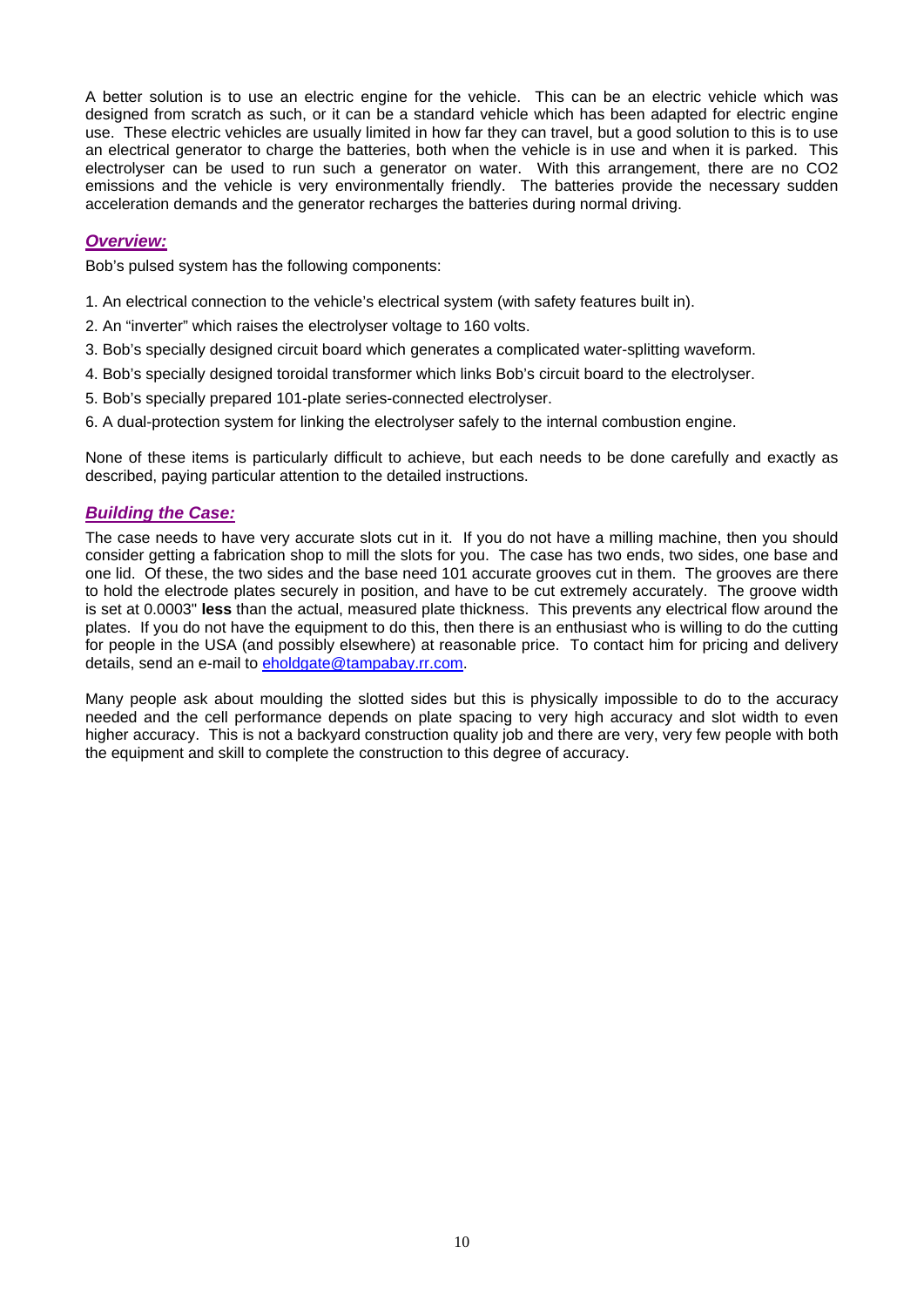

The base and two sides of the cell could have grooves cut in them to take the plates. This is not a good idea for various reasons, including the fact that the steel plates expand when they warm up and are liable to crack the acrylic case unless the slots are cut deeper than normal. Also, it is difficult to cut very accurate slots in acrylic due to the heat of the cutting blade causing the acrylic to deform in the immediate area. Grooved acrylic is very much weaker and breaks easily due to the planes of weakness introduced into the material.

Using Ultra High Molecular Weight Poly Ethylene or High Density Poly Ethylene (food chopping-board material) strips is a much better technique as that material does not have the same cutting heat problem and it can also take the plate expansion much better, so it is the construction method of choice. It is also a cheaper material.

The grooves which are cut for the plates should be three thousandths of an inch wider than the thickness of the plates. A good plate thickness is 16 gauge sheet which is one sixteenth of an inch thick or 0.0625 inch (1.5875 mm), so the recommended groove width for that is 0.0655 inches which is not a convenient fraction being about four and one fifth sixty-fourths of an inch. The grooves are 1/8" (3 mm) deep.

The supplier of the acrylic sheet needed for making the case, will be able to supply "glue" specifically designed for joining acrylic sheets together. This glue actually welds the plates together so that the sheets become one continuous piece of acrylic along the joint. Start by mating the sides and the base. Insert two or three plates into the slots to be quite sure that the alignment is spot-on during the joining process. Line the ends up during jointing to be sure that the sides are completely square when being joined to the base.

Concerns have been expressed about the strength of the acrylic casing under severe road conditions. So it has been suggested that the acrylic components be constructed from sheet which is 3/4" to 1" thick (18 mm to 25 mm) and the corners reinforced with angle iron secured with bolts tapped into the acrylic as shown below.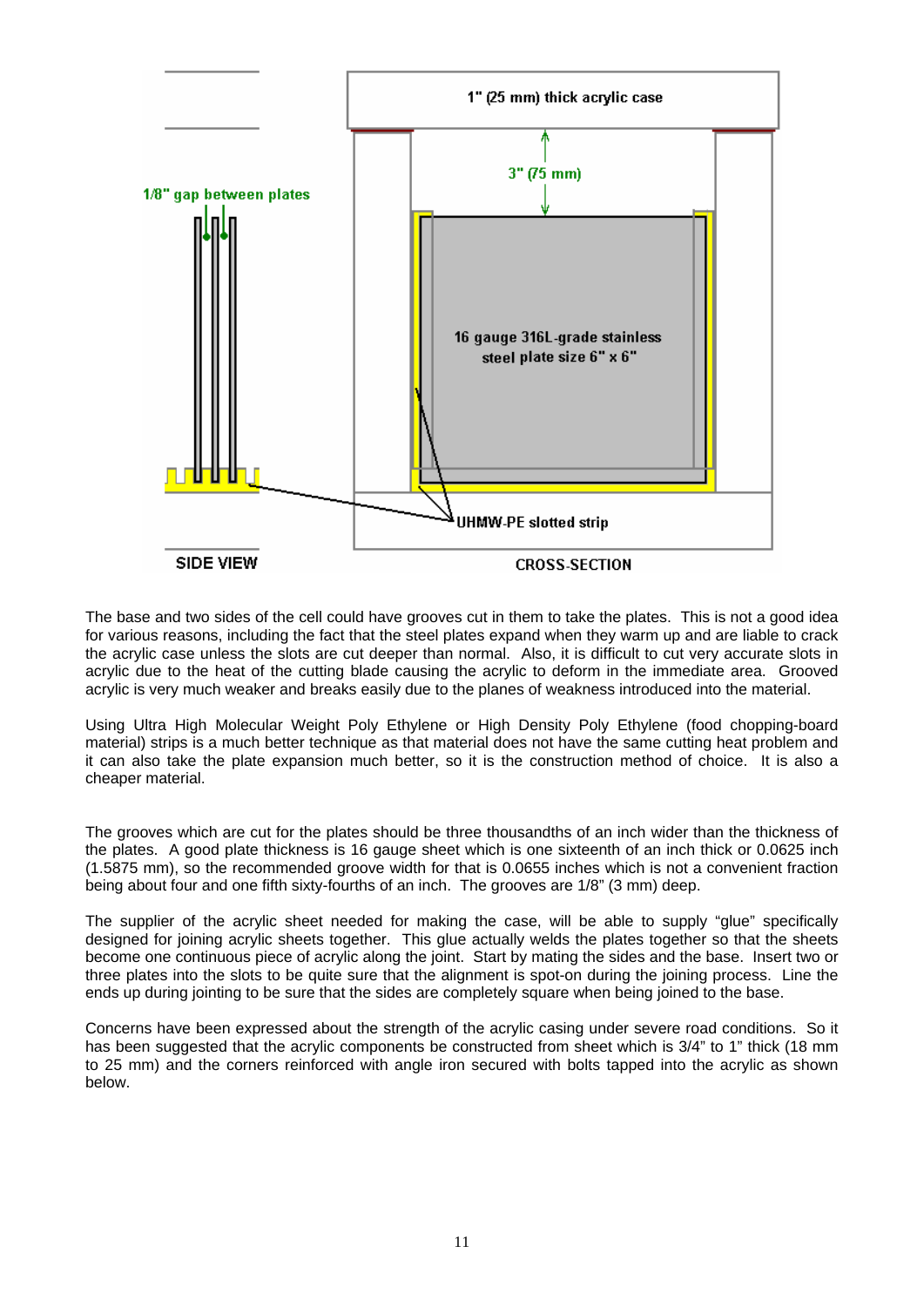

Here is a photograph of a 101-plate housing built by Ed Holdgate who works to a very high standard of accuracy and who prepares and sells these housings to anyone who is in the process of constructing a Bob Boyce electrolyser (Ed's web site accepts orders for these ready-made electrolyser housings and is at [http://www.holdgateenterprises.com/Electrolyzer/index.html\)](http://www.holdgateenterprises.com/Electrolyzer/index.html) :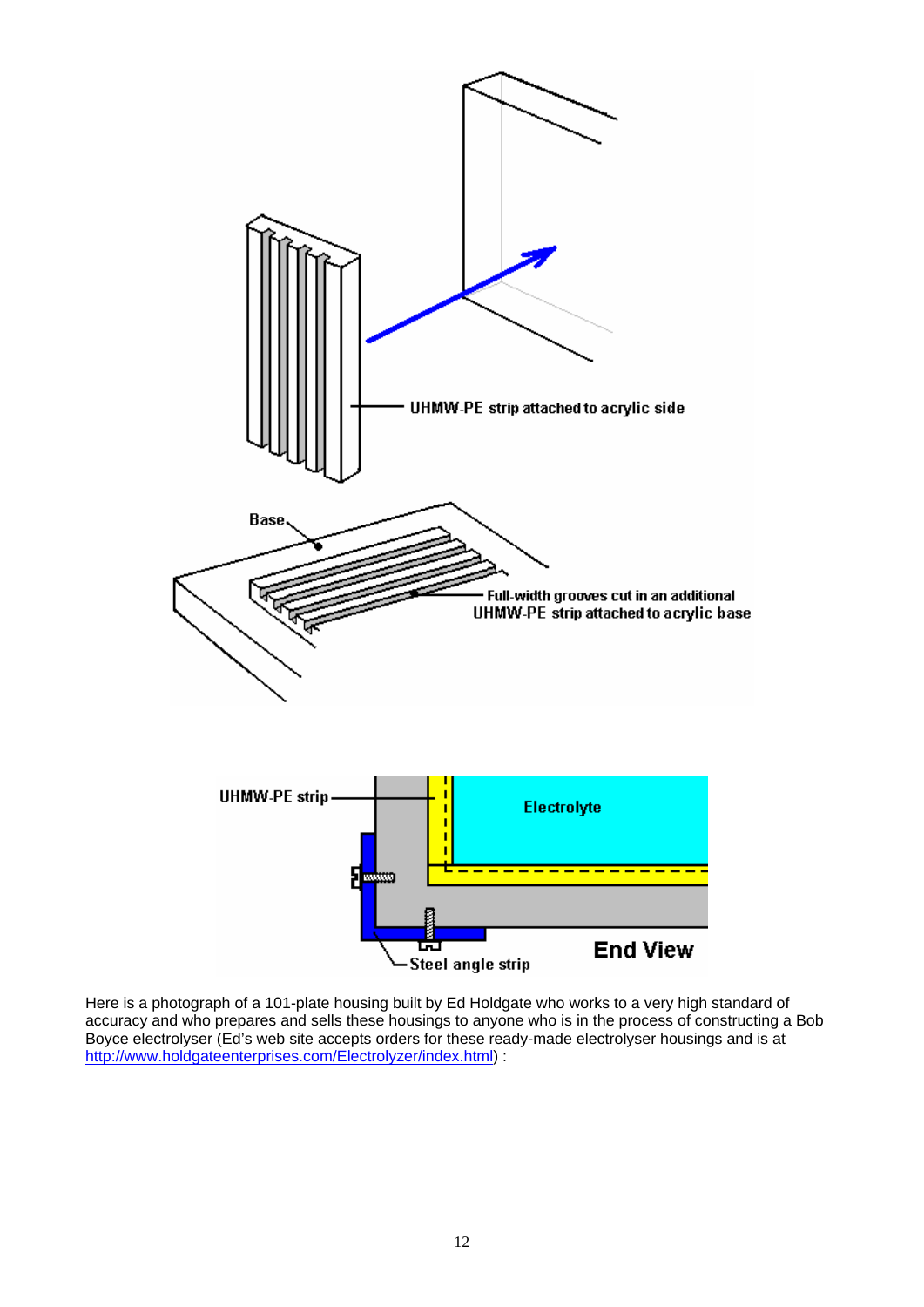

This housing looks very simple and straightforward, but this is highly misleading and the materials are very expensive, so any error is costly. The construction accuracy needed is very high indeed with many opportunities for a total and expensive disaster. Ed Holdgate has built several custom fixtures to ease the construction, but construction is still very difficult even with these specialist fittings and his years of experience. "Sikaflex 291" or "Marine Goop" marine bedding compound can be used to seal between the two slotted sides and the slotted base, and between the slotted sides and the two end inserts, in order to prevent any leakage between the acrylic and any of these inserts.

The accuracy required for the slots to hold the stainless steel plates is 0.0003" and the plates are tapered with a belt sander on both sides along all four edges so that when they are forced into the slots they will not cut into the sides of the slots. This produces excellent leakage characteristics, but don't lose sight of the very high accuracy of the slot cutting needed for this. The edges of the slotted inserts receive a bead of Sikaflex marine bedding compound attaching them to the acrylic box and the compound is allowed to cure before construction is continued.

The end plates with the stainless steel straps welded to them are used to connect the electrical supply to the plates, keeping any connection which could possible work loose and cause a spark, completely outside the housing. Even though the straps are welded and there is no likelihood of them coming loose, the welds are still kept below the surface of the electrolyte.

# *Getting and Preparing the Plates:*

A set of 101 plates is needed for the electrolyser. The material used when making the plates is very important. It should be 16-gauge 316L-grade stainless steel as it contains a blend of nickel and molybdenum in the correct proportions to make it a very good catalyst for the pulsing technique. You can try your local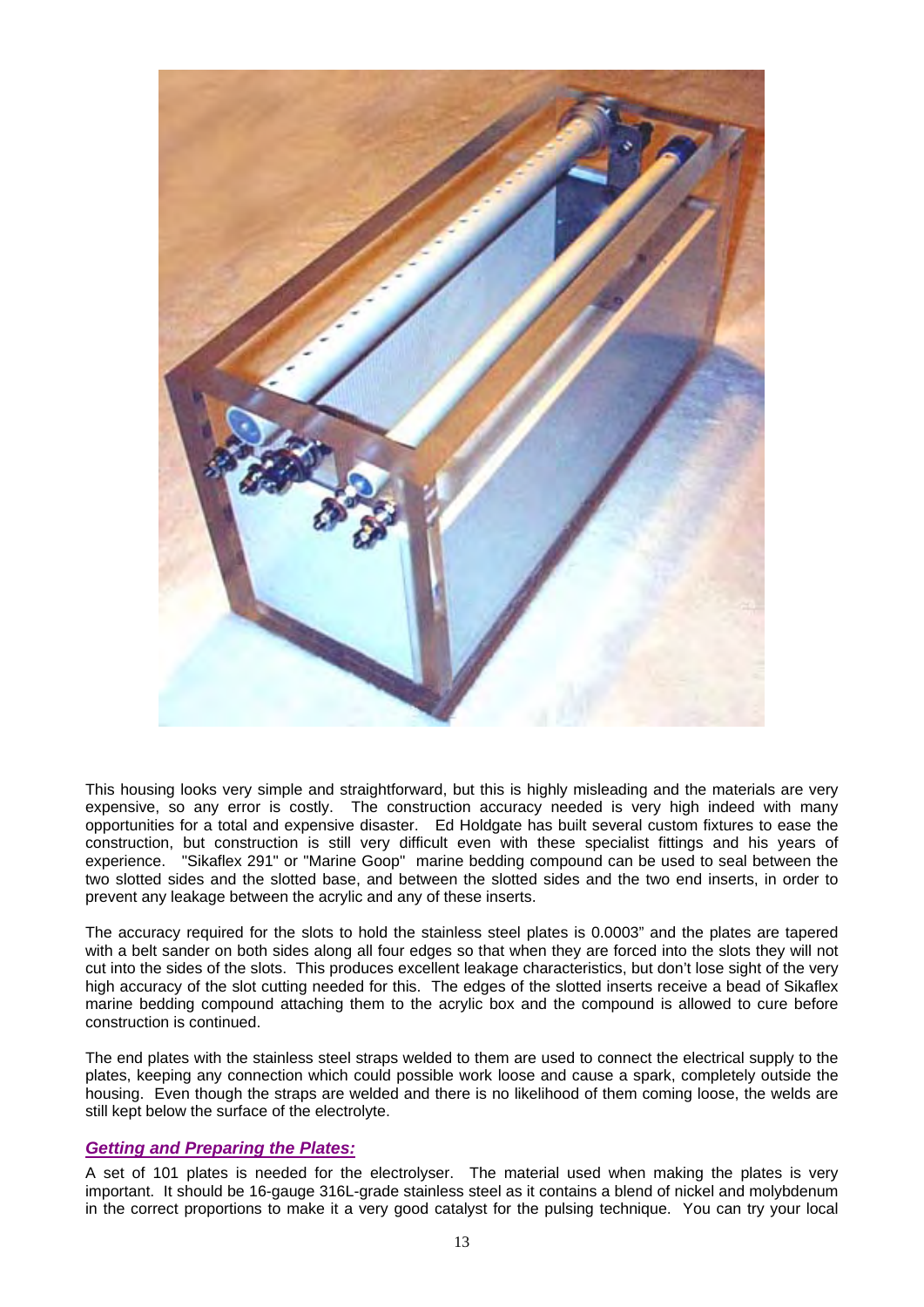steel stockists to see if they can supply it and what their charges would be. One satisfactory stainless steel supplier which Bob has used is Intertrade Steel Corp., 5115 Mt. Vernon Rd SE, Cedar Rapids, IA 52406. Do not buy from eBay as you have no real comeback if the plates supplied are dished due to having been flame cut.

It is very important indeed that when asking for a quote that you make sure that the supplier is aware of the accuracy you require. The plates need to be flat to a tolerance of +/- 0.001" after cutting and this is the most important factor. That level of accuracy excludes any kind of flame cutting as it produces inevitable heat distortion. With shearing, expect +/- 0.015" on the cuts and +/- 0.001" on flatness. Laser cutting produces much higher accuracy and you can expect as good as +/- 0.005" on cuts and there is no spec needed for flatness since laser cutting does not distort the edges like shearing does.

The plates are square: 6-inches by 6-inches, but that does not represent 36 square inches of active surface area as some plate area is inside the grooves and some of each plate is above the surface of the electrolyte. Another point to remember is that 101 steel plates this size weigh a considerable amount and the completed electrolyser with electrolyte in it will weigh even more. It is essential therefore to have a case which is strongly built from strong materials, and if a mounting bracket is to be used, then that bracket needs to be very robust and well secured in place.

The preparation of the plates is one of the most important steps in producing an electrolyser which works well. This is a long task, but it is vital that it is not skimped or hurried in any way. Surprisingly, brand new shiny stainless steel is not particularly suitable for use in an electrolyser and it needs to receive careful treatment and preparation before it will produce the expected level of gas output.

The first step is to treat both surfaces of every plate to encourage gas bubbles to break away from the surface of the plate. This could be done by grit blasting, but if that method is chosen, great care must be taken that the grit used does not contaminate the plates. Stainless steel plates are not cheap and if you get grit blasting wrong, then the plates will be useless as far as electrolysis is concerned. A safe method which Bob much prefers is to score the plate surface with coarse sandpaper. This is done in two different directions to produce a cross-hatch pattern. This produces microscopic sharp peaks and valleys on the surface of the plate and those sharp points and ridges are ideal for helping bubbles to form and break free of the plate.



Bob Boyce uses a specially widened 48-inch belt sander which is good for preparing the plates using 60 or 80 grit. However, most people don't have this equipment and do the sanding by hand. Bob stresses that when doing hand sanding the sandpaper is drawn across the plates in **one** direction only and not backwards and forwards, as the backwards stroke always destroys the perfectly good ridges created on the forward stroke. Also, you only need two strokes in one direction before turning the plate through ninety degrees and completing the sanding of that face of the plate with just two more strokes (again, with **no backstroke**). Most people want to sand the plates far too much and if overdone to a major degree, that can reduce the plate thickness and cause electrolyte leakage through the slots around the plates. So, to say it again, to sand one face of a plate, use just two strokes in one direction, turn the plate through ninety degrees and finish that face with just two more strokes, both in the same direction.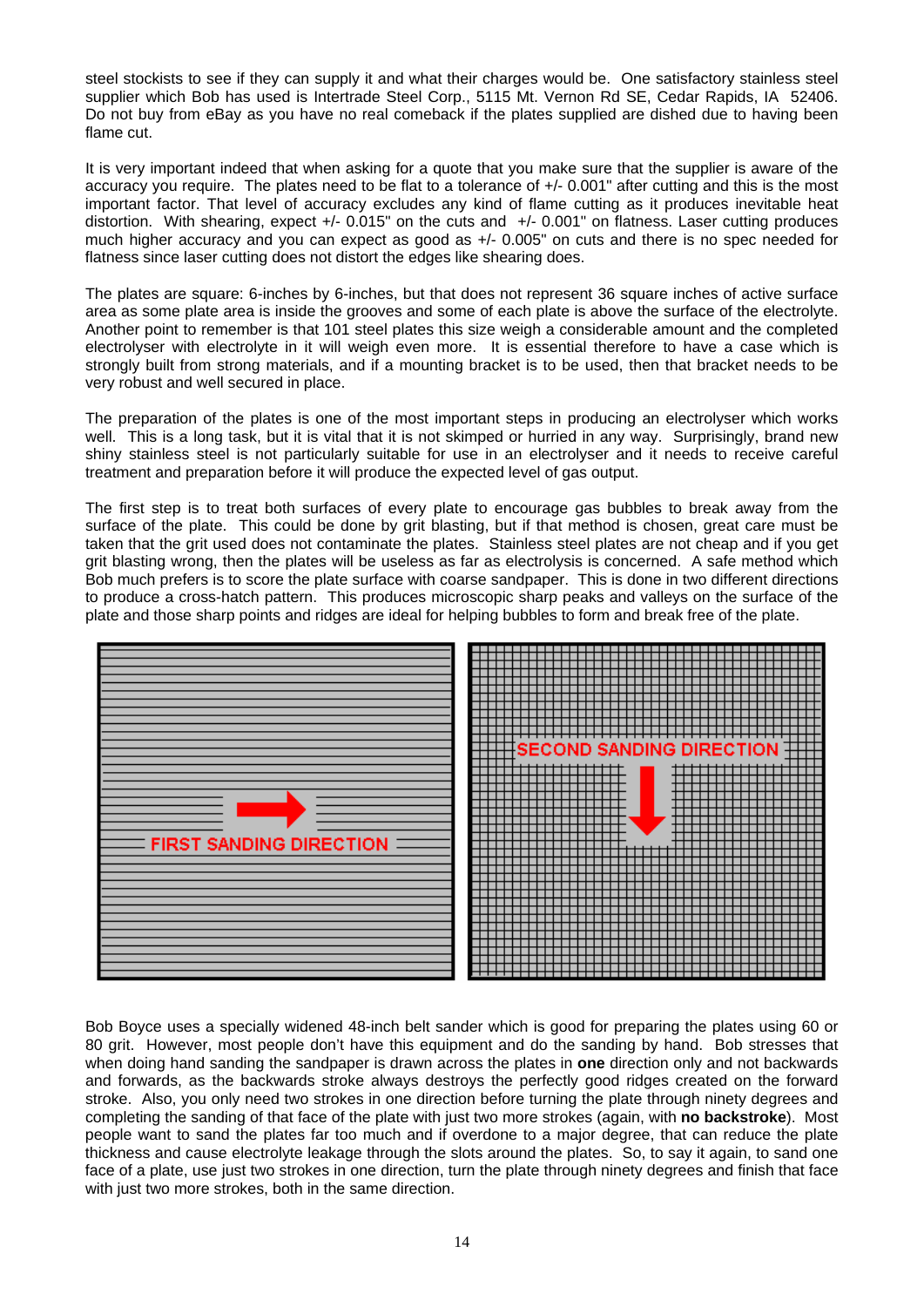Always wear rubber gloves when handling the plates to avoid getting finger marks on the plates. Wearing these gloves is very important as the plates must be kept as clean and as grease-free as possible, ready for the next stages of their preparation.

Any particles created by the sanding process should now be washed off the plates. This can be done with clean tap water (not city water though, due to all the chlorine and other chemicals added), but only use distilled water for the final rinse.

A point which is often missed by people constructing electrolysers is the fact that electrolysis is not just an electrical process, but it is also a magnetic process. It is important for maximum operating efficiency that the plates are aligned magnetically. In theory, stainless steel is not magnetic, but much of the stainless steel actually supplied to builders is slightly magnetic. When the plates arrive from the supplier each plate may have random magnetic characteristics. The easiest way to deal with this situation is to try to give the plates a mild magnetic orientation. This can be done quite simply by wrapping a few turns of wire around the stack of plates and passing some brief pulses of DC current through the wire.



Obviously, the plates need to be kept in the same direction when being slotted into the case. The next step in the preparation process is to make up a weak solution of potassium hydroxide. This is done by adding small amounts of the potassium hydroxide to water held in a container. The container must not be glass as that is not a suitable material in which to mix the electrolyte.

Potassium hydroxide, also called KOH or "Caustic Potash", which can be bought from various suppliers such as:

<http://www.essentialdepot.com/servlet/the-13/2-lbs-Potassium-Hydroxide/Detail>

<http://www.organic-creations.com/servlet/the-653/caustic-potassium-hydroxide-KOH/Detail>

<http://www.aaa-chemicals.com/pohy2posa.html> or

<http://www.nuscentscandle.com/PHFLAKES.html>While Potassium hydroxide (KOH) and Sodium hydroxide (NaOH) are the very best electrolytes, they need to be treated with care. The handling for each is the same:

Always store it in a sturdy air-tight container which is clearly labelled "DANGER! - Potassium Hydroxide". Keep the container in a safe place, where it can't be reached by children, pets or people who won't take any notice of the label. If your supply of KOH is delivered in a strong plastic bag, then once you open the bag, you should transfer all its contents to sturdy, air-tight, plastic storage containers, which you can open and close without risking spilling the contents. Hardware stores sell large plastic buckets with air tight lids that can be used for this purpose.

When working with dry KOH flakes or granules, wear safety goggles, rubber gloves, a long sleeved shirt, socks and long trousers. Also, don't wear your favourite clothes when handling KOH solution as it is not the best thing to get on clothes. It is also no harm to wear a face mask which covers your mouth and nose. If you are mixing solid KOH with water, always add the KOH to the water, and not the other way round, and use a plastic container for the mixing, preferably one which has double the capacity of the finished mixture. The mixing should be done in a well-ventilated area which is not draughty as air currents can blow the dry KOH around.

When mixing the electrolyte, **never** use warm water. The water should be cool because the chemical reaction between the water and the KOH generates a good deal of heat. If possible, place the mixing container in a larger container filled with cold water, as that will help to keep the temperature down, and if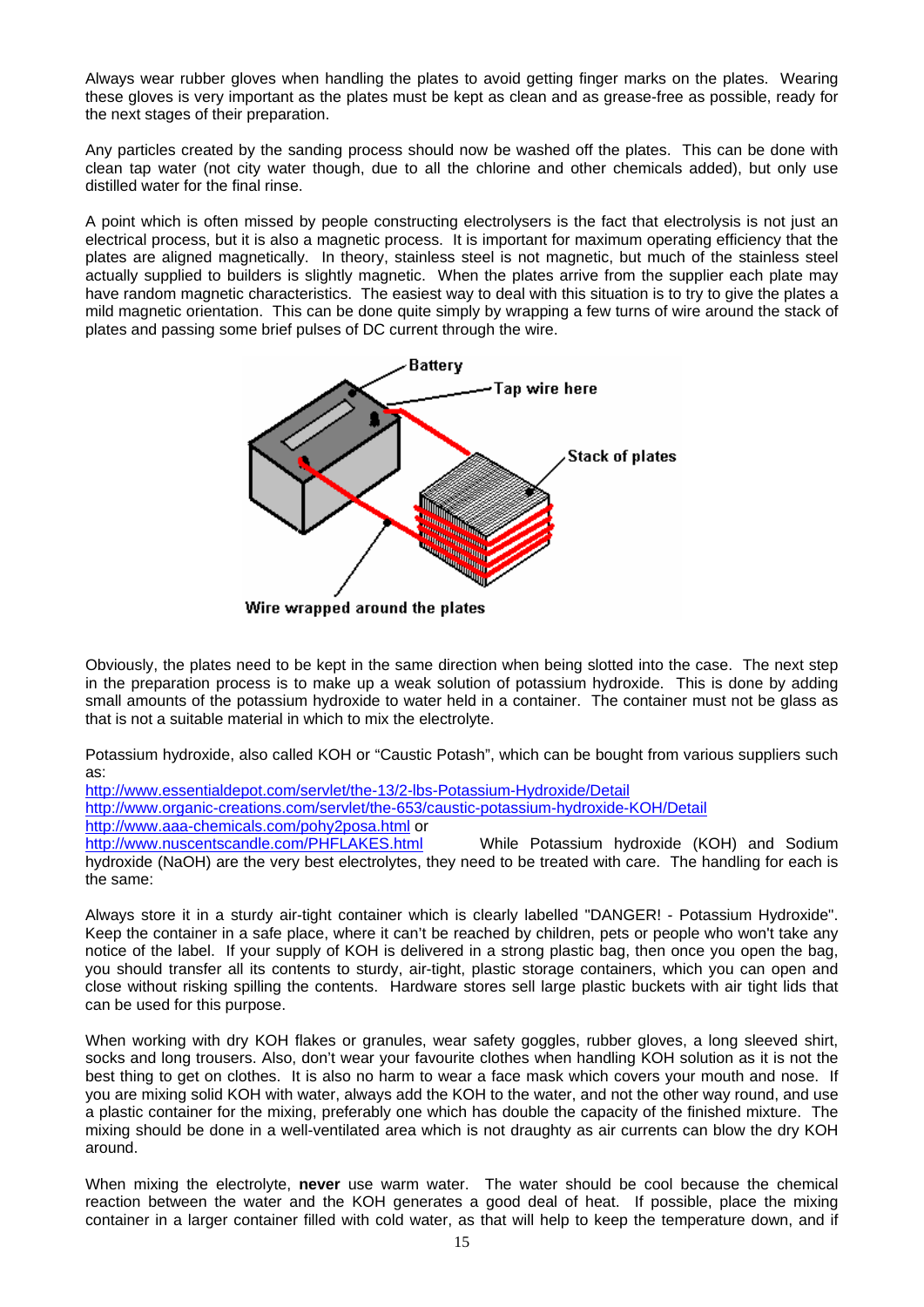your mixture should "boil over" it will contain the spillage. Add only a small amount of KOH at a time, stirring continuously, and if you stop stirring for any reason, put the lids back on all containers.

If, in spite of all precautions, you get some KOH solution on your skin, wash it off with plenty of running cold water and apply some vinegar to the skin. Vinegar is acidic, and will help balance out the alkalinity of the KOH. You can use lemon juice if you don't have vinegar to hand - but it is always recommended to keep a bottle of vinegar handy.

# *Plate Cleansing:*

Plate cleansing is **always** done with NaOH. Prepare a 5% to 10% (by weight) NaOH solution and let it cool down. A 5% solution 'by weight' is 50 grams of NaOH in 950 cc of water. A 10% solution 'by weight' is 100 grams of NaOH in 900 cc of water. As mentioned before, never handle the plates with your bare hands, but always use clean rubber gloves. Put the sanded and rinsed plates into the slots in the electrolyser case, keeping them all the same way round so that they remain magnetically matched. Fill the electrolyser with the NaOH solution until the plates are just covered.

A voltage is now applied across the whole set of plates by attaching the leads to the outermost two plates. This voltage should be at least 2 volts per cell, but it should not exceed 2.5 volts per cell. Maintain this voltage across the set of plates for several hours at a time. The current is likely to be 4 amps or more. As this process continues, the boiling action will loosen particles from the pores and surfaces of the metal. This process produces hydroxy gas, so it is very important that the gas is not allowed to collect anywhere indoors (such as on ceilings).

After several hours, disconnect the electrical supply and pour the electrolyte solution into a container. Rinse out the cells thoroughly with distilled water. Filter the dilute NaOH solution through paper towels or coffee filters to remove the particles. Pour the dilute solution back into the electrolyser and repeat this cleaning process. You may have to repeat the electrolysis and rinsing process many times before the plates stop putting out particles into the solution. If you wish, you can use a new NaOH solution each time you cleanse, but please realise that you can go through a lot of solution just in this cleaning stage if you choose to do it that way. When cleansing is finished (typically 3 days of cleansing), do a final rinse with clean distilled water. It is very important that during cleansing, during conditioning and during use, that the polarity of the electrical power is always the same. In other words, don't swap the battery connections over as that destroys all the preparation work and requires the cleansing and conditioning processes to be carried out all over again.

# *Plate Conditioning:*

Using the same concentration of solution as in cleansing, fill the electrolyser with dilute solution up to 1/2" below the tops of the plates. Do not overfill the cells. Apply about 2 volts per cell and allow the unit to run. Remember that very good ventilation is essential during this process. The cells may overflow, but this is ok for now. As water is consumed, the levels will drop. Once the cells stabilise with the liquid level at the plate tops or just below, monitor the current draw. If the current draw is fairly stable, continue with this conditioning phase continuously for two to three days, adding just enough distilled water to replace what is consumed. If the solution changes colour or develops a layer of crud on the surface of the electrolyte, then the cell stack needs more cleansing stages. Do not allow the cells to overfill and overflow at this point. After two to three days of run time, pour out the dilute KOH solution and rinse out the electrolyser thoroughly with distilled water.

# *Cell Operation:*

Mix up a nearly full-strength solution of potassium hydroxide (280 grams of KOH added to 720 cc of water) as it is 20% more effective in use than is sodium hydroxide. The filling of the electrolyser depends on whether straight DC electrolysis is to be used, or resonant electrolysis is to be used.

For straight DC electrolysis, fill the electrolyser to about one inch below the tops of the plates. The DC voltage applied to the electrolyser will be about 2 volts per cell or a little less, so this 100-cell electrolyser will have 180 to 200 volts applied to it. This voltage will be generated with an inverter.

For resonant operation, fill the electrolyser to only half the plate height because the hydroxy gas production is so rapid that room has to be left for the gas leaving the plates. With resonant operation, about 1.5 volts per cell is used.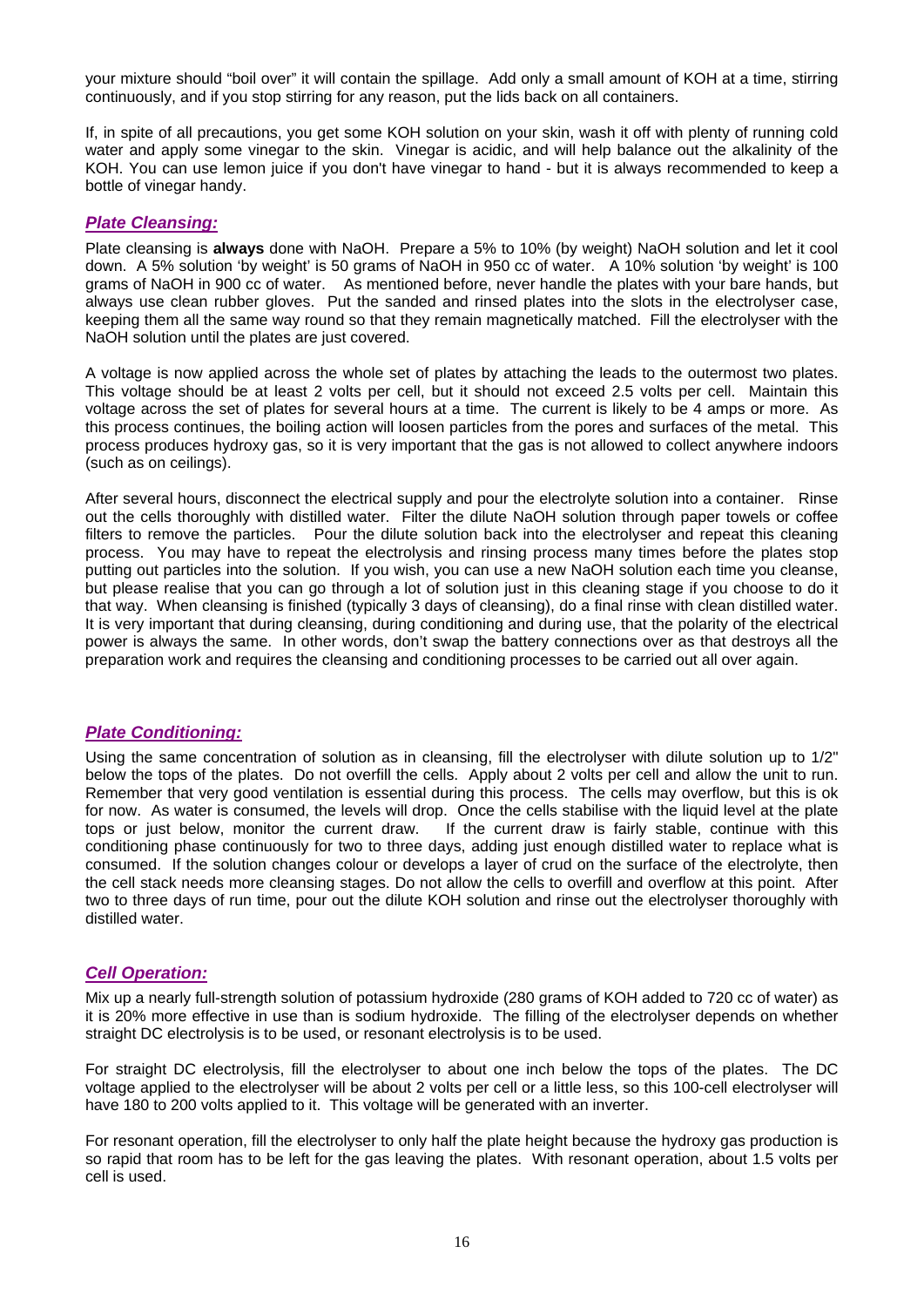# *Troubleshooting:*

- **1.** Abnormally low current is caused by improper plate preparation or severe contamination. Take the plates out of the electrolyser and start over again from plate preparation.
- **2.** Abnormally high current is caused by high leakages between cells. This will require re-building or resealing of the electrolyser case.
- **3.** If current starts higher then drops off, this means that the plates are contaminated. Take the plates out of the electrolyser and start over again from plate preparation.

# *Building the Electronics:*

Resonant operation of the electrolyser requires the use of a DC pulsing system. Bob has designed an advanced system for this, consisting of a sophisticated electronics board and a finely-tuned toroidal transformer which interfaces and matches the electronics to the electrolyser.

The electronics board produces three separate frequencies which are combined together to give a rich and complex output waveform further modified by the toroidal transformer:



In Bob's electrolyser build, those frequencies were about 42.8 KHz, 21.4 KHz and 10.7 KHz but please don't get the wrong impression here, there is no single exact frequency or set of frequencies which should be used. The size and shape of your cell, the electrodes spacings, electrolyte density, electrolyte temperature and operational pressure are all factors which affect the tuning of the electronics. With Bob's large marine-duty cells with square twelve-inch plates, he found the base resonance point using his original, modified inverter, to be at least 100 Hz lower than that of the prototypes with smaller plate sizes. That inverter is no longer commercially available and even if it were, it would not be used as Bob's electronics board is far more effective. The triple-oscillator board can be tuned with an oscilloscope but if one is not available, then the preset resistors are set to their mid-point and then the 42,800 Hz frequency is adjusted very slowly to find the point of maximum gas output. This is a very precise point and it is essential to use high-quality preset resistors which vary their resistance very accurately. The aim is to adjust the frequency by as little as 1 Hz at a time. When the optimum point is found, then the procedure is repeated with the 21,400 Hz frequency generator, and finally the 10,700 Hz frequency adjustment. Last of all, the Mark/Space ratio presets are adjusted to give the lowest pulse width which does not reduce the rate of gas generation.

When he tried separate flooded cells connected in series, he was not able to get anything more than a marginal rise in performance over a broader range. He felt that this was due to each cell in the set having a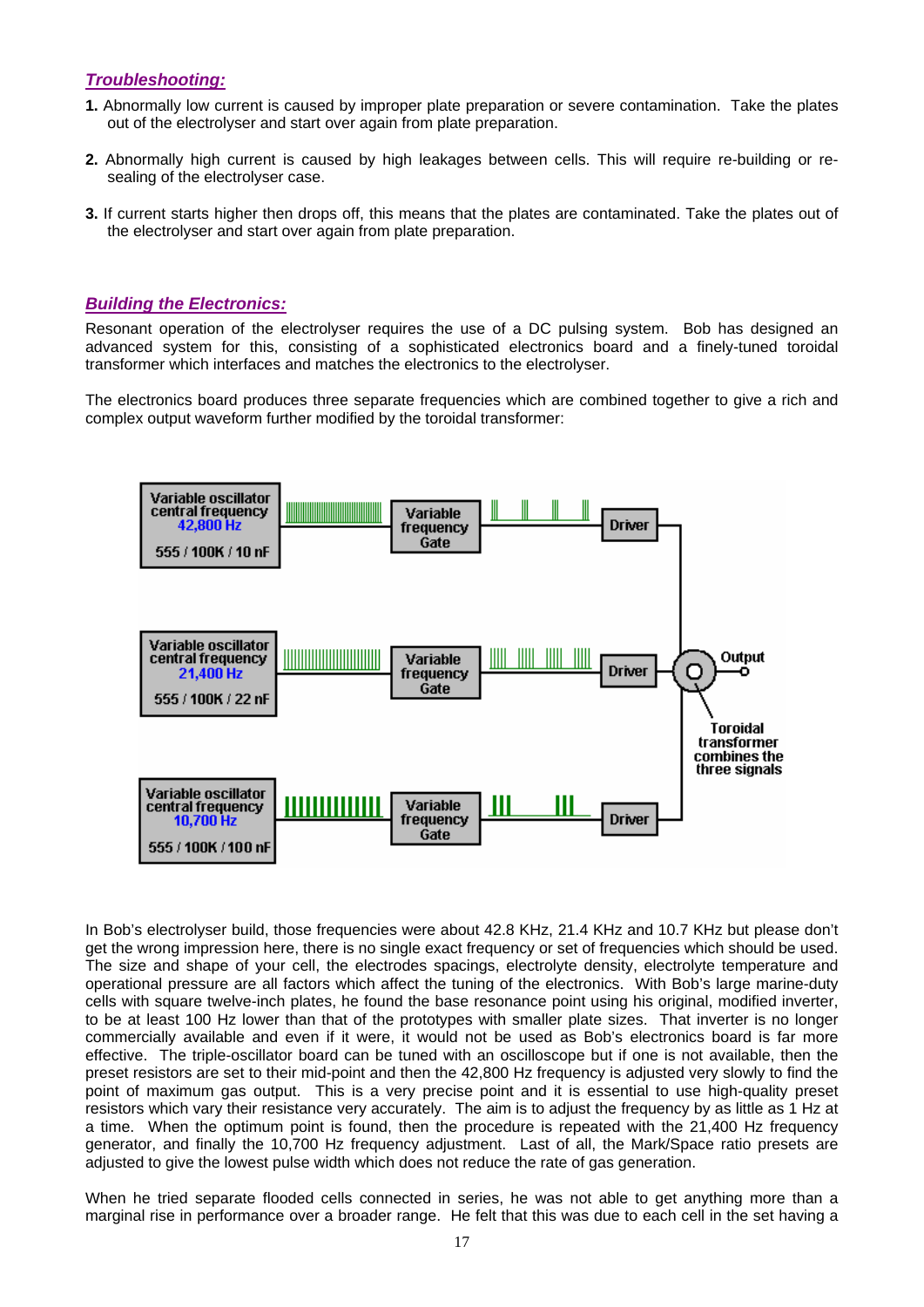slightly different resonant point which did not match very well with the other cells. Bob had to go to the series plate design with accurate spacing and tight tolerance on slots and plates in order to get the resonant responses to line up on all cells. Also, he found that some choices of electrolyte would not produce resonance at any frequency, though he is not sure why. Some worked well while others worked marginally, so Bob stuck with what worked the best for him - sodium hydroxide (NaOH) and potassium hydroxide (KOH).

It needs to be stressed here, that every electrolyser build is slightly different from all others, even though they may have been meant to be exactly the same. There will be small differences between the plates in one electrolyser and the plates in other electrolysers. The electrolyte concentration will be slightly different, the plate preparation will be slightly different and the overall magnetic characteristics will be unique to each actual build. For that reason, the tuning of the completed electronics board and the construction of the best possible transformer to match the electronics to the electrolyser, is always different for each electrolyser built.

The first step is to build the electronics control board. The methods for doing this are shown clearly in Bob's document entitled "Boyce Electrolyser Project.pdf" which is in the "Files" section of the WorkingWatercar Yahoo forum. Bob has designed a printed circuit board to simplify the construction of the electronic drive circuitry. To see Bob's design and to order one of these boards, you need to download and install the free "ExpressPCB" software which is located at http://www.expresspcb.com/ExpressPCBHtm/Download.htm and which can display his design files. The download is just over nine megabytes in size and contains two programs: "ExpressPCB" and "ExpressSCH". Only the ExpressPCB program needs to be installed for you to be able to place an order for a board.

The design files needed for you to be able to order the printed circuit board, are located in the "Bob Boyce Project" folder in the "Files" section of the WorkingWatercar forum. If you are not already a member of this Yahoo Group, then you need to join at http://tech.groups.yahoo.com/group/WorkingWatercar/ which is a good idea anyway as the forum members are always willing to give helpful advice. The "Bob Boyce Project" folder contains the "Boyce Electrolyser Project.pdf" document describing the construction of the electronics.

You need to use the ExpressPCB program to access the "PWM3F.pcb" file which is in the "Bob Boyce Project" folder, as this small 50 Kb file contains the design and construction information needed by the manufacturer to construct the board for you. Download the PWM3F.pcb file on to your computer and doubleclick on it to open it with your newly installed ExpressPCB program. When the file has loaded, click on the "Layout" option at the top of the screen and then click on Click the "Compute Board Cost", enter your location, select the Two-layer Board option, then pick "MiniBoard". Alternatively, you can get the board from The Hydrogen Garage for just US \$20 at:

http://stores.homestead.com/hydrogengarage/Categories.bok?category=ELECTRICAL+%2F+CIRCUITS along with other useful items like an ammeter for checking the current flow through the electrolyser.

When your new printed circuit board is delivered, you will need the components to be mounted on it. Terry has set up a pre-filled order form for Digikey which you can use without having to key all the information yourself. Just click on this link: http://sales.digikey.com/scripts/ru.dll?action=pb\_view&pb\_glue=1014385 to order the parts which will cost about US \$60 for US mainland shipping.

The completed 3G board looks like this: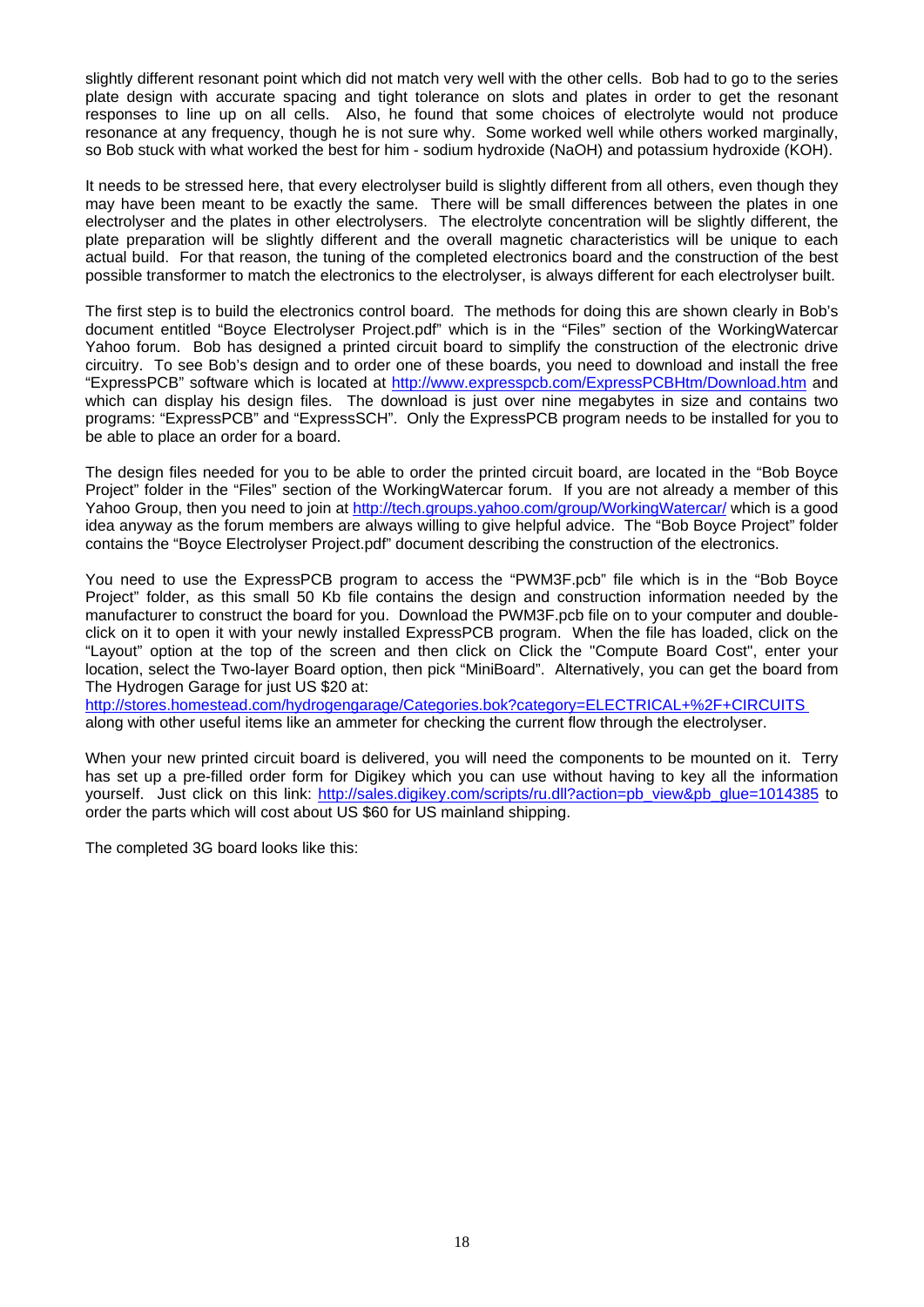

It is not too difficult to assemble this board as the printed circuit board can be purchased ready-made and a complete set of components can be ordered using the ordering system set up in the WorkingWatercar forum.



You should notice here, that the whole of the aluminium case is being used as a "heat-sink" to dissipate the heat generated in the FET driver transistors. These transistors are all bolted to the case and each has it's own rectangle of mica "washer" between the transistor and the case. These pieces of mica pass heat very readily to the case, while at the same time, isolating the transistors electrically so that they will not interfere with each other. Notice too, the plastic support columns at each corner of the printed circuit board. These are used to mount the printed circuit board securely, while holding it away from the metal case and so preventing any possibility of the connections on the underside of the board being short-circuited by the case itself.

In some of the builds of the electronics board, it has been found that it is sometimes difficult to get the highest frequency oscillator operating correctly at around 42.8 KHz due to some NE556 chips being out of specification. Even though they should be the same, chips from different manufacturers, and even the same branded chip from different suppliers, can have slightly different actual specifications. On both the PWM3E and PWM3F boards, C4 has now been changed from 0.1 microfarad back to 0.047 microfarad to accommodate the corrected specs of the newer Texas Instruments NE556N chip (the one marked with MALAYSIA on top). The earlier versions of the NE556N chip had required a change to 0.1 microfarad to correct for specifications that were sub-standard. Depending on which chip you actually use in the "U1 - U3"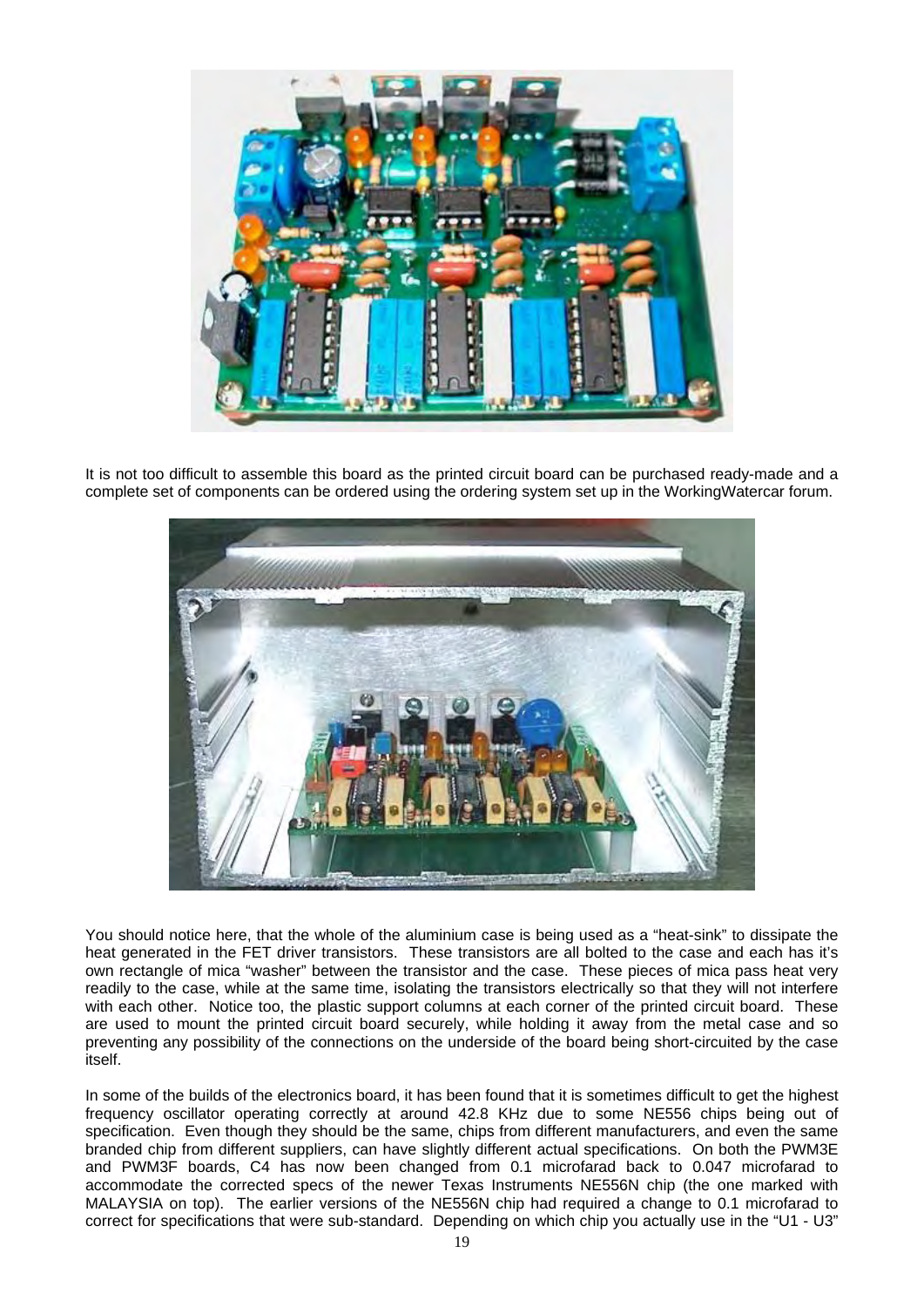board positions, you may have to adjust the value of C1, C3, and C4 to compensate for variations from the original 556 chip specification, or adjust some of the other timing component tolerances. The TAIWAN and other marked Texas Instruments chips will still work ok in the "U2" and "U3" locations, but there has been a big issue sourcing chips that will reach 43 kHz in the "U1" location. The MALAYSIA chips tested so far have been satisfactory.

#### *Setting up the completed board:*

- **Jumper J1**: If this is short-circuited it disables all three Pulse-Width Modulators, for oscillator outputs only.
- **Jumper J2:** If this is short-circuited it connects the MOSFET Gate Supply TB3 to +DC for a single supply.
- **Jumper J3:** If this is short-circuited it connects the MOSFET Source to -DC for a common ground.
- **Jumper J4:** If this is short-circuited it enables the input of the Auxiliary TTL Inputs 1, 2 and 3. This is a convenient test point for measuring the outputs of each of the three signal generator stages. To enable the auxiliary inputs, the on-board generators must be disabled with SW1 switches 1, 2 and 3 as shown here:
- **Switch SW1**: switching 1 on disables the Pulse-Width Modulation of oscillator 1 switching 2 on disables the Pulse-Width Modulation of oscillator 2 switching 3 on disables the Pulse-Width Modulation of oscillator 3 switching 4 on disables the Pulse-Width Modulation of all three oscillators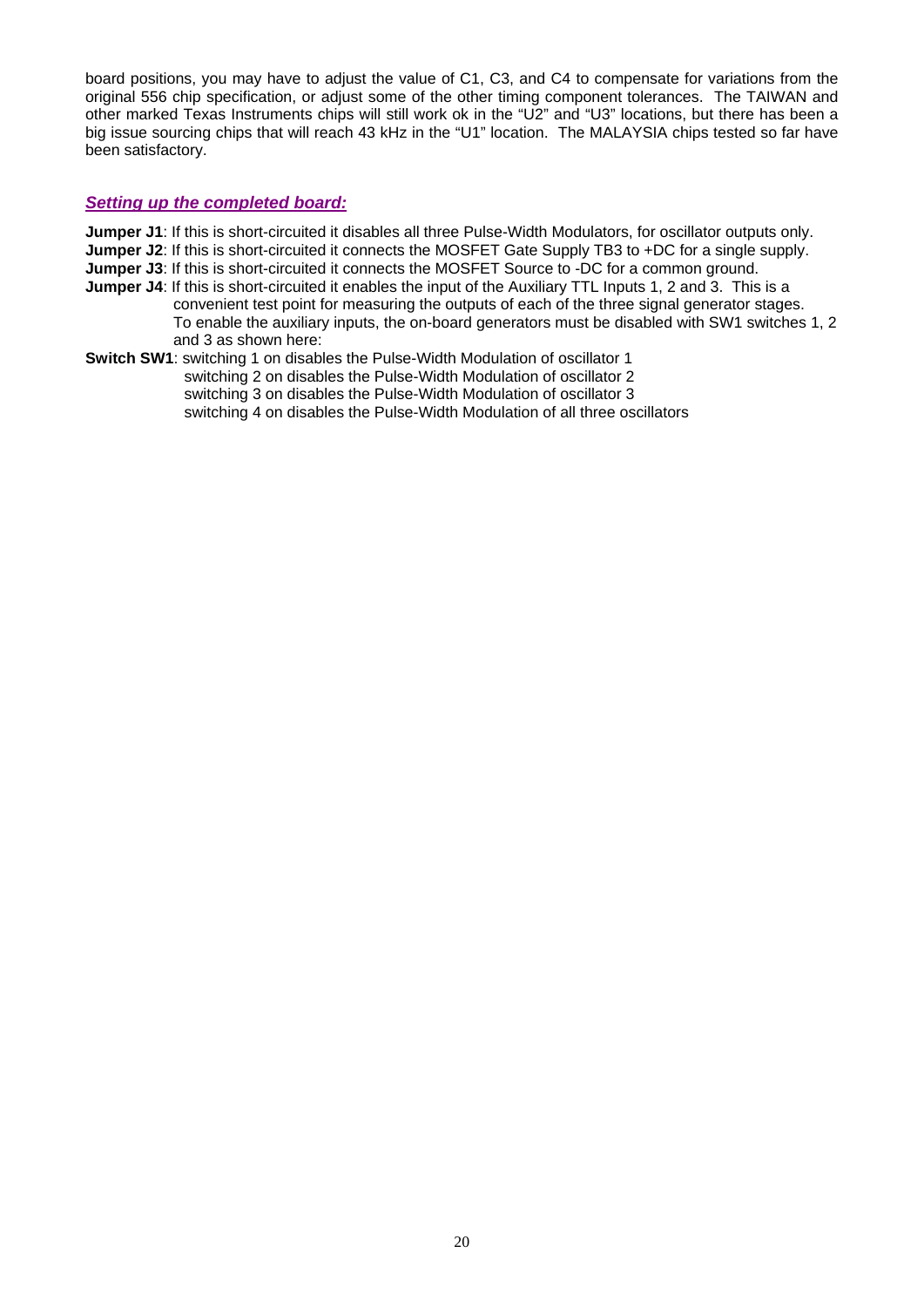

This board has been superseded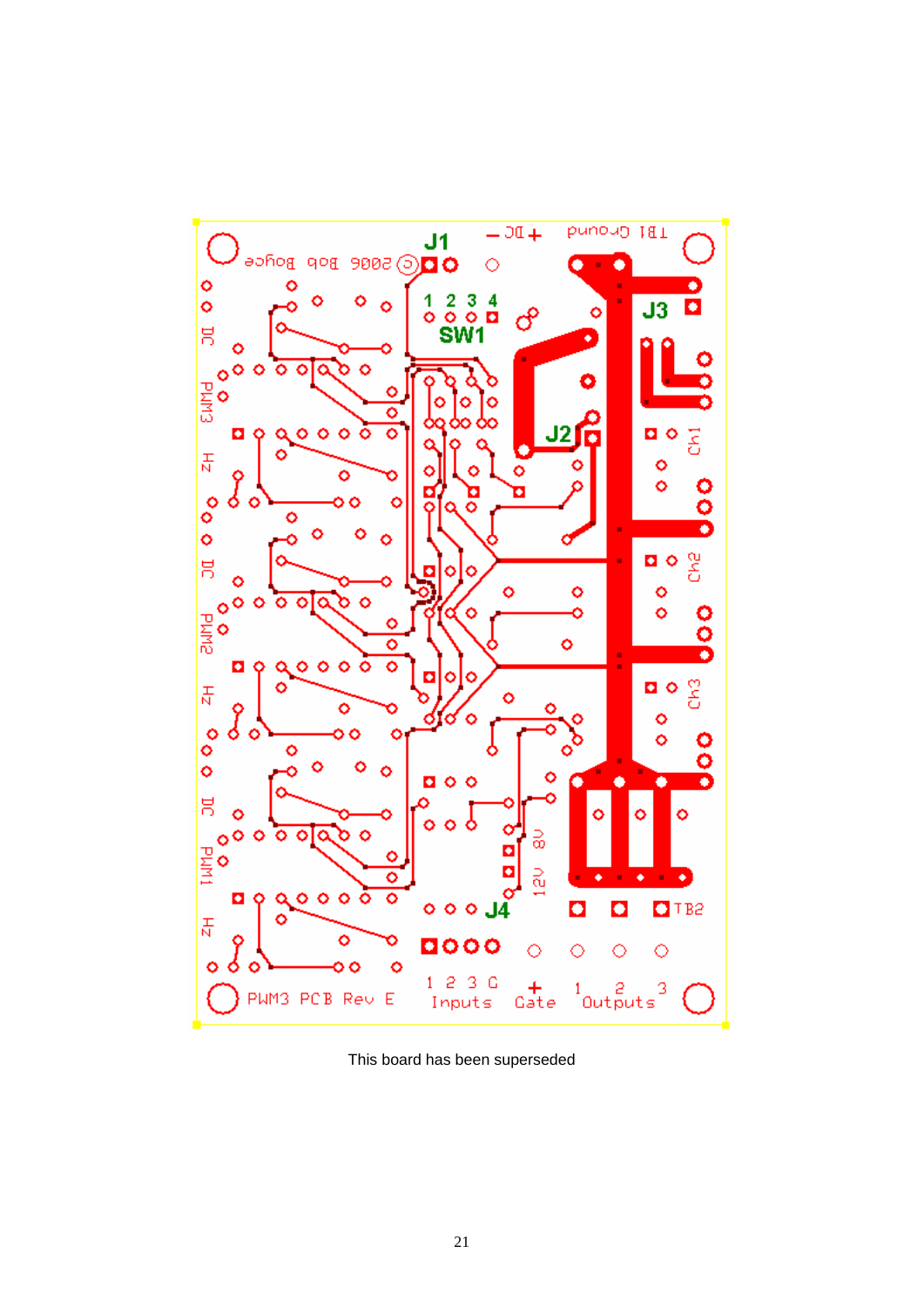# **Terminal Block TB1**: is the DC Power Input & MOSFET Source Ground

**Terminal Block TB2**: is the MOSFET Drain/PWM Outputs & MOSFET Gate Supply Input



In more detail:

This board has been superseded

**J1** is for the connection of an optional external control or safety shutdown device, such as a pressure or temperature limit switch. J1 is shorted to shut down waveform generation. For normal operation, J1 is left open.

**J2** and **J3** are for optional voltage modification support. For normal operation, both J2 and J3 are shorted with 2 position jumper shorting blocks.

**J4** is for the connection of optional auxiliary inputs. For normal operation, nothing is connected to J4. J4 can also be used to connect an oscilloscope to view the **P**ulse-**W**idth **M**odulator generator waveforms of channels 1, 2, and 3.

**SW1** is for disabling PWM generator channels 1, 2, and 3 via switches 1, 2, and 3. Switch 4 is a master disable that turns off all 3 channels. For normal operation, all 4 switches are switched OFF.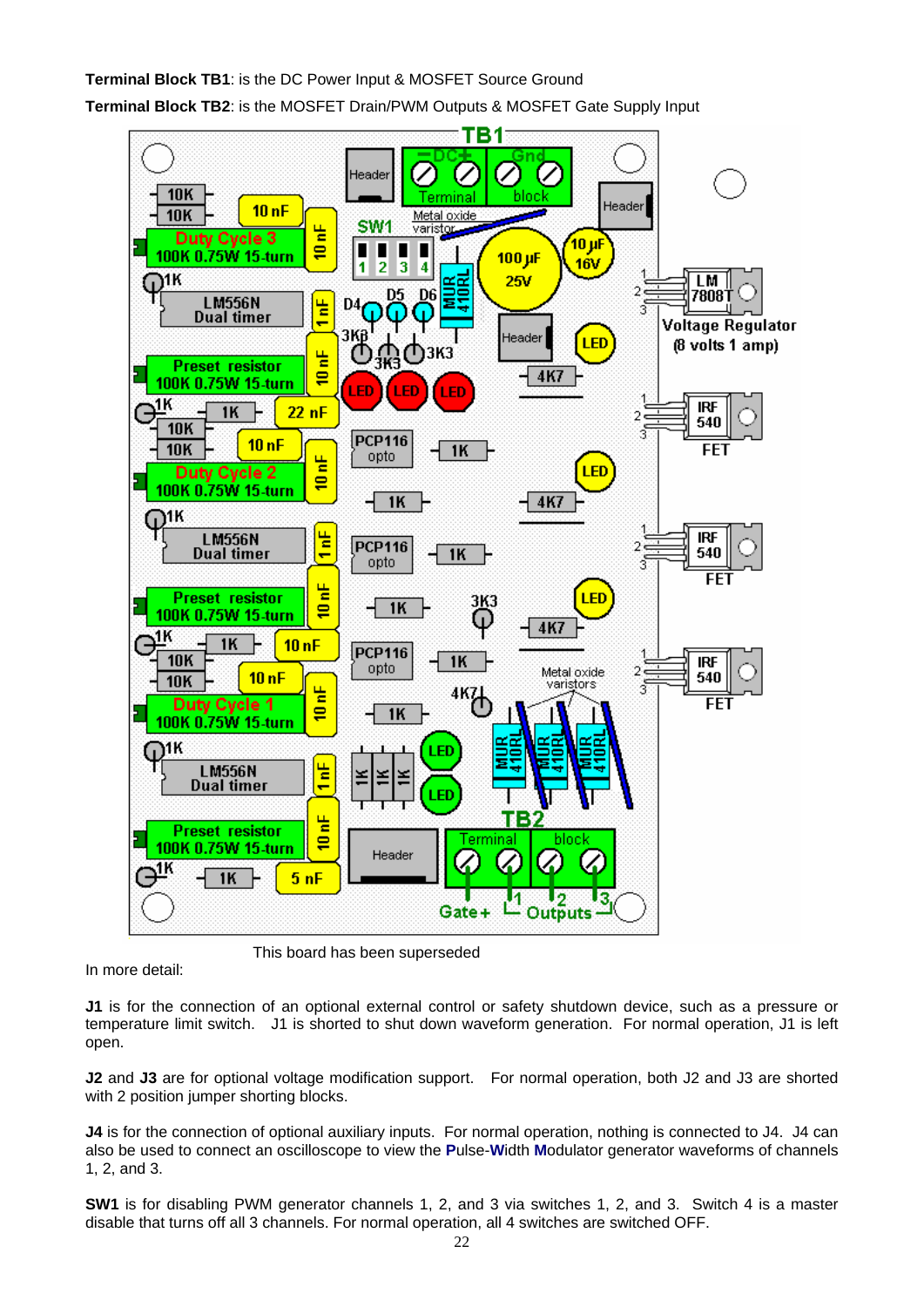#### **Terminal Block TB1** has 4 connections as follows:

- **1.** DC Input + is connected to the 13.8 V DC power supply positive connection via a 2-amp fuse or circuit breaker.
- **2.** DC Input is connected to the 13.8 V DC power supply negative connection. If a shorting plug is installed at J3, this wire is optional.
- **3.** and **4.** Ground is connected to the 13.8 V DC power supply negative connection via heavy gauge wire. There are two wire connection terminals available so that two equal length wires may be used to reduce wire resistance losses.

**Terminal BlockTB2** has 4 connections which are connected as follows:

**Gate +** is not normally connected when a shorting plug is installed at jumper J2. **Output 1** is connected to the "cold" side of primary 1 of the toroidal transformer. **Output 2** is connected to the "cold" side of primary 2 of the toroidal transformer. **Output 3** is connected to the "cold" side of primary 3 of the toroidal transformer.

The "hot" sides of primaries 1, 2, and 3 are brought together, and connected to the 13.8 V DC power supply positive connection via heavy-gauge wire and a 60-amp fuse or DC circuit-breaker.

Note: These fuses are for short circuit protection, and are not an indication of system power consumption.

# *Testing the completed board:*

Do NOT connect the PWM3F outputs to a powered transformer until after the unit tests show it to be fully functional. You may pull the 60-amp fuse out, or trip the DC circuit-breaker, while testing and tuning.

Power up the PWM3F board and check the indicator LEDs for proper operation:

**LED 1** - the Channel 1 output - should be lit in normal operation, off if disabled.

**LED 2** - the Channel 2 output - should be lit in normal operation, off if disabled.

**LED 3** - the Channel 3 output - should be lit in normal operation, off if disabled.

**LED 4** - the PWM channel 1 disable - should be off in normal operation, on if disabled.

- **LED 5** the PWM channel 2 disable should be off in normal operation, on if disabled.
- **LED 6** the PWM channel 3 disable should be off in normal operation, on if disabled.

**LED 7** - the 12 volt supply - should be lit in normal operation, off when powered down. **LED 8** - the 8 volt supply - should be lit when the power is connected and off when powered down.

If all indicators check out, then start the tuning procedure. If everything checks out ok except the output indicators, then try tuning first then test again. Failures may indicate component or soldering problems.

#### *Tuning the board:*

Adjust all 3 of the "DC" marked (Duty Cycle) potentiometers (R25, R27, R29) fully clockwise, for minimum pulse width.

Connect a frequency counter or oscilloscope to Jumper J4 pin 1 (Aux Input 3) and adjust the channel 3 "Hz" marked potentiometer (R28) for a reading of 10.7 KHz.

Connect a frequency counter or oscilloscope to Jumper J4 pin 2 (Aux Input 2) and adjust the channel 2 "Hz" marked potentiometer (R26) for a reading of 21.4 KHz.

Connect a frequency counter or oscilloscope to Jumper J4 pin 3 (Aux Input 1) and adjust the channel 1 "Hz" marked potentiometer (R24) for a reading of 42.8 KHz.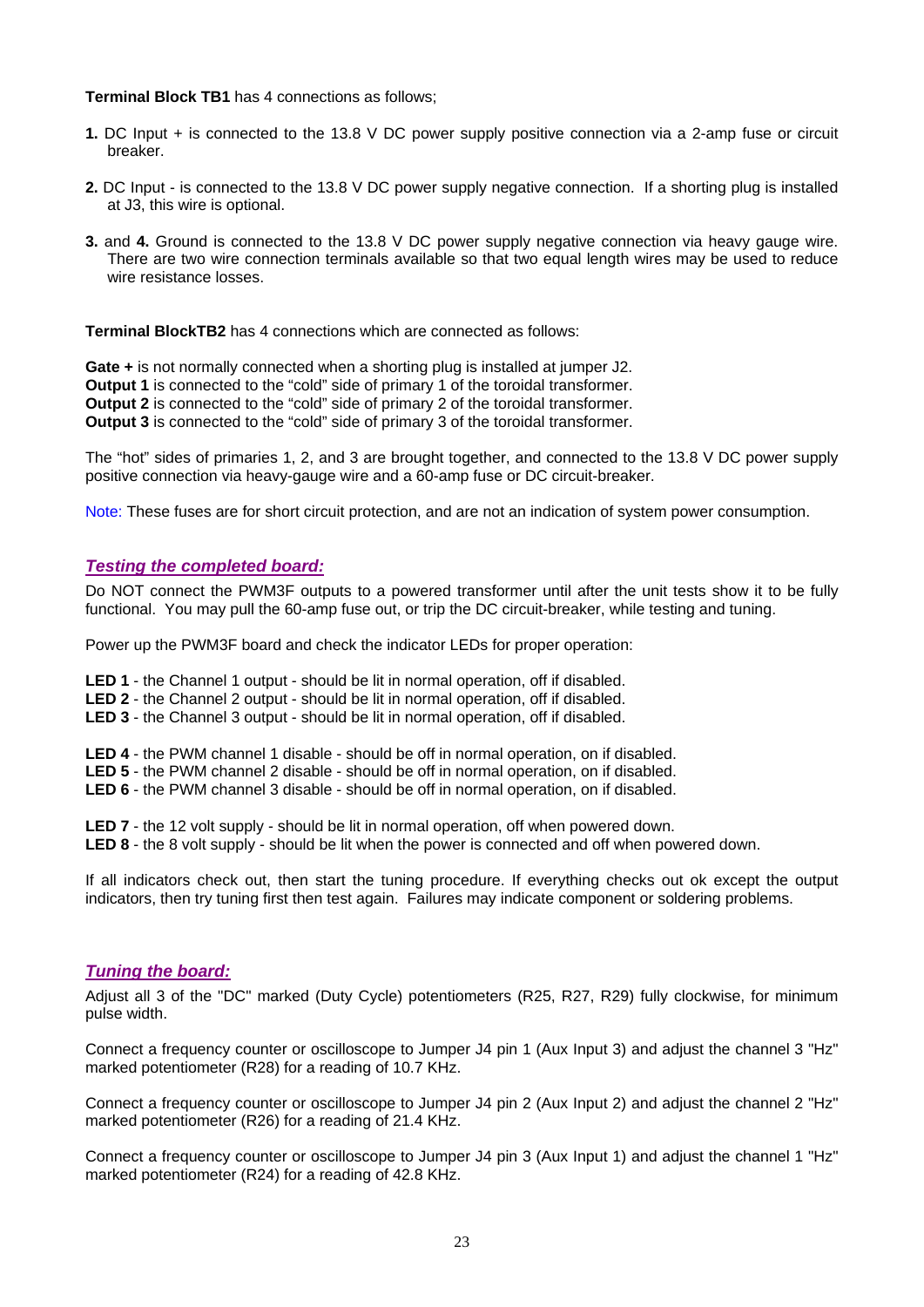**Note:** If channel 1 shuts down while tuning towards 42.8 KHz, replace U1 with a different brand of NE556 type timer chip. Many of these chips, like those marked as made in Taiwan, do not fully meet the NE555 spec and will shut down with the output turned on solid. If this occurs while loaded, the output FET for that channel may be quickly destroyed. The Texas Instruments 556 chips marked as made in Malaysia have typically been tested to work ok at up to 45 KHz.

Once the board has been tuned as described above, verify output at the Terminal Block TB2 Outputs with an oscilloscope. Without a transformer connected, the indicator LEDs only lightly load the FETs, but enough to verify operation during testing. If all checks out ok up to this point, you should be ready to connect the transformer primaries and apply power.

Note: If you experience heating issues with any of the Metal Oxide Varistors M1, M2, and M3, they may be safely removed and left out, or replaced with slightly higher voltage MOVs. There have been some Metal Oxide Varistors that work properly, and some that do not. It seems to be a batch related issue.

Bob also says: The most common mistake that I see made is that when tuning for the common narrow (approx 2.5 uS) pulse width on all channels, most tend to tune for narrow POSITIVE going pulses at the FET outputs. That is totally inverse to proper pulse polarity for the PWM3 series boards. These boards use N channel FETs, so the proper pulses are narrow NEGATIVE going pulses. FET off condition results in a positive state on each of the outputs, proper FET switching pulls that positive state to ground as very narrow pulses.

The result of tuning inverse can be extreme overheat of the 556 chips, extreme overheat of the 8V regulator, and excessive primaries current in the toroid. This can overheat the toroid, burn traces on the board, and/or destroy the FETs, ect.

If the channel goes into frequency division when adjusting pulse width, then you have gone too far in your adjustment. These boards are not using the typical dual 555 (556) PWM coupling because that limits pulse width adjustment to 10% - 90%. This application requires much less than 10% pulse width.

Please remember that J1, J2, and J3, are only used to pull the FETs high through the indicator LEDs during preliminary adjustment. During operation, those jumpers must be removed to prevent interference to primaries operation.

# *Winding the Transformer:*

The transformer in Bob's system is a very important component. It is an inductor, a transformer, and a source of energy-form conversion, all rolled into one. The transformer has been successfully duplicated and used by others, driven with Bob's triple-oscillator board, to achieve a resonant drive to the cells which results in a performance which is well beyond the maximum stated by Faraday.

The reason there are no step-by-step instructions for constructing the transformer is because it must be wound to match the load/impedance of the cells it will be driving. There is no "one-transformer-fits-all" solution for this. Bob uses a powdered iron core of 6.5" diameter for units up to 100 cells. The larger the diameter, the greater the power. Ferrite is fine for lower frequencies, but for this application, a powdered iron toroid core is essential. The MicroMetals core, part number "T650-52" is a suitable core and is available from http://www.micrometals.com/pcparts/torcore7.html and can be purchased in small quantities via their "samples requests", which can be submitted at http://www.micrometals.com/samples\_index.html



#### The Micrometals T650-52 Toroidal Core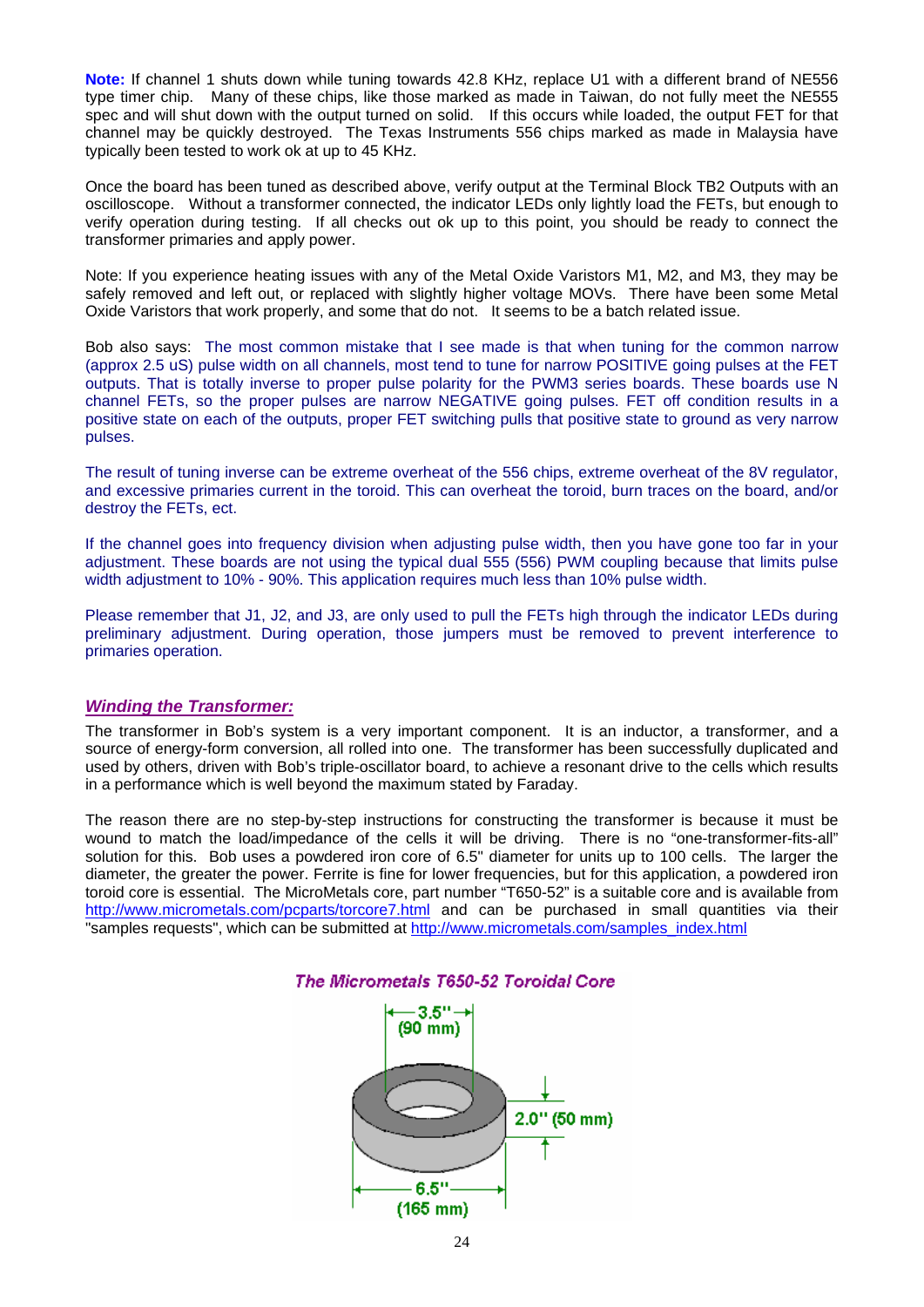The primary of the transformer is 3-phase, while the secondary is single-phase. As most current flows along the outside of wires rather than through the middle of the wire, the choice and size of the wire chosen to wind the transformer is most important. Bob uses **solid** teflon-covered silver-plated copper wire. It is very important that this wire is solid core and **not stranded** as stranded wire does not work here (due to the generation of inter-strand, phase-differential induced eddy currents). At this time, a supplier of this wire is http://www.apexjr.com. Before any winding is done, the toroid is given a layer of tape. And the materials to be used are collected together, namely, the tape, the wire, the beeswax and the heat gun:



Of paramount importance with the toroid is that unlike traditional transformer design, the secondary is wound first, and the windings must be evenly spaced where they fan out from the center of the core. This means even though they are tightly packed right up against one another at the center hole, they must not be wound so that they bunch up and gap open around the periphery. Mistakes here will cause field errors that will lower the overall efficiency.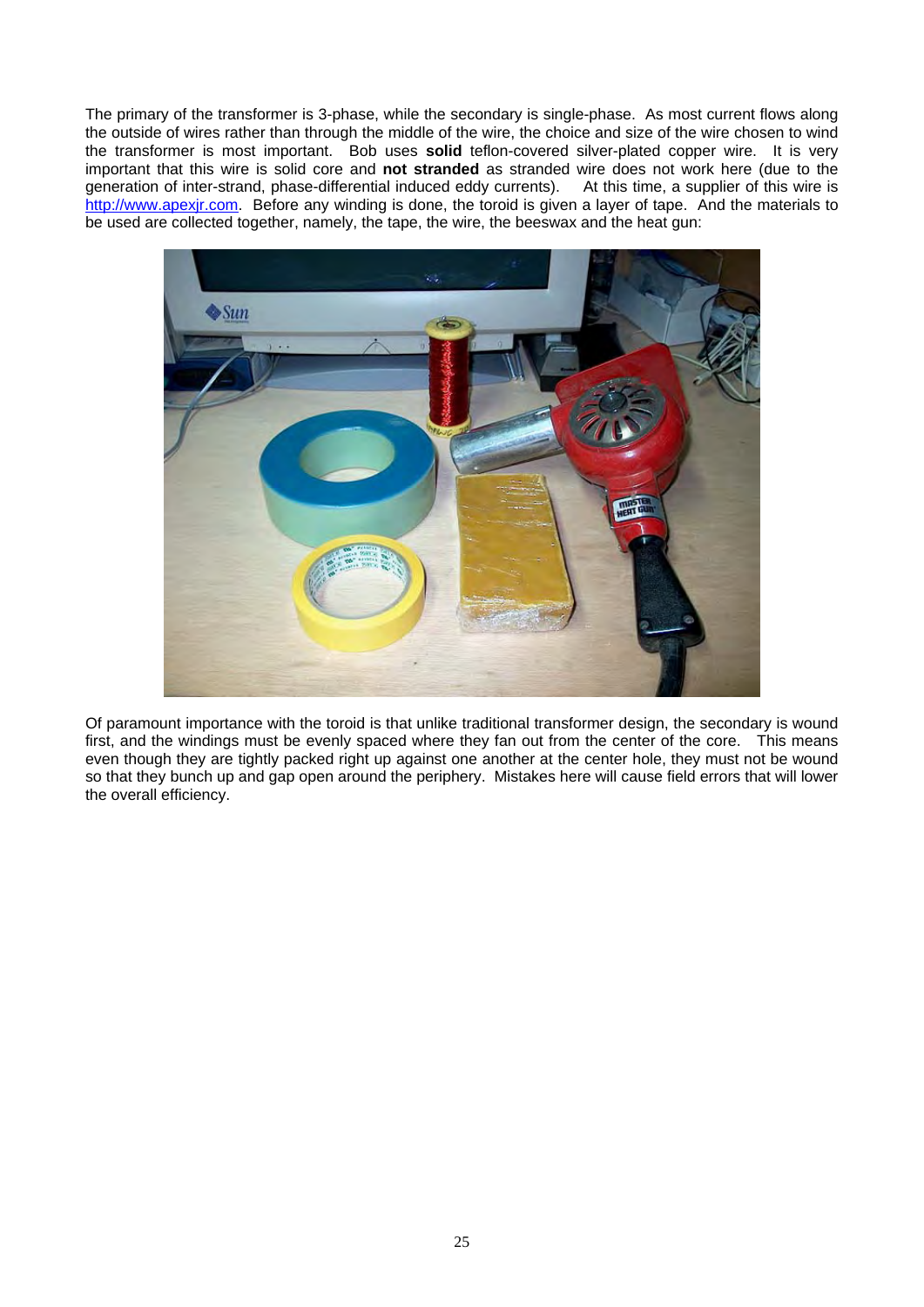

As you can see here, Bob uses short lengths of plastic strimmer cable as spacers for the outside of the toroid, though the picture above has been taken to show what a partially prepared secondary winding looks like when its windings are being moved into very accurate positions.

You will notice that Bob has wrapped the toroid in tape before starting the secondary winding:



Bob also uses a jar to assist in applying beeswax to the accurately positioned turns of the toroidal transformer: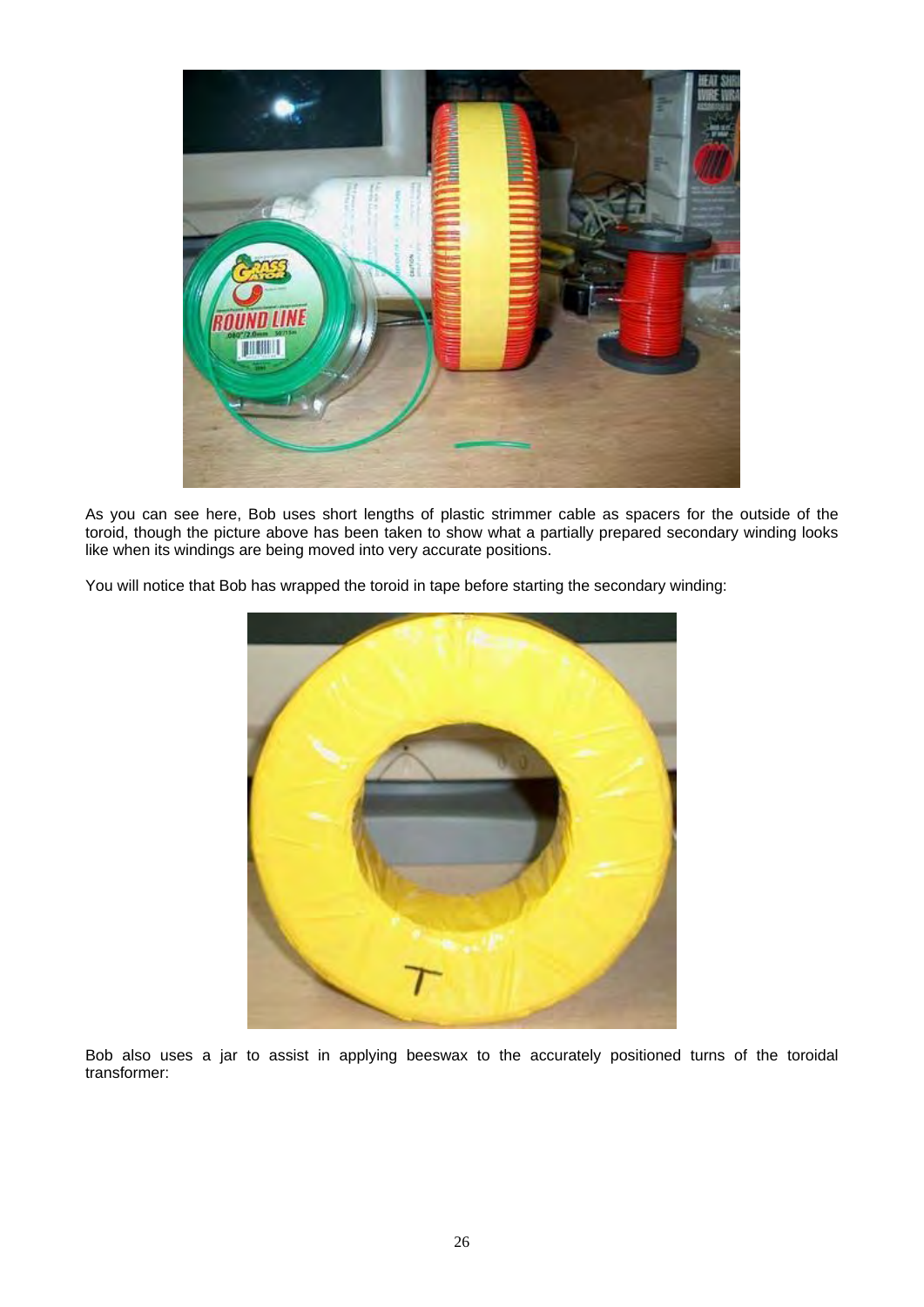

When the windings are completed, correctly spaced and encased in beeswax, each layer is finished off with a layer of tape. Bob says: "I use a single wrap of PVC electrical tape stretched very tightly over the secondary winding. But be aware, that the tension in the tape has a tendency to make it unwrap. A layer of the yellow 1P802 winding tape secures the electrical tape and holds it firmly in place, bridging the triangular gaps between adjacent turns. Big warning here !!!! **DO NOT USE FIBERGLASS WINDING TAPE !!!!** A big box of 3M winding tape was ordered by accident so I tried it to see if it would work. It not only suppressed the acousto-resonance response of the entire wound toroidal core, but for some strange reason it also caused the electrostatic pulse response of the secondary to **reverse polarity** and reducing the signal amplitude to a mere 10% of what it was !! It totally negated the benefit of the teflon insulation. I had to unwrap it and rewrap it with the yellow 1P802 winding tape. We had to return a whole box of this 3M winding tape and order more of the "right stuff" in bulk from Lodestone Pacific. So be warned, the 3M fibreglass winding tape will totally ruin the behaviour of the toroidal windings". So, to recap, the toroid is wrapped in tape, the secondary wound extending the entire way around the toroid, the windings carefully spaced out so that the gaps around the outer edge of the toroid are exactly equal, the winding encased in beeswax, and then the beeswax covered with a thick layer of tape:

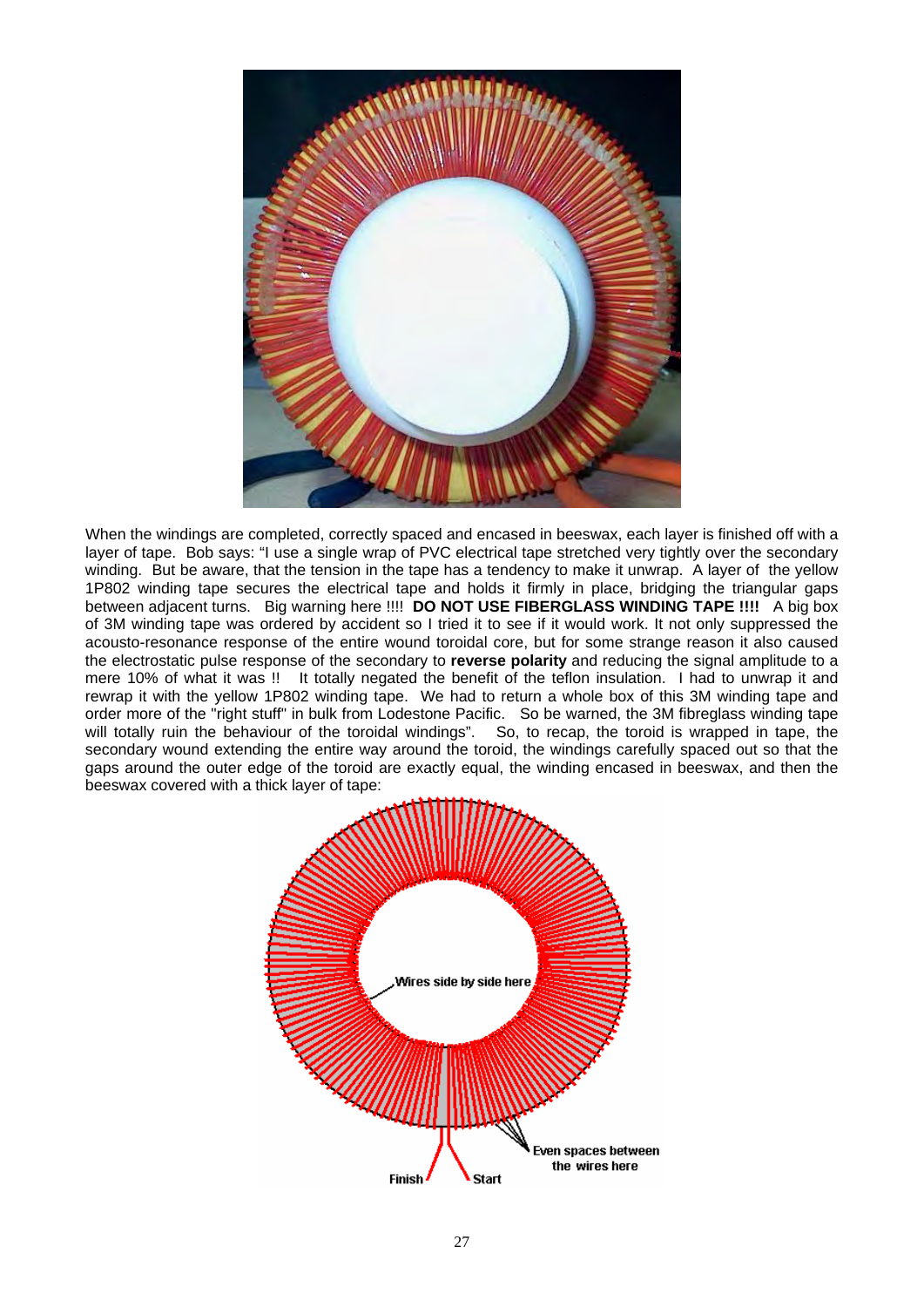For the great majority of systems, the secondary winding is a tightly wound, single layer, full-fill wrap of 16 gauge, single-core, silver-plated, teflon-insulated copper wire. There will be about 133 turns in this winding, though it can vary from 127 to 147 turns due to manufacturing tolerances in the insulation. This will need a wire length of about 100 feet, and the whole of the toroid is covered by this 'secondary' winding. Count the exact number of turns in your actual winding and make a note of it. This secondary winding is held in place with melted beeswax, and when that has hardened, the winding is then wrapped tightly with a good quality tape. This makes a good base for the primary windings which will be wound on top of the tape layer.



Please note that every winding starts by passing **over** the toroid, proceeds in a counter-clockwise direction, and finishes by passing **under** the toroid. Every winding is created in this way and the quality of workmanship is very important indeed when making these windings. Each winding needs to be tight and positioned exactly with turns touching each other in the centre of the toroid and positioned on the outer edge with exactly equal spaces between each turn. Your construction work **has** to be better than that of a commercial supplier and needs to reach the quality demanded by the military, which would cost thousands of dollars for each toroid if it were to be made up for you by professionals.

The three primaries need to be wound on top of the tape wrapping which covers the secondary winding. These three windings are spaced out equally around the toroid, that is, at 120 degree centres and the leads of the secondary winding exit through the gap between two of the primary windings and **not** in the middle of a secondary winding. The primary windings are held in place with beeswax, and then tightly taped. The primaries may need more than a single layer, and they are wound with the same direction of winds as the secondary, and the same care for even winding spacing as the secondary needed. Tape the entire core well with tightly-stretched PVC electrical tape after winding, to ensure that the primary windings do not move and then add an outer layer of winding tape. Bob uses the 1P802YE type on 3" rolls, both the 1" and 2" widths from: http://www.lodestonepacific.com/distrib/pdfs/tape/1p802.pdf

This is where the generic information ends. The exact details of the primary windings must be determined from the operational characteristics of the cells. This means that you must build, cleanse and condition your cells prior to making the operational measurements. This is done as follows: After full plate cleansing as described earlier, condition the plates until the cell stack reaches at least 150% but ideally 200% or more of Faraday's maximum power efficiency (2.34 Watt-Hours per Litre per Hour). Then, allow the cell stack to cool to room temperature. The cell stack is then powered up with a variable-voltage power supply and the voltage adjusted until the cell current is exactly 2 amps. Write down the voltage needed to give this 2 amp current flow, and do it promptly before the cell starts to warm up again.

The objective here is to have the complex waveform generated by the electronics, produce voltages of about 25% of this measured voltage, so divide your measured voltage by four. The output from the electronics board is about 12.5 volts, so divide again by 12.5 to get the turns-ratio for the toroidal transformer. This is normally in the range of 3.0 to 3.5 and that means that the secondary winding needs to have that times as many turns in it as each primary winding does.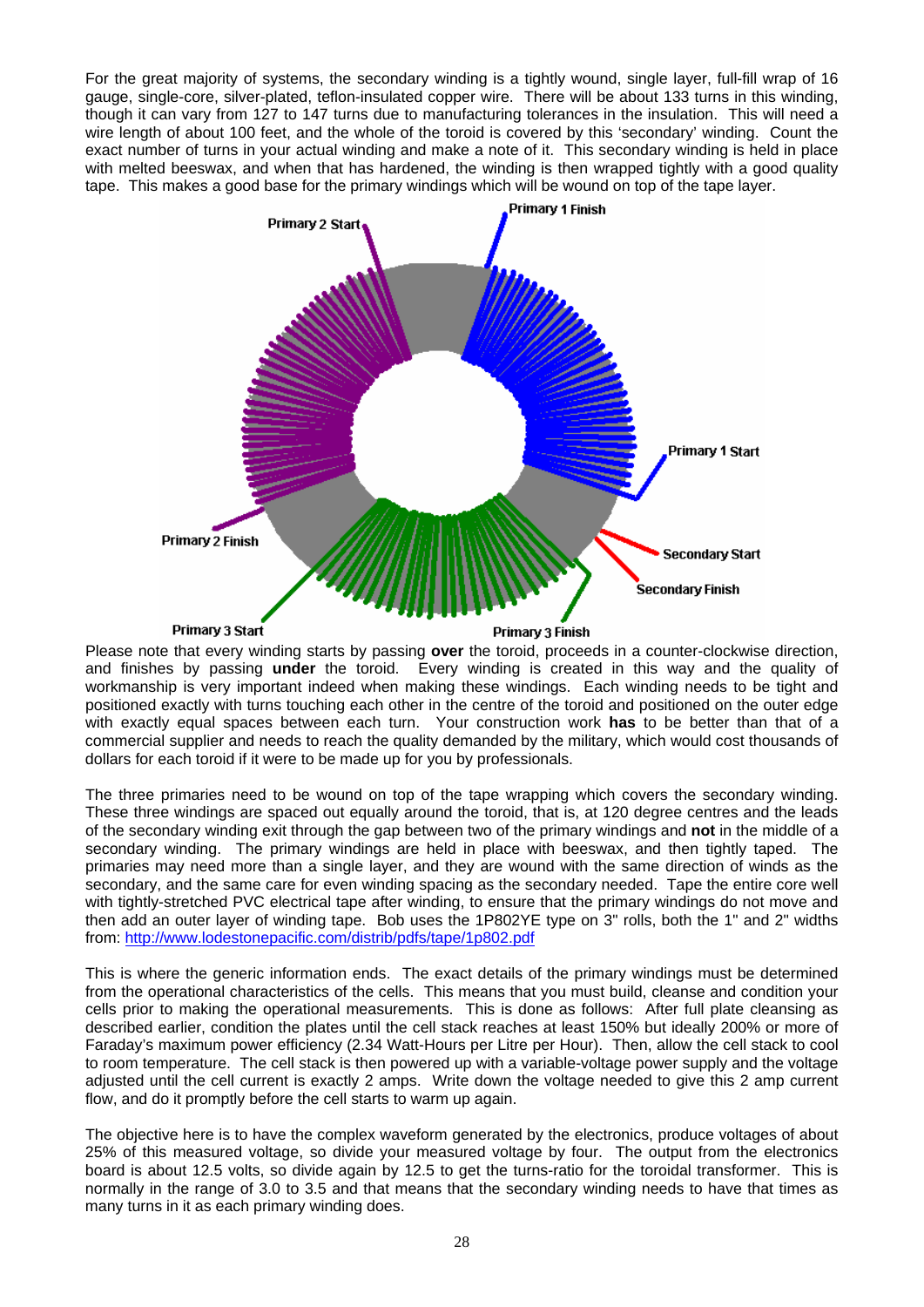For example, (and **example** only) say your measured voltage happens to be 155 volts. Then the turns ratio would be 155 divided by 4 which is 38.75, and then divide that by 12.5 which gives 3.1 which is the turns ratio. If your secondary winding has, say, 134 turns in it, then the number of turns in each of the three primary windings would be 134 / 3.1 which is 43.23 turns. Round this upwards to give 44 turns.

If the number of turns which you use is off by one turn, then the tuning of the electronics board can compensate for it. If the number of primary turns is off by two turns, then it is possible that you might just be able to compensate for the error by tuning the board, but it is unlikely that you will. If the number of turns is three or more away from the optimum number calculated, then the impedance of the primary windings will be too far out for the board to tune it.

Normally, the diameter of the wire used in the primaries will be greater than that of the secondary because it will be driven by a much lower voltage and so will need a much higher current, but that is not the case here. Now that you have cleansed and conditioned the plates in your electrolyser, power up your inverter with your vehicle engine running at 2000 rpm or so, and measure the DC current taken by the inverter. This is the level of current which the primary windings have to carry, so the wire size can be selected from this measurement. Each primary winding is pulsed, so it is not carrying current all of the time, also, the final primary current is the sum of the three pulsing signals, so a reduction can be allowed for that. While the wire diameter for the primary windings of each toroidal transformer need to be calculated separately, a common diameter turns out to be AWG #20 (21 SWG). The wire length for the primaries will be greater per turn as the turns are now being made over the secondary winding. Forty-eight turns of #20 wire are likely to require at least thirty-five feet and that is for each of the three windings, assuming that all turns can be laid flat side-by-side. If it is necessary to make each a two-layer winding, then the wire length will increase further.

If you would like a 360 degree template for marking the positions of the primary windings, then there is one available at http://www.thegsresources.com/files/degree\_wheel.pdf



# *Power Limits:*

At the present time, the largest available iron-powder toroid commercially available is the Micrometals 6.5" unit. This sets the upper power limit for a Bob Boyce design electrolyser at 32 square inches of plate area. Bob's present design uses six inch square plates, but the electrolyte level is maintained at just three inches and some area is effectively lost where the plates enter the walls and base of the housing. This 101-plate unit, when built with precision and conditioned and tuned correctly, can generate 50 lpm continuously and short bursts of up to 100 lpm. That is about one litre per minute of hydroxy gas per cell. This should be sufficient to run an internal combustion engine with a one litre engine capacity, but engines vary so much, that there can be no rule of thumb for the gas production rate needed for a given engine size.

The optimum operating voltage for his 101-plate electrolyser has been established by Bob as being 1.5 volts per cell. However, the power limitation of the 6.5 inch toroid does not prevent the voltage being raised. So, if we opt for using a 220 volt inverter rather than the 110 volt one already described, then the number of cells can be doubled. This extends the case from about twenty inches in length to around forty inches. This might be suitable for use with vehicles up to two litre engine capacity and the unit can be located on the flatbed of a truck or the boot (trunk) of a car or beside a generator if it is being used to power an electrical generator.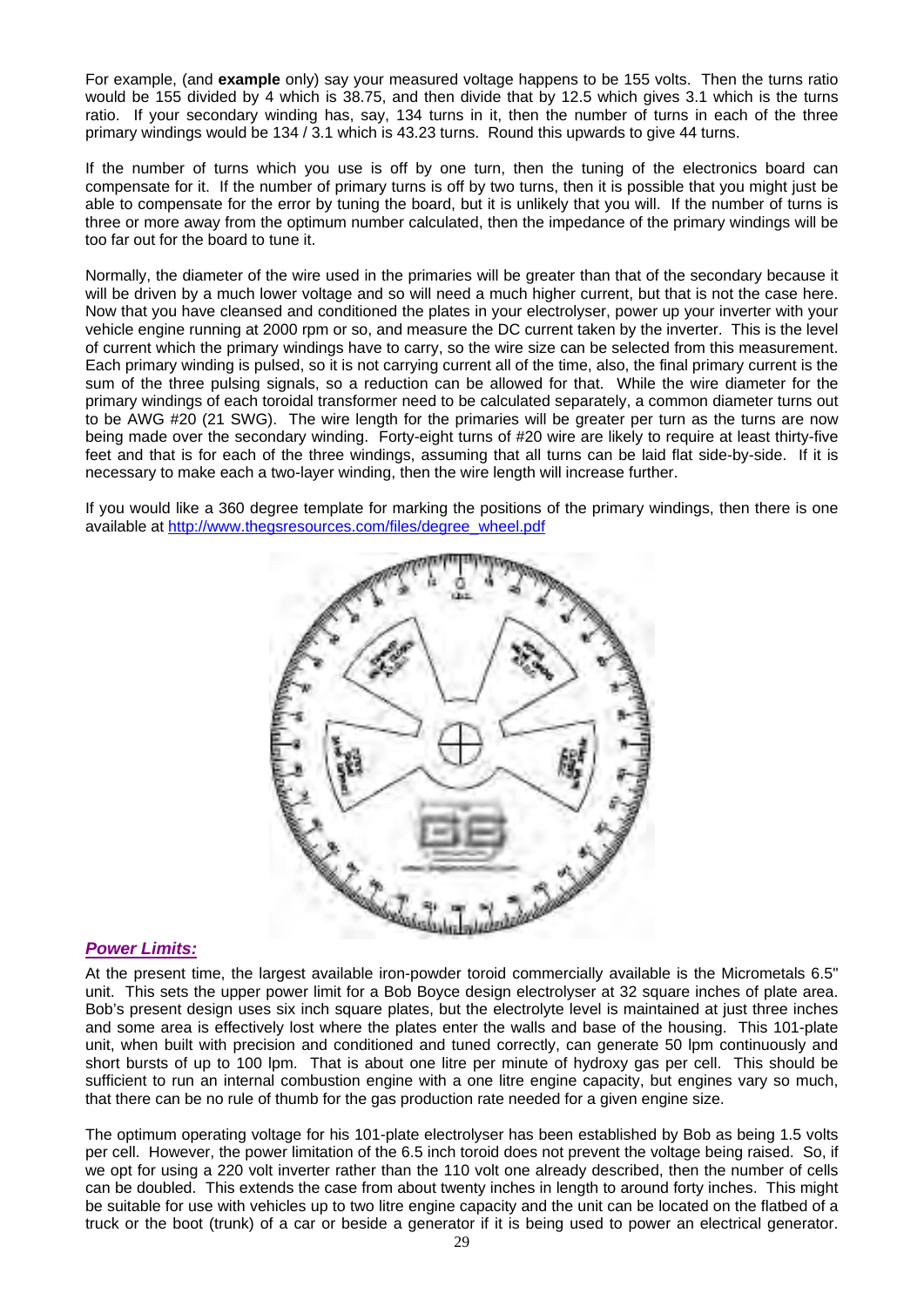Electrical generator engines are usually incredibly inefficient with an overall efficiency of as little as 10% when the generator is considered. Consequently, running a generator on hydroxy gas alone is by no means as easy as it looks on the surface. If an electrolyser is installed in a vehicle, it is **very** important that no pipe carrying hydroxy gas is routed through any passenger area and a bubbler positioned close to the engine. The number one priority must always be safety.

Increased gas output can be got by increasing the width of the plates while maintaining the plate area covered by the electrolyte. One possibility is to make the plates nine inches wide and keeping the electrolyte at a four-inch depth, giving thirty-six square inches of plate area. The plate size would then be 9" x 6" or any other height up to 9" x 9".

The reason why a Boyce electrolyser can give 1,200% of the maximum possible gas output determined by Michael Faraday, is that this unit pulls in large amounts of additional power from the environment. So, the vehicle electrics is used primarily to power the pulsed toroidal circuitry which taps this energy, and the conversion of water to hydroxy gas is performed primarily by energy drawn from the environment.

Plate surface preparation is very important and is described in detail. However, the way that the plates operate when used for straight DC electrolysis is quite different from the way that they operate when being used in high-efficiency pulsed-mode:



With straight DC-electrolysis, the bubbles of hydroxy gas form on the face of the plates and break away, helped by the thousands of microscopic, sharp-peaked mountains created on the face of every plate by the two-direction scoring with sandpaper. With the pulsed technique, the hydroxy bubbles form in the electrolyte itself, between the plates and give the visual impression of the electrolyte boiling.

It should be realised that with the large gas volumes produced with the 101-plate and 201-plate electrolysers, that a considerable pipe diameter is needed to carry the gas, and even more importantly, the two bubblers used need to be a considerable size. It is important that the bubbles streaming up through the water in the bubbler do not form a continuous column of hydroxy gas as that could carry a flame straight through the bubbler and defeat the protection which it normally provides. A good technique to combat this and improve the scrubbing of electrolyte fumes out of the gas, is to put a large number of small holes in the sides of the pipe carrying the gas down into the water in the bubbler. This creates a large number of smaller bubbles and is much more effective.

# *Connecting the Electrics:*

Bob has specified that the primary windings are connected between the board outputs and the positive supply for the board like this: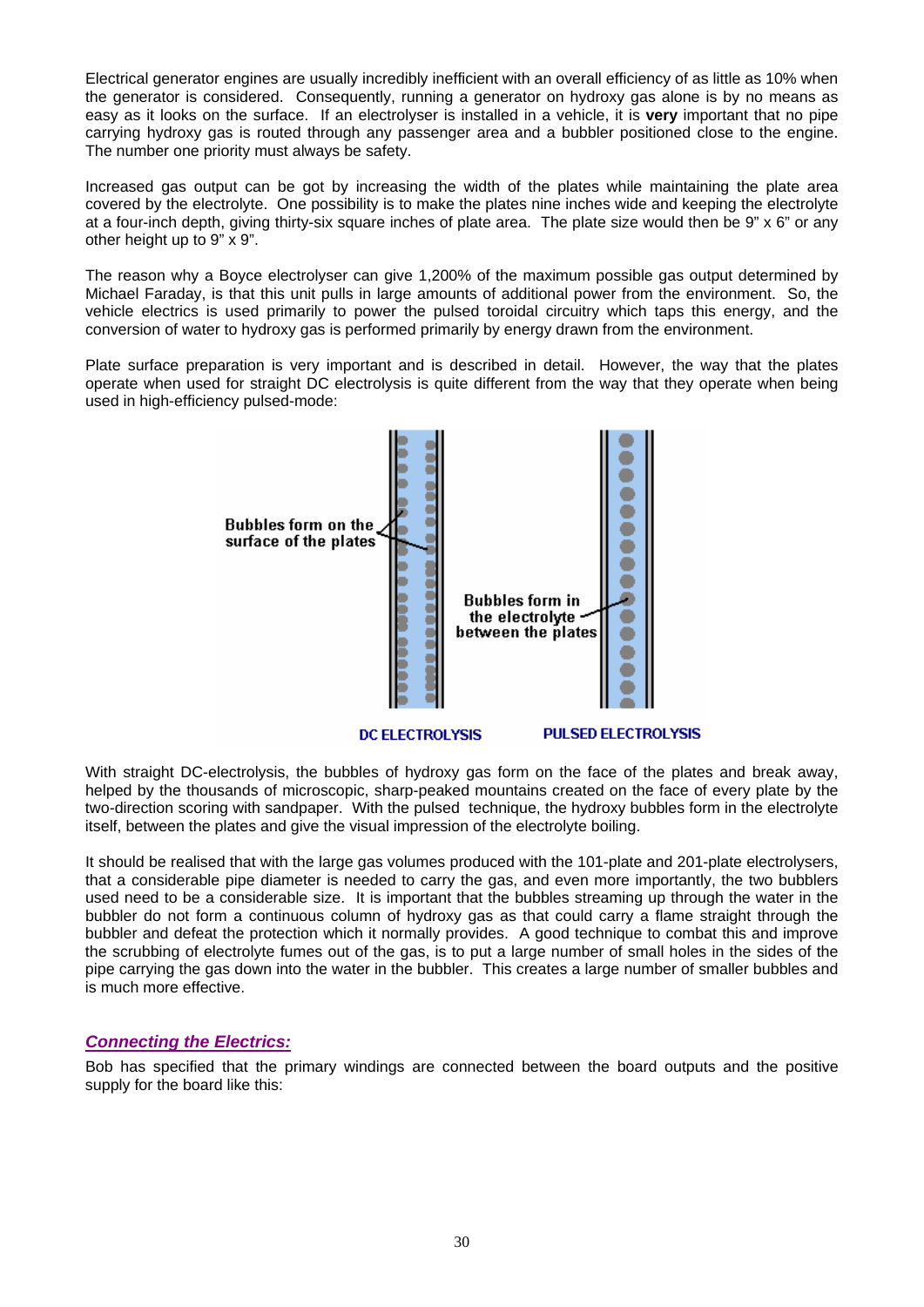

It is important to include heavy-duty chokes (coils) in both sides of the high voltage power supply and in the 13.8 volt positive lead coming from the vehicle electrics. The recommended choke cores are the MicroMetals T157-45 and these are wound with 15 turns of AWG #16 (SWG 18) enamelled copper wire, through it is perfectly ok to wind these chokes on laminated iron pieces taken from an old mains power transformer frame. The fifteen turns of wire produce a choke of 29.5 microhenrys.

If all is well and the 20-amp contact-breaker (or fuse) is not tripped, the electrical power passes through to the gas-pressure switch mounted on the electrolyser. If the gas production rate is greater than the engine requirement and as a result, the gas pressure inside the electrolyser gets above 5 psi. then the gas pressure switch disconnects the electrical supply which in turn, cuts off the generation of more gas until the pressure inside the electrolyser drops again as the engine uses the gas. If all is well, the gas-pressure switch will be closed and the electrical power is then passed to the relay's switch contacts. The relay is wired in such a way that the relay will be powered up if, and only if, the engine is running. If all is well and the relay contacts are closed, then the power is passed through to both the inverter and the electronics board. The inverter output is 110 volts AC so it is passed through a diode bridge which converts it to pulsing DC with a peak value of about 155 volts. This voltage and the output of the electronics board toroidal transformer are passed to the electrolyser to break down the water and generate hydroxy gas. The wire connecting the vehicle negative to the electronics board should be very heavy duty as it is carrying a large current.

There is a lot of power stored in a charged battery. It is important therefore, to protect against short-circuits in any new wiring being added to a vehicle, if this electrolyser is to be used with a vehicle. The best overall protection is to have a circuit-breaker or fuse connected in the new wiring immediately after the battery. If any unexpected load occurs anywhere in the new circuitry, then the circuit will be disconnected immediately.

It is also important that the electrolyser is only connected and operating when the engine is running. While the gas-pressure switch should accomplish this, it is no harm to have additional protection in the form of a standard automotive relay in the power supply line as shown in the diagram above. This relay coil can be connected across the electric fuel pump, or alternatively wired so that it is powered up by the ignition switch being turned on.

# *Positioning the Electronics*

The descriptions and diagrams have been presented with the objective of helping you understand in broad outline, what Bob Boyce's electrolyser is and very roughly speaking, how it operates. There are practical details which you should discuss in the WorkingWatercar forum as there experienced people there who will help builders get the details right.

It should be realised that the strong, rapidly pulsing currents generated by the electronics, cause very powerful magnetic fields. These magnetic fields can disrupt the operation of the circuitry. These fields flow around inside the toroid core and this creates an area of very reduced magnetic activity in the space in the centre of the toroid. For that reason, it would be ideal if the circuit board were placed in that area with the toroid surrounding it. However, the electronics board size does not allow this at the present time, so instead, Bob places the toroid inside a custom, circular housing, something like a biscuit tin made of aluminium which operates as a "Faraday Cage" to protect against the magnetic fields produced: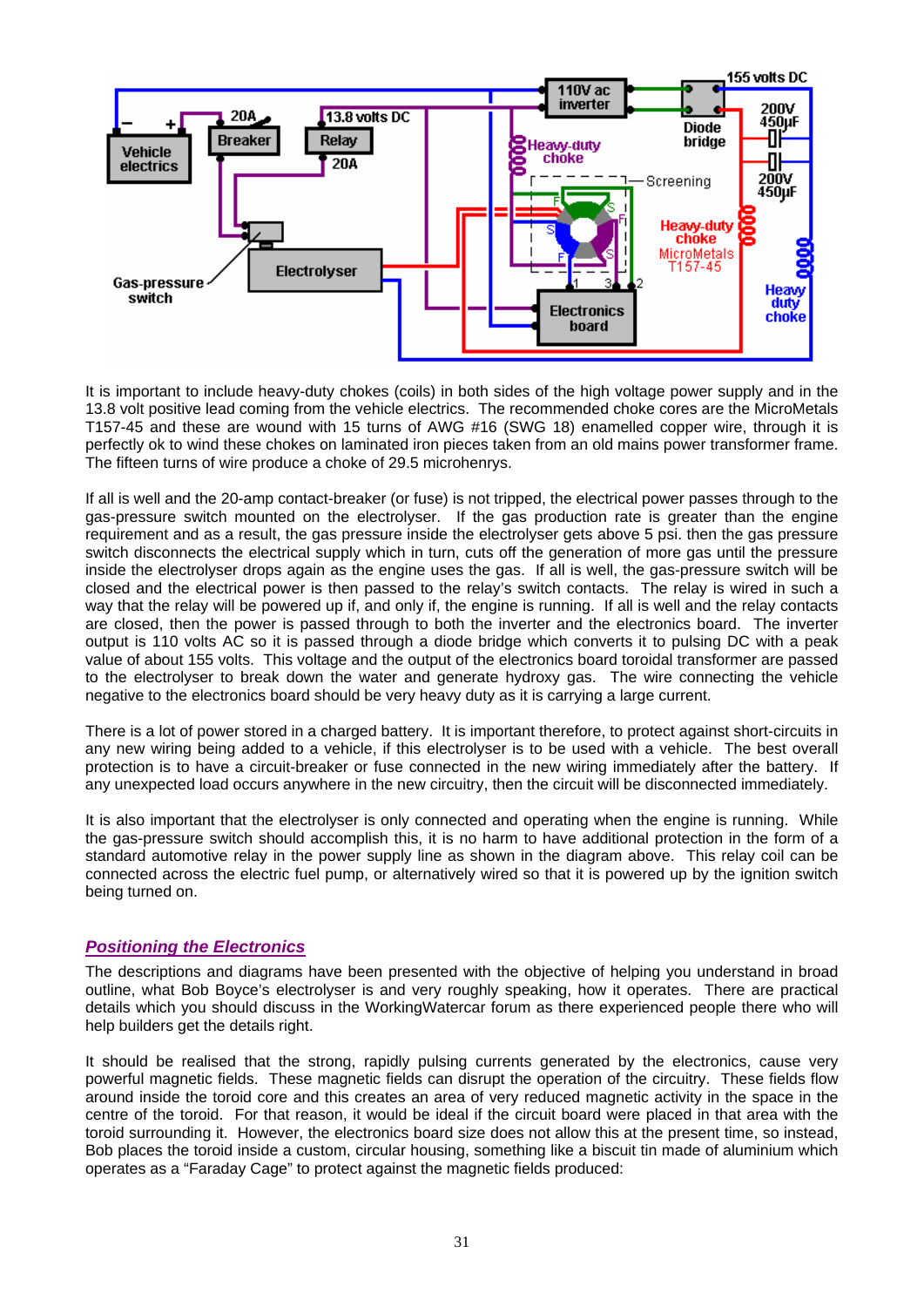

# *Supplying the Water*

The potassium hydroxide is not used up when the electrolyser is operated. A small amount leaves the electrolyser in the form of vapour but this is washed out of the gas in the first bubbler. Two bubblers are used, the first is located beside the electrolyser and connected to it via a one-way valve. The second bubbler is located close to the engine. From time to time, the water in the bubblers is poured back into the electrolyser and that prevents the loss of any potassium hydroxide. Not only does this conserve the potassium hydroxide, but it also protects the engine as potassium hydroxide has a very bad effect inside the engine itself.

The overall water system is like this in broad outline, omitting the electrical safety devices:



A probe inside the electrolyser senses when the average level of the electrolyte has dropped and powers up the water pump to inject more water into the electrolyser. The rate of gas production is so high with the pulsed system that the electrolyte level is place at about half the plate height. That is some three inches below the tops of the plates. Because of this violent action, the water-level sensor needs to be operated from the electrolyte outside the plates where the surface of the electrolyte does not move so violently.

A serious issue with an electrolyser of this type is dealing with water loss. As the plates have to be spaced closely together and the since the electrolyte between the cells is effectively isolated from the electrolyte in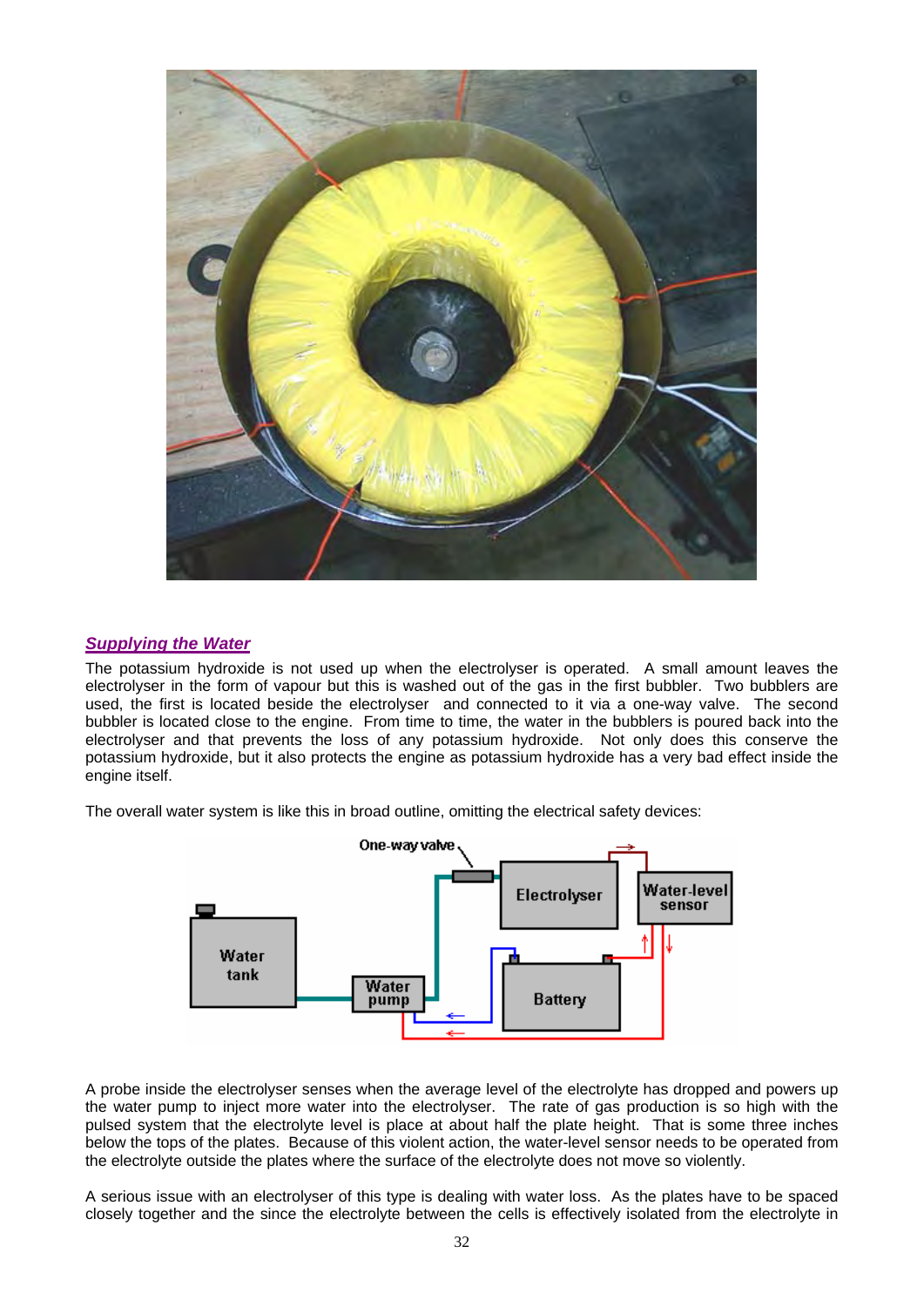the other cells, driving a mile down the road is liable to lower the water level by half an inch (say, one centimetre). It is essential to keep replacing the water which is used.

Two things have to be dealt with:

- 1. Sensing when the electrolyte level has fallen, and
- 2. Creating some device for getting extra water into each cell

Simple electronics provides the answer to sensing the level of the electrolyte, and a windscreen-washer water pump can be used to inject the additional water.

A sensor for the water in the cells can be on just one cell. If the water level of any one cell falls below the level in the other cells, then the gas produced in that cell will be slightly less than the other cells, so it will lose less water until the water levels match again. Also, Bob recommends cutting the slots which hold the plates, 3 thousandths of an inch (0.003" or 0.075 mm) larger than the actual thickness of the metal plates. This effectively blocks electrical leakage between adjacent cells but does allow a very gradual migration of water between the cells to help maintain an even water surface across the cell.

The water-level sensor can be just one stiff stainless steel wire run down each side of any cell. These wires should be insulated to make sure that They do not short-circuit to either (or both) of the plates on each side of them. They should be set so that their tips are at the intended surface level of the electrolyte.

If the electrolyte level drops below the tip of the wire sensors, then the resistance between the wires will fall, indicating that more water is needed. This can switch the water pump on, which will raise the water level until the electrolyte level reaches the tip of the wire again. A possible circuit for doing this is shown here:



When the level of the electrolyte falls, the sensor wires come clear of the liquid and the voltage at point 'A' rises. Provided that this situation remains for a second or two, capacitor C2 charges up and the voltage on the base of transistor Tr1 rises, causing it to switch on. Transistors Tr1 and Tr2 are wired as a Schmitt trigger, so transistor Tr2 changes state rapidly, raising the voltage at its collector, and causing transistor Tr3 to power the relay on. The relay contacts switch the water pump on, which raises the level of the electrolyte until it reaches the sensor wires again. This flips the circuit back into its standby state, powering down the water pump. Resistor R1 feeds capacitor C1 to reduce the effects of variations of voltage reaching the sensor circuit. The components shown here are not critical and there must be at least twenty alternative designs for this circuit.

A possible physical layout for this circuit is shown here:

The build is based on using the standard 10-strip, 39-hole strip-board. For convenience in drawing, the holes are represented as the points where the lines cross in the diagram shown here: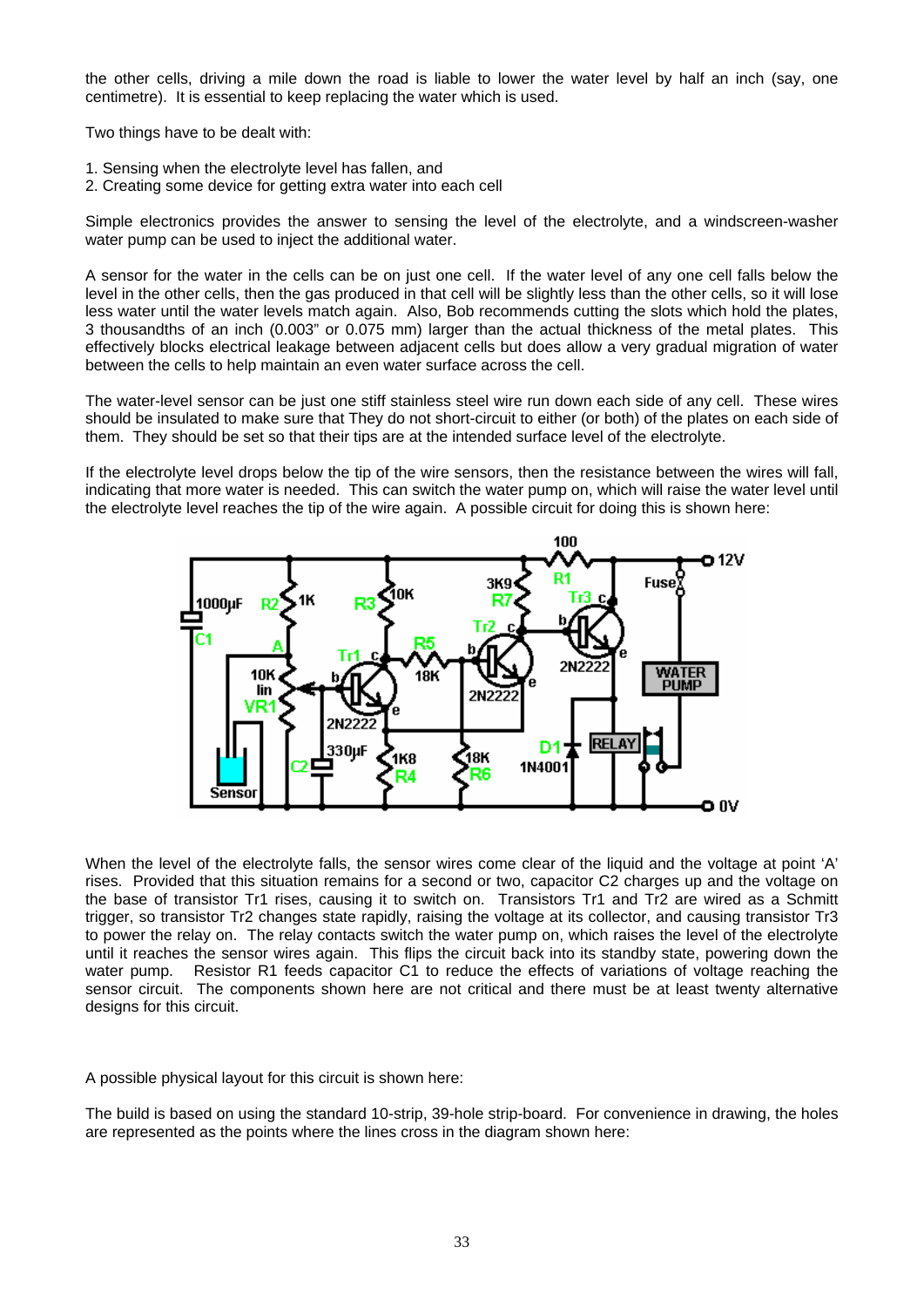

The horizontal lines represent the copper strips and the intersections with the vertical lines represents the matrix of holes. Many different layouts could be used for this circuit, so the following diagram is only a suggestion:

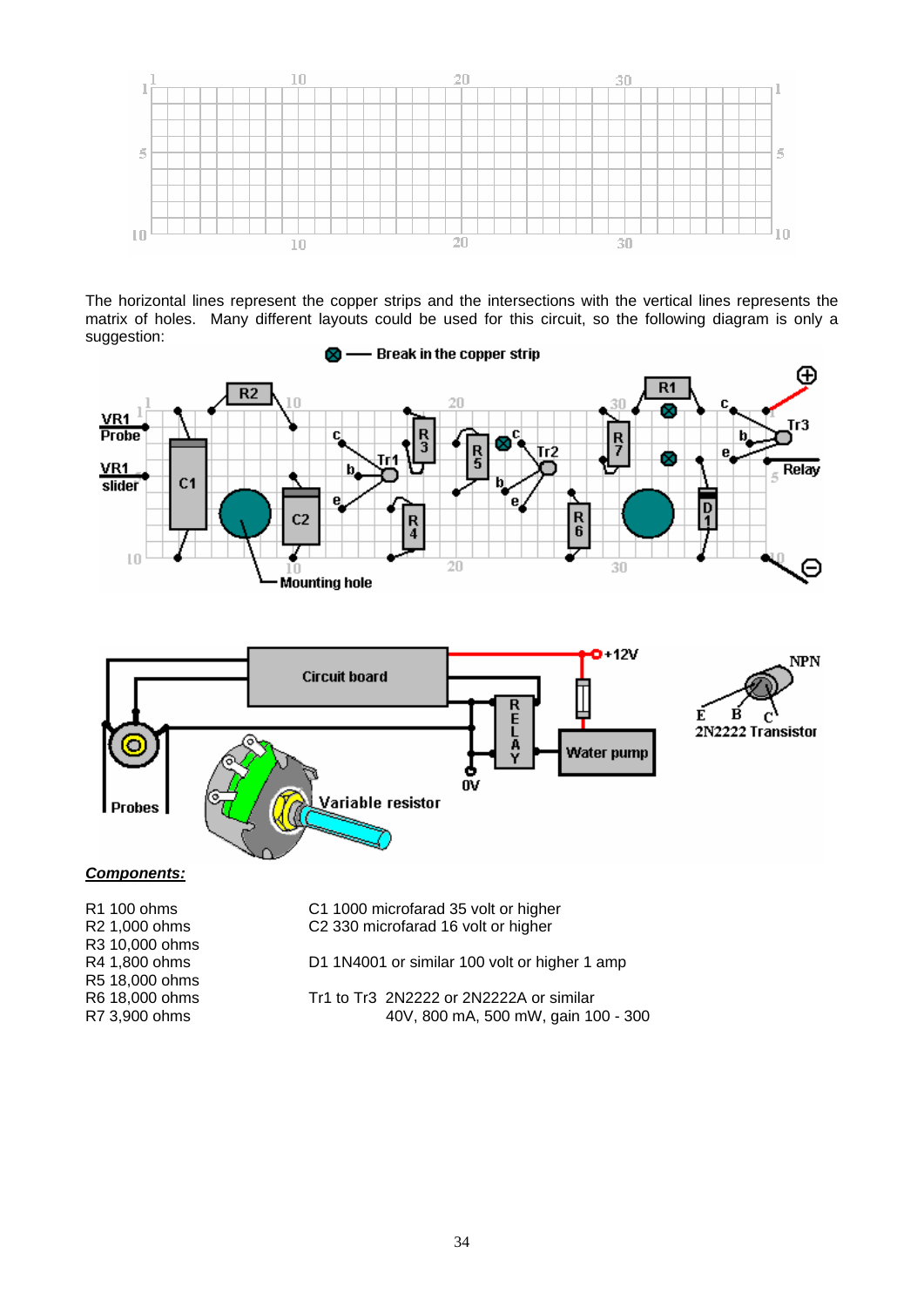

To combat splashing of the electrolyte, a layer of aquarium matting is placed over the tops of the plates. In the diagram above, only a few of the 101 plates are shown, in order to keep the drawing narrow enough to fit on the page. The plates at each end have a stainless steel strap welded to them in order to allow for simple and robust electrical connections to be made through the case.

The water supply is arranged to feed equal amounts of water to each cell. The design for this supply pipe has recently been improved by Ed Holdgate and Tom Thayer and Ed now supplies one along with the precision housings which he makes for Bob's design. The new design has a water-supply pipe with very accurately cut slots in it. The lengths of the slots are directly related to how far along the pipe they are positioned. The objective is to have the same amount of water coming out of each slot even though the water pressure drops the further along the pipe the slot is located.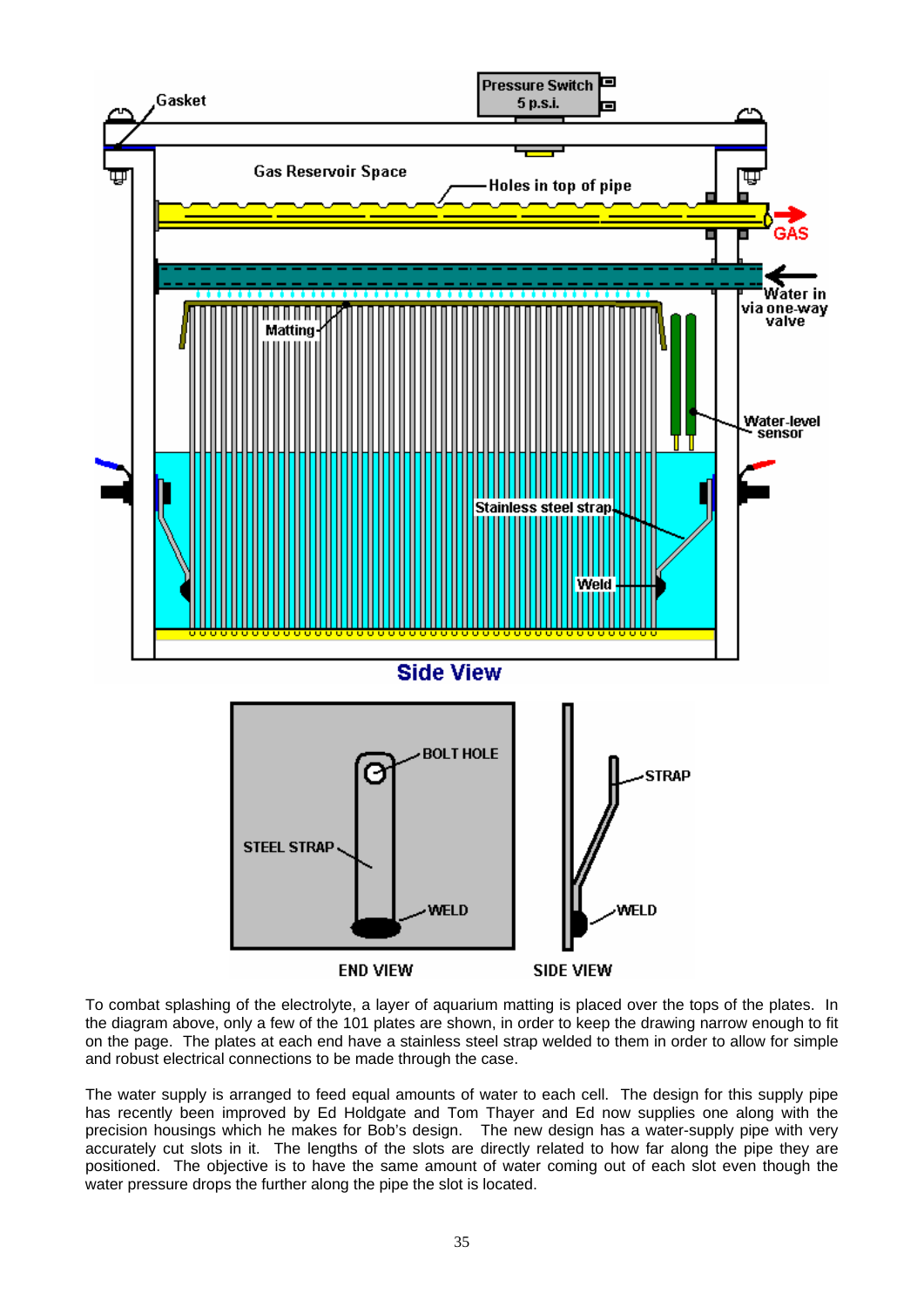That water supply pipe is then housed in an outer pipe which has a hole drilled in it exactly above each of the bodies of electrolyte trapped between the plates (a 3/16" spacing):





This water supply pipe arrangement works well in practice and it looks surprisingly like the gas take-off pipe which has a series of holes drilled along the top of it:





This arrangement works well as it allows large volume gas flow out of the cell and yet makes it difficult for any splashes of electrolyte to make it into the pipe.

# *Connecting to the Engine:*

The Bob Boyce hydroxy gas system produces such a very high gas output that one inch (25 mm) pipes are needed to carry the gas from the electrolyser to the engine. Because of the speed of the pressure wave caused if hydroxy gas ignites, no pop-off or shatter-disc system has sufficient time to operate. In addition, Bob's system produces the top grade of hydroxy gas and as that has the highest energy level possible, it explodes spontaneously at a pressure of just 15 psi. To deal with this situation, and the very high rate of gas flow which has to be handled, two very robust bubblers and one particle filter need to be used on the output of the electrolyser as shown here:



For those people living in America, Bob recommends the use of this bubbler: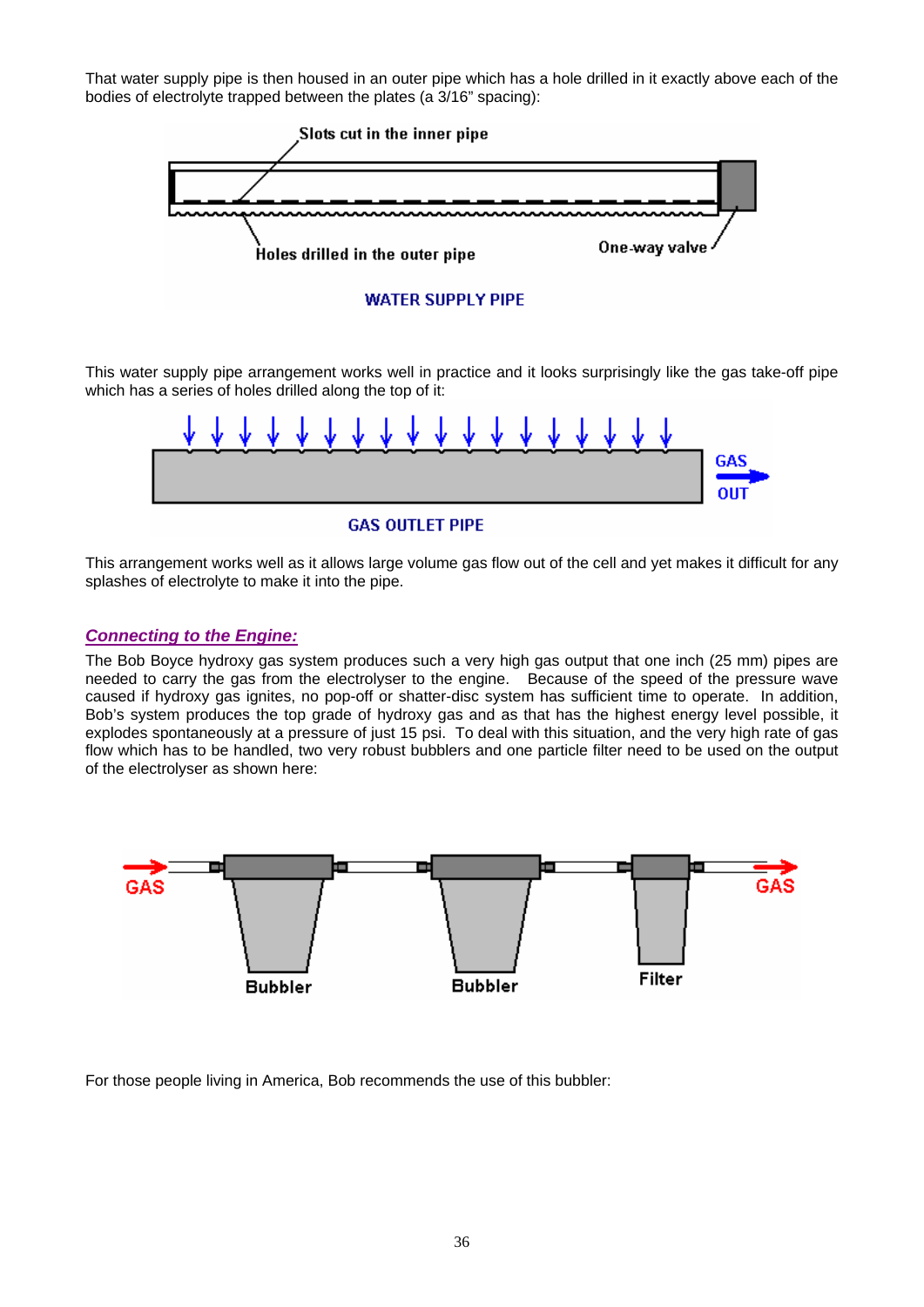

This is a bubbler constructed from "Whole Household Prefiltration" units supplied by Home Depot, which unfortunately, may cost more than US \$100 each.



These units come with a domed cap which needs to be drilled out with a large number of 1/16" holes like this: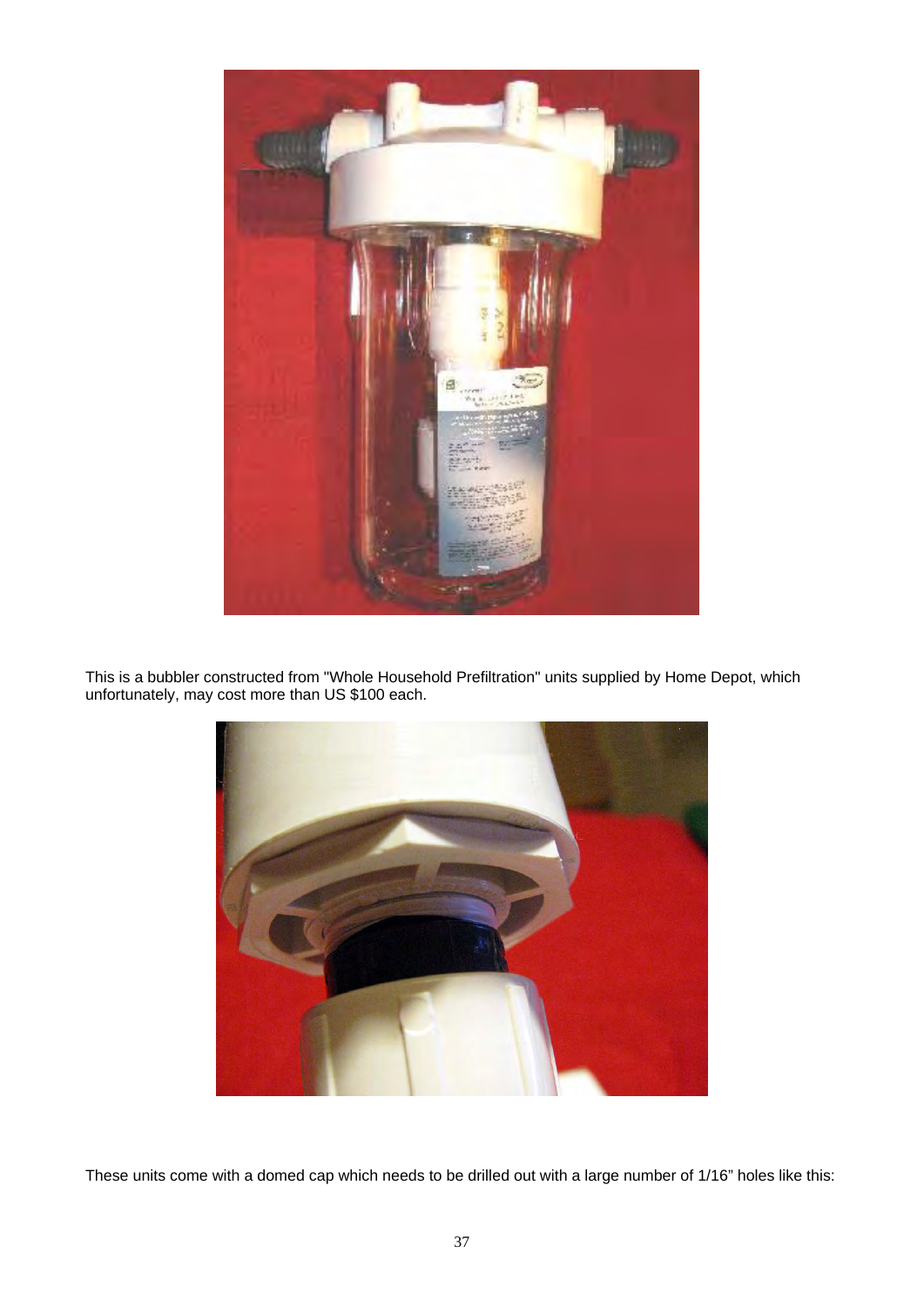

An important point with this unit is that the flow through the bubbler is in the opposite direction to the arrows moulded on the outside of the unit:



Also, the pressure at which it operates needs to be dropped from normal household water pressure to the 0.5 psi. gas pressure needed for use as a bubbler. This is achieved by replacing the ball valve inside the unit with a much weaker version available from the KBI company, reference code KC1000 and costing about US \$10. If you get one, be sure to specify a 0.5 psi pressure version as they have more than one type.

It is important that the end cap be a domed variety as shown above. This is necessary as it prevents bubbles joining together before streaming upwards through the water.

The particle filter housing is a French-made unit sold by Home Depot under the name of "SmartWater" and reference number GXWH04F and it costs under US \$20. As the filter supplied with the unit is not fine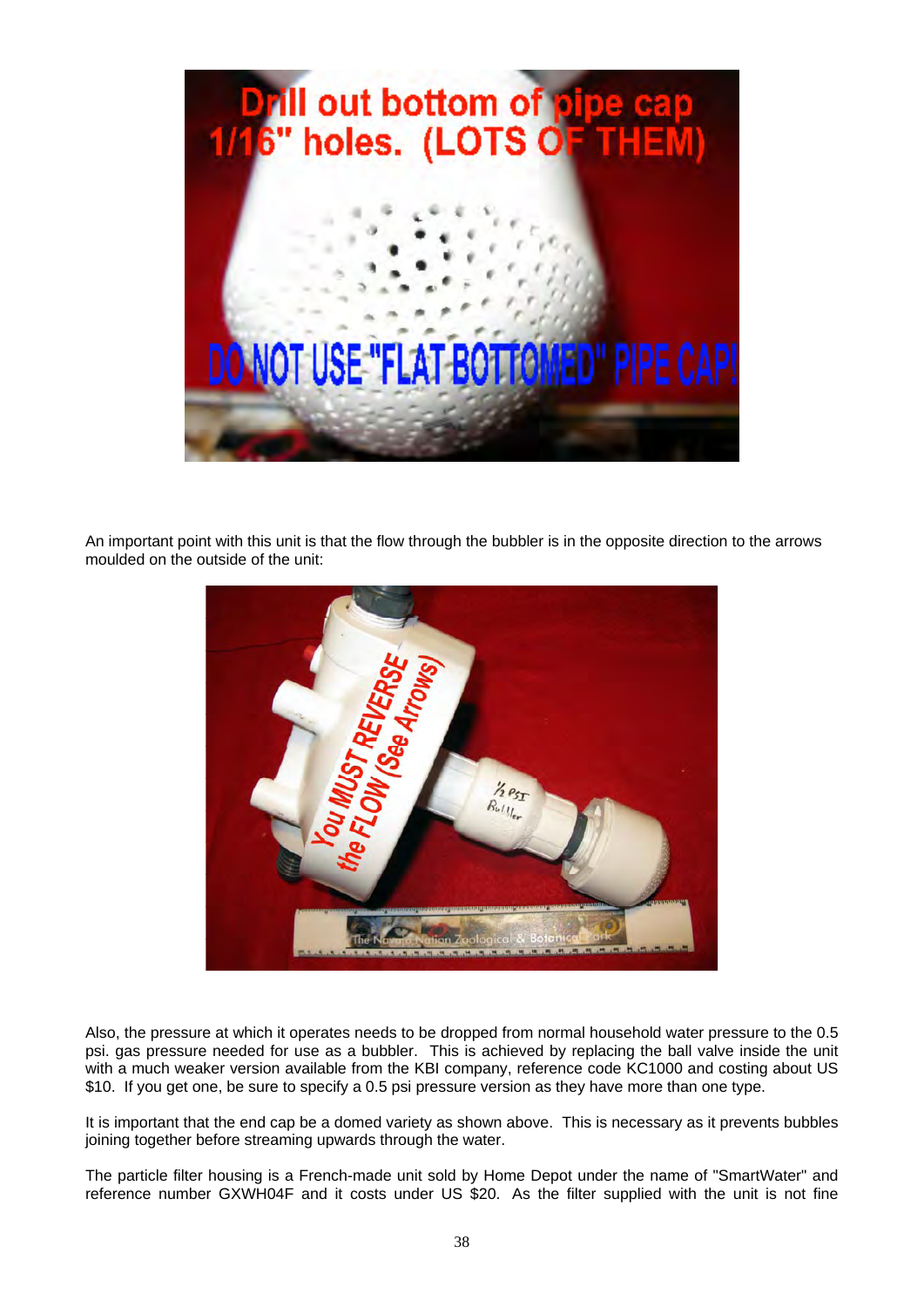enough, so a 1-micron filter needs to be bought from Ace Hardware to replace the standard 4-micron filter supplied with the filter housing. This 1-micron adapted filter also acts as a back-flash preventer:



Further building advice and general encouragement can be had from various enthusiast forums, including:

http://tech.groups.yahoo.com/group/WorkingWatercar/?yguid=274961312

http://tech.groups.yahoo.com/group/Hydroxy/?yguid=274961312 and

http://tech.groups.yahoo.com/group/watercar/?yguid=274961312

# *Practical Issues*

No matter which variety of electrolyser cell is used, it is essential to put a bubbler between it and the engine intake. This is to prevent any accidental ignition of the gas reaching the electrolysis cell. Also, no electrolyser should be operated or tested indoors. This is because the gas is lighter than air so any leak of gas will cause the gas to collect on the ceiling where it can cause a major explosion when triggered by the slightest spark (such as is generated when a light switch is turned on or off). Hydrogen gas escapes very easily indeed as its atoms are very, very small and can get through any tiny crack and even directly through many apparently solid materials. Testing electrolysers should be done outdoors or at the very least, in very well-ventilated locations. Using at least one bubbler is an absolutely vital safety measure. A typical bubbler looks like this: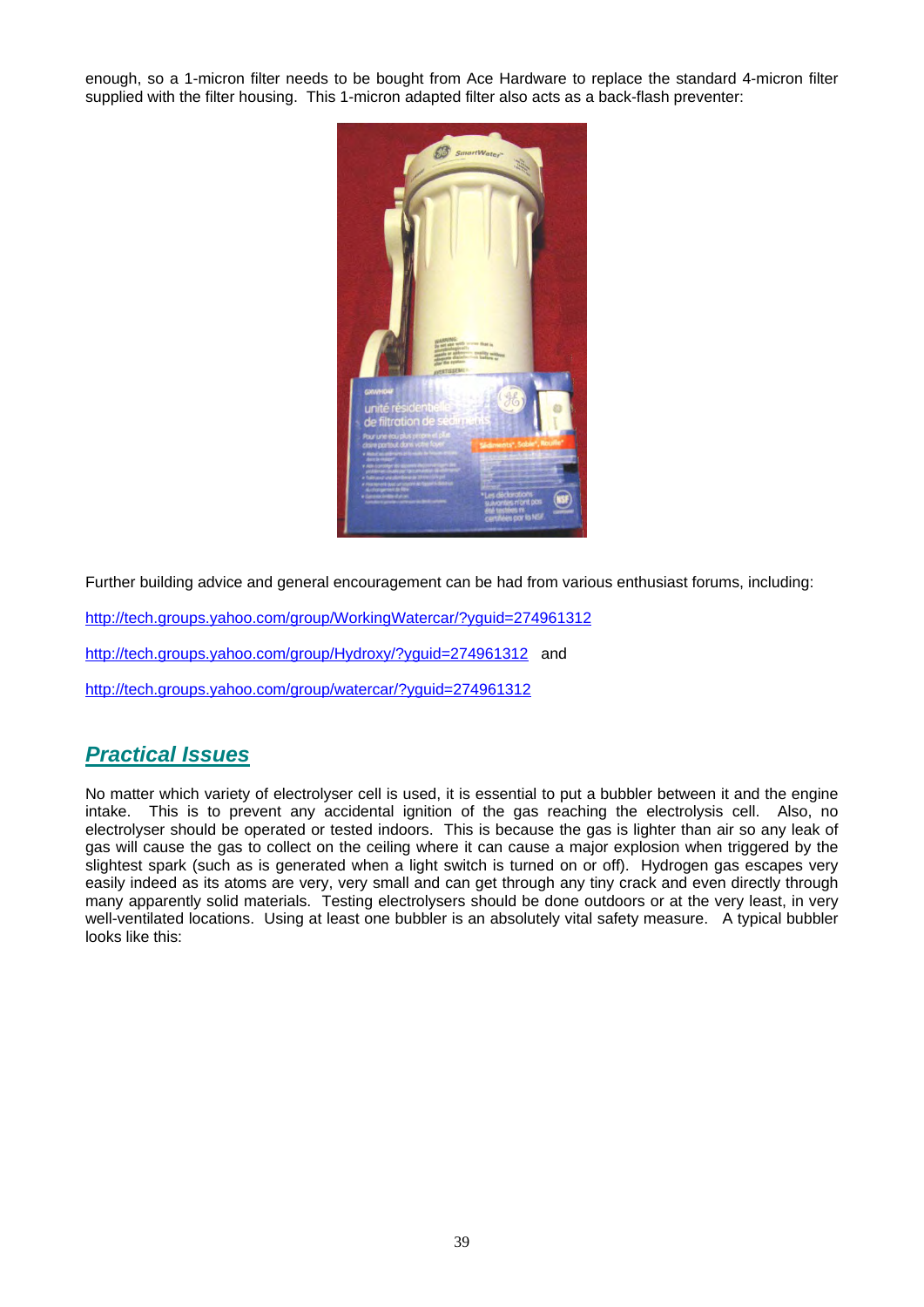

Bubbler construction is very simple indeed. It can be any size or shape provided that the outlet of the entry tube has at least five inches (125 mm) of water above it. Plastic is a common choice for the material and fittings are easy to find. It is very important that good sealed joints are made where all pipes and wires enter any container which has hydroxy gas in it. This, of course, includes the bubbler. Bob Boyce's 101-plate units produce up to 100 lpm of gas, so these need large diameter gas piping to carry that substantial volume and the bubblers need to be big as well. It is also a good idea to drill additional holes in the entry pipe from half way down below the surface of the water, in order to create a larger number of smaller bubbles

The anti-slosh filling or a baffle plate in the cap is to prevent the water in the bubbler from splashing up into the exit pipe and being drawn into the engine. Various materials have been used for the filling including stainless steel wool and plastic pot scourers. The material needs to prevent, or at least minimise, any water passing through it, while at the same time allowing the gas to flow freely through it.

Let me stress again, that this document does NOT recommend that you actually build any of the items of equipment discussed here. The 'hydroxy' gas produced by electrolysis of water is extremely dangerous, explodes instantly and cannot be stored safely, so this document is strictly for information purposes only.

However, to understand the process more fully, the following details would need to be considered carefully if somebody decided to actually build one of these high-voltage series-cell devices.

There is a considerable difference between a mixture of hydrogen and oxygen gases ('hydroxy') and petroleum (gasoline) vapour. While they both can serve as fuel for an internal combustion engine, they have considerable differences. One major difference is that hydroxy gas burns very much faster than petrol vapour. That would not be a problem if the engine was originally designed to burn hydroxy gas. However, most existing engines are arranged to operate on fossil fuels.

If using hydroxy gas to improve the burn quality and improve the mpg of a vehicle, no timing adjustments are normally necessary. However, all recent cars in the USA are fitted with an Electronic Mixture Controller and if nothing is done about that, a decrease in mpg may actually occur as the Controller may start pumping more fuel into the engine when it sees a change in the quality of the exhaust. Good information on how to deal with this problem can be found at the web site http://better-mileage.com/memberadx.html which includes details of how to deal with the Controller or in the "D17.pdf" document which is part of this series of documents.

If an engine is run without any fossil fuel at all, then timing adjustments need to be made. Hydrocarbon fuels have large molecules which do not burn fast enough to be efficient inside the cylinder of an engine. What happens is that for the first fraction of a second after the spark plug fires, the molecules inside the cylinder split up into much smaller particles, and then these smaller particles burn so fast that it can be described as an explosion: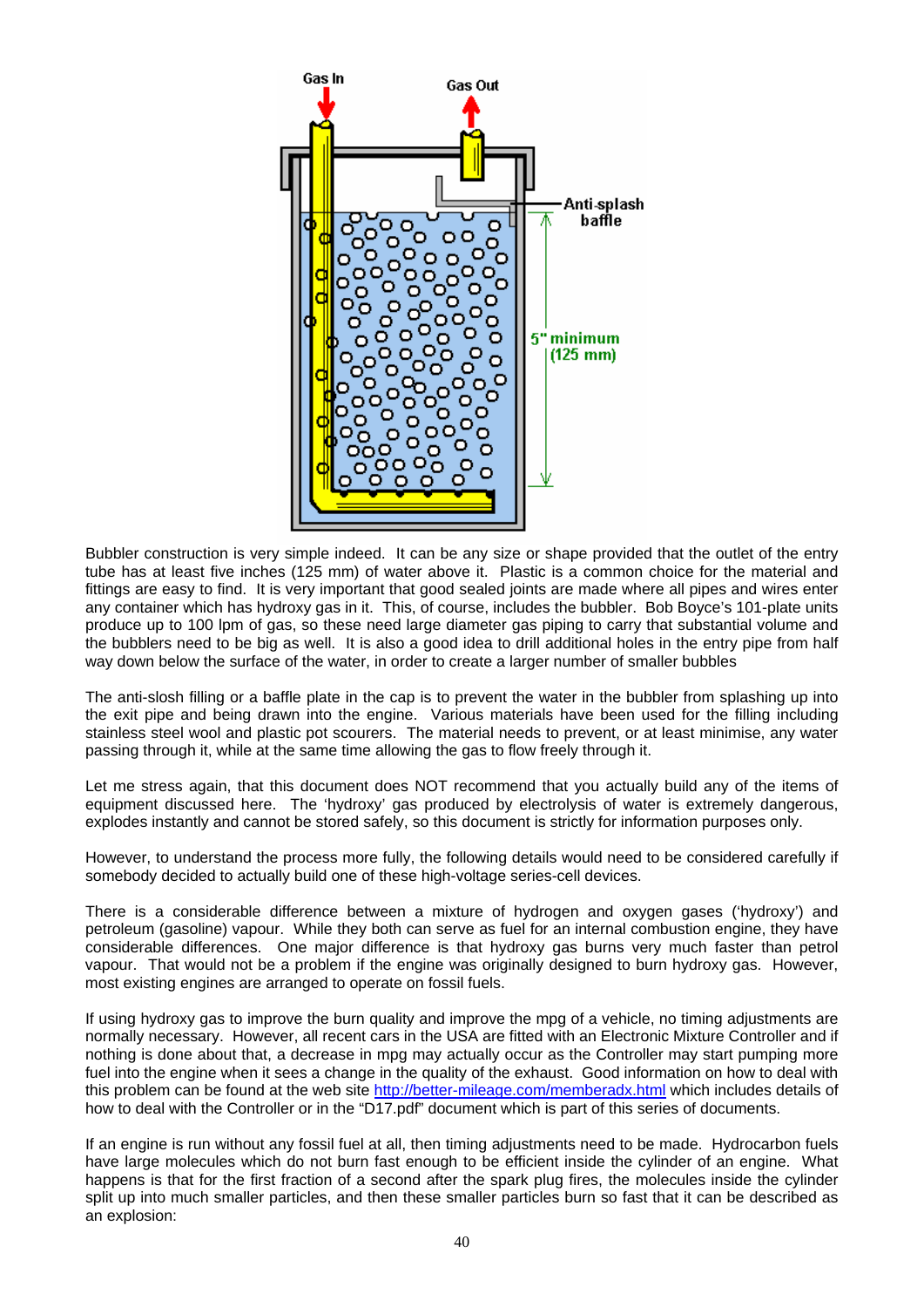

Because of the delay needed for the conversion of the hydrocarbon molecules to smaller particles, the spark is arranged to occur before the Top Dead Centre point. While the molecules are splitting up, the piston passes its highest point and the crankshaft is some degrees **past** Top Dead Centre before the driving pressure is placed on the head of the piston. This driving force then reinforces the clockwise rotation of the crankshaft shown in the diagram above and the motor runs smoothly.

That will **not** happen if a hydroxy gas/air mix is substituted for the petrol vapour. Hydroxy gas has very small molecule sizes which do not need any kind of breaking down and which burn instantly with explosive force. The result is as shown here:

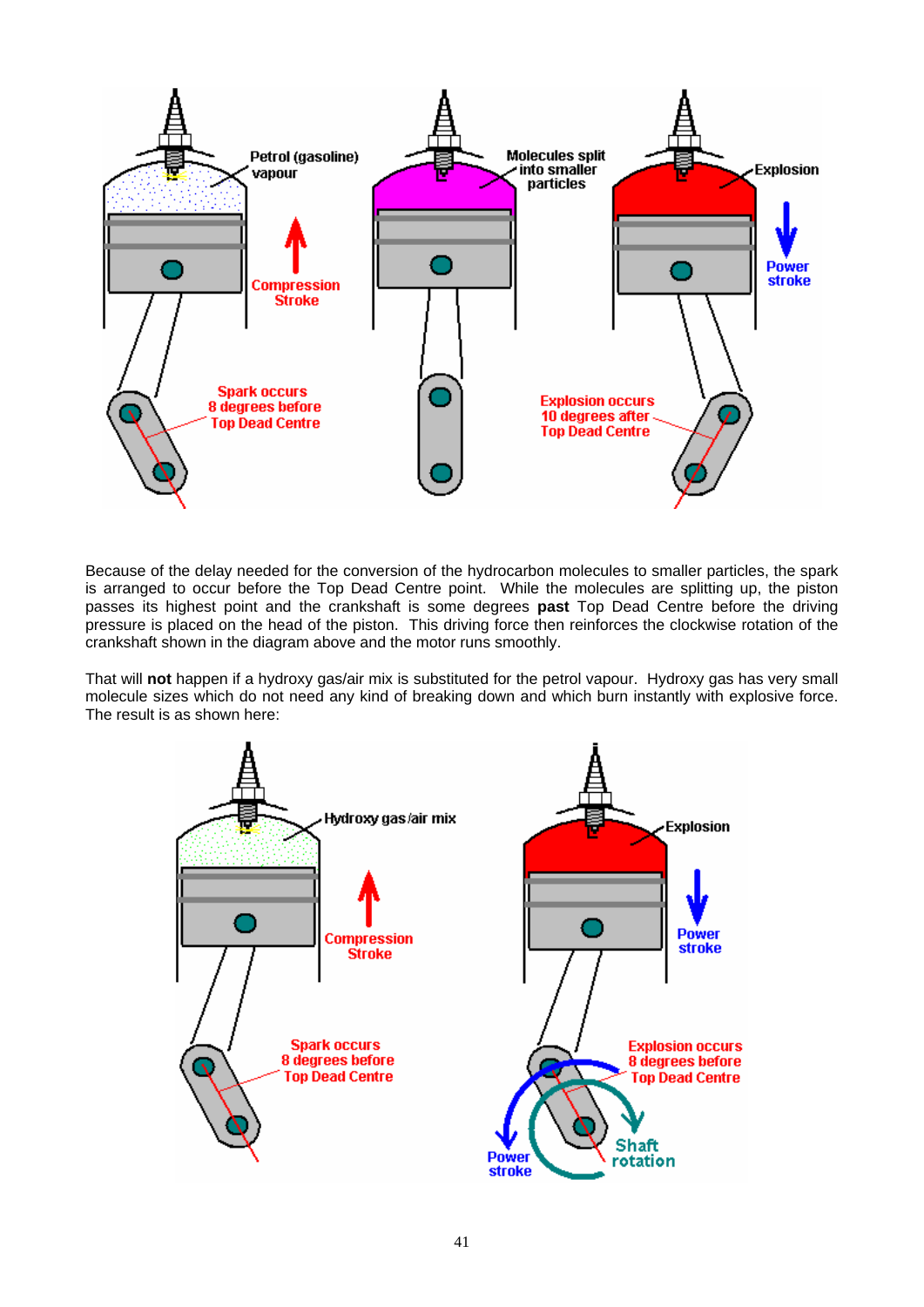Here, the explosion is almost instantaneous and the explosion attempts to force the piston **downwards**. Unfortunately, the crankshaft is trying to drive the piston **upwards** past the Top Dead Centre ('TDC') point, so the explosion will not help the engine run. Instead, the explosion will stop the crankshaft rotating, overload the crankshaft and connecting rod and produce excessive pressure on the wall of the cylinder.

We do **not** want that to happen. The solution is to delay the spark until the piston has reached the position in its rotation where we want the explosion to take place - that is, in exactly the same place as it did when using petrol as a fuel.

In the example above, the spark would be retarded (delayed) from 8 degrees before TDC to 10 degrees after TDC, or 18 degrees overall. The spark is '**retarded'** because it needs to occur **later** in the rotation of the crankshaft. The amount of retardation may vary from engine to engine, but with hydroxy gas, the spark must never occur before TDC and it is preferable that the crankshaft has rotated some degrees past TDC so that most of the push from the piston goes to turn the crankshaft and as little as possible in compressing the crankshaft.

# *Diesel Engines*

Diesel engines do not have spark plugs and so there is no timing alterations needed with them. Any booster volume of hydroxy gas up to 80% of the cylinder contents can be added into the air entering a diesel engine and it automatically helps the mpg performance. If a really large volume of hydroxy gas is available, then the diesel engine is set to tick over on diesel and hydroxy gas is then added to rev the engine up and provide the power. The amount of hydroxy gas should not exceed four times the amount of diesel as engine overheating will occur if it does.

Roy McAlister has been running internal combustion engines on hydrogen and many mixtures of hydrogen and other fuels for forty years now. He advises anybody interested in implementing a system like this, to start with a single-cylinder engine of five horsepower or less. That way, the techniques are easily learnt and experience is gained in tuning a simple engine running on the new fuel. So, let us assume that we are going to convert a small generator engine. How do we go about it?

First, we obtain our supply of the new fuel. In this case, let us assume that we will produce hydroxy gas using a multi-cell high-voltage series electrolyser as described earlier. This unit has an electrical cut-off operated by a pressure switch which operates at say, five pounds per square inch. Assuming that the electrolyser is capable of producing a sufficient volume of gas, this is roughly equivalent to a hydrogen bottle with its pressure regulators.

In broad outline, the gas supply would look like this:



The physical connection to the engine is via a 6 mm (1/4 inch) stainless steel pipe, fitted with a standard knob-operated needle valve. The carburettor is removed altogether to allow maximum airflow into the engine, (or failing this, the throttle valve of the carburettor is opened wide and secured in that position). The stainless steel gas pipe has its diameter reduced further by the use of a nozzle with an internal diameter of 1 mm or so (1/16 inch or less), about the size of a hypodermic needle used by a vet. Hydroxy gas has very small molecules and will flow very freely through tiny openings. The nozzle tip is pushed close to the intake valve and the gas feed pipe is secured in place to ensure no movement: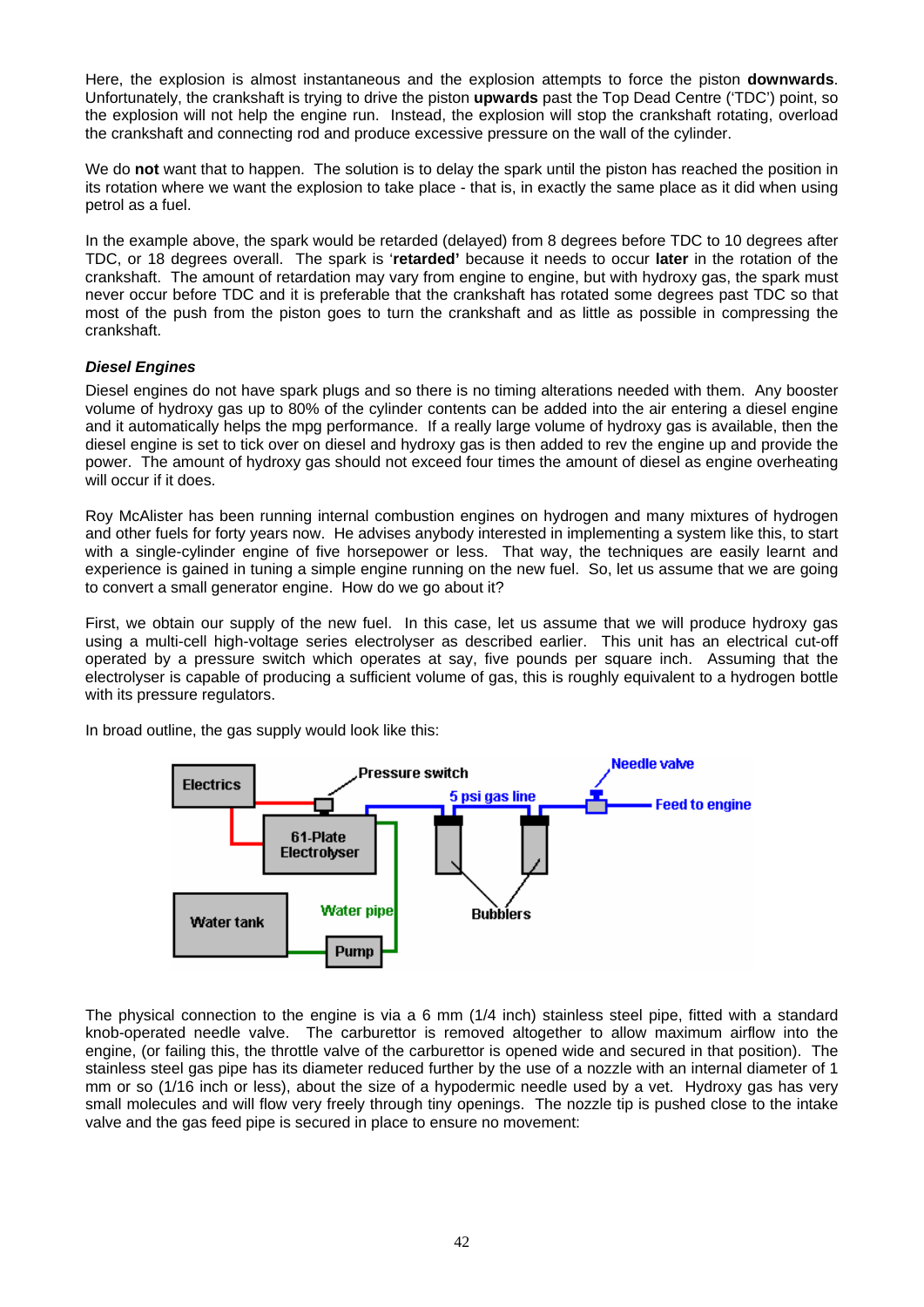

When the engine is about to be started, the needle valve can be hand-adjusted to give a suitable level of gas flow to maintain tick-over, but before that can happen, the timing of the spark needs to be adjusted

There are two main ways to adjust the timing. The first is mechanical, where an adjustment is made to the mechanism which triggers the spark. Some small engines may well not have a convenient way to adjust the timing by as much as is needed for this application. The second way is to delay the spark by an adjustable electronic circuit (for instance, an NE555 monostable driving a FET). This can either be built or bought ready made. One supplier which offers a dashboard-mounted manually controlled ready-built ignition delay unit is http://www.msdignition.com/1timingcontrols.htm and there are others.

# **Waste spark.**

There is one other very important consideration with small engines and that is the way in which the spark is generated. With a four-stroke engine, the crankshaft rotates twice for every power stroke. The spark plug only needs to fire every second time the piston approaches its highest position in the cylinder. This is not particularly convenient for engine manufacturers, so some simplify matters by generating a spark on every revolution. The extra spark is not needed, contributes nothing to the operation of the engine and so is called the "waste spark". The waste spark does not matter for an engine running on fossil fuel vapour, but it **does** matter very much if the fuel is switched to hydroxy gas.

As has been shown in the earlier diagrams, it is necessary to retard (delay) the spark by some eighteen degrees or so when using hydroxy gas, due to its very much faster ignition rate. Delaying the hydroxy fuel ignition point until after Top Dead Centre sorts out the situation in an entirely satisfactory manner for the Power Stroke of the engine. However, if the engine generates a spurious 'waste spark' that waste spark does cause a serious problem.

In the case of the fossil fuel, any waste spark will occur towards the end of the Exhaust Stroke and it will have no real effect (apart from wasting electrical power). In the case of the hydroxy fuel, the engine has completed the Exhaust Stroke, the outlet valve has closed, the intake valve has opened and the gas is being drawn through the open inlet valve into the cylinder in the Intake Stroke. At that instant, there is an open passage from the spark plug, through the cylinder, through the open intake valve, to the gas supply pipe and through it to the bubbler between the electrolyser and the engine. If a waste spark takes place, it **will** ignite the gas: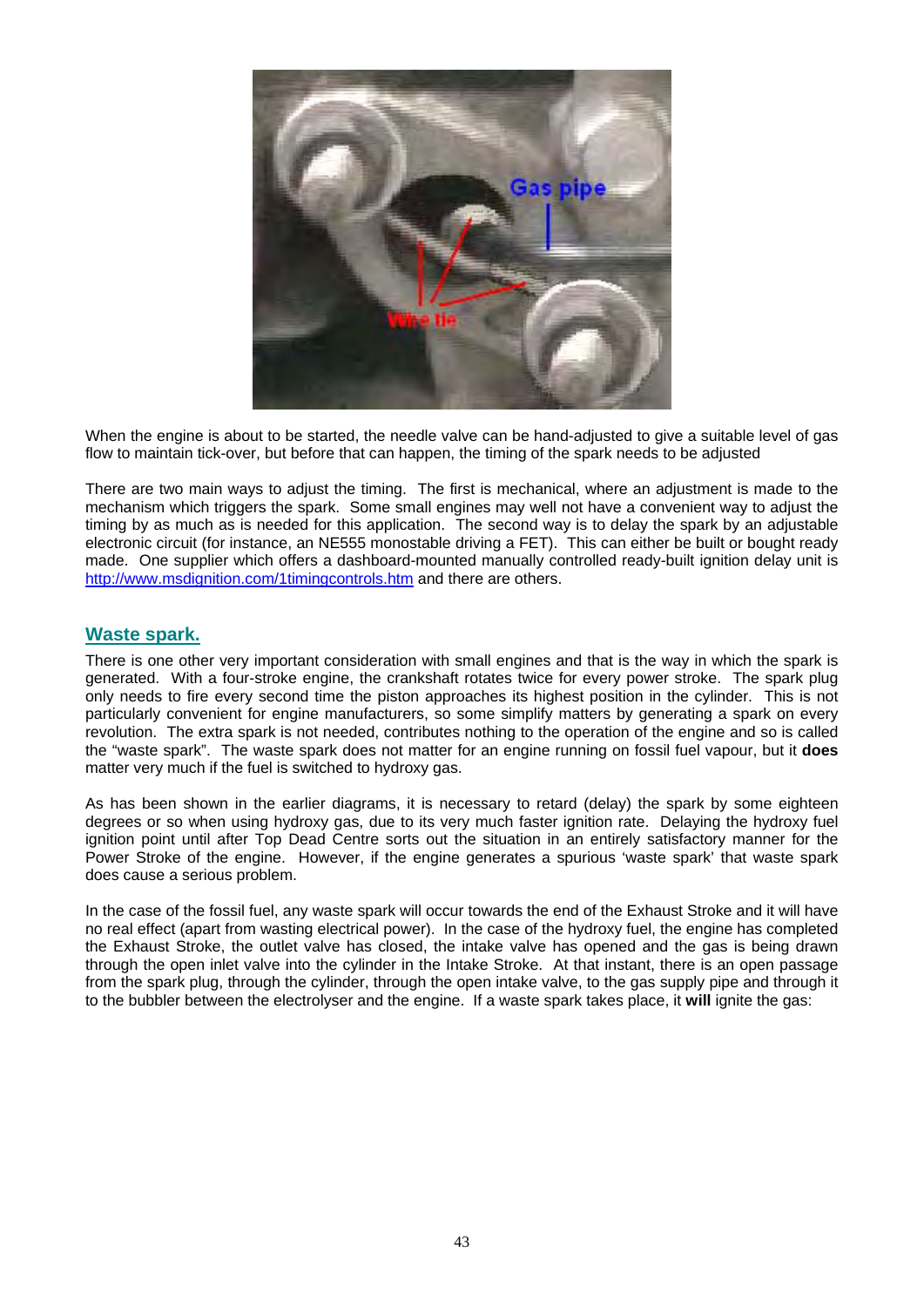

The gas ignition is highly likely if there is a waste spark in an engine using hydroxy fuel and (the necessary) retarded ignition. Trying to eliminate the unwanted spark by using a 'divide-by-two' electronic counter circuit is not likely to be successful unless there is some mechanically certain way of triggering the counter circuit at start-up. The best way of overcoming a waste spark, if the engine has one, is to use a 2:1 gearing arrangement on the output shaft of the motor and using the slower shaft to trigger the spark. Multi-cylinder engines do not usually have a waste spark. It is also possible to operate a contact from either the camshaft or directly from one of the valve stems. It has also been suggested that using a pressure-operated switch on the exhaust system would be effective, and another suggestion is to delay the opening time of the intake valve until after waste spark has occurred, though this may create a good deal more engine noise.

Once some experience has been gained in operating a single cylinder engine on hydroxy gas, the move to a full-sized engine is not very difficult. Each cylinder of the large engine is pretty much the same as the small engine. Instead of running a small tube down the carburettor intake of each cylinder, it is more convenient and economic to use the existing intake manifold, leave the throttle wide open and run the hydroxy gas pipe into the manifold. A flexible stainless steel pipe section should be used to absorb the vibration of the engine relative to the electrolyser. Roy McAlister suggests using a knob-operated needle valve to set the idling speed to about 1,000 rpm and placing a throttle-operated lever valve in parallel with it for applying more power to the engine:

It is not immediately clear to me why this arrangement is recommended as the knob-operated needle valve use to set the idling rate appears to be redundant. There appears to be no particular reason why a screw adjustment could not be used on the lever valve linked to the accelerator pedal of the vehicle. If that were done, then the throttle screw could be used to set the idle rate and the screw locked in position. That way, the needle valve and two Y-connectors could be dispensed with. The only possible reason which suggests itself is that there is slightly less physical construction needed for the recommended way shown here: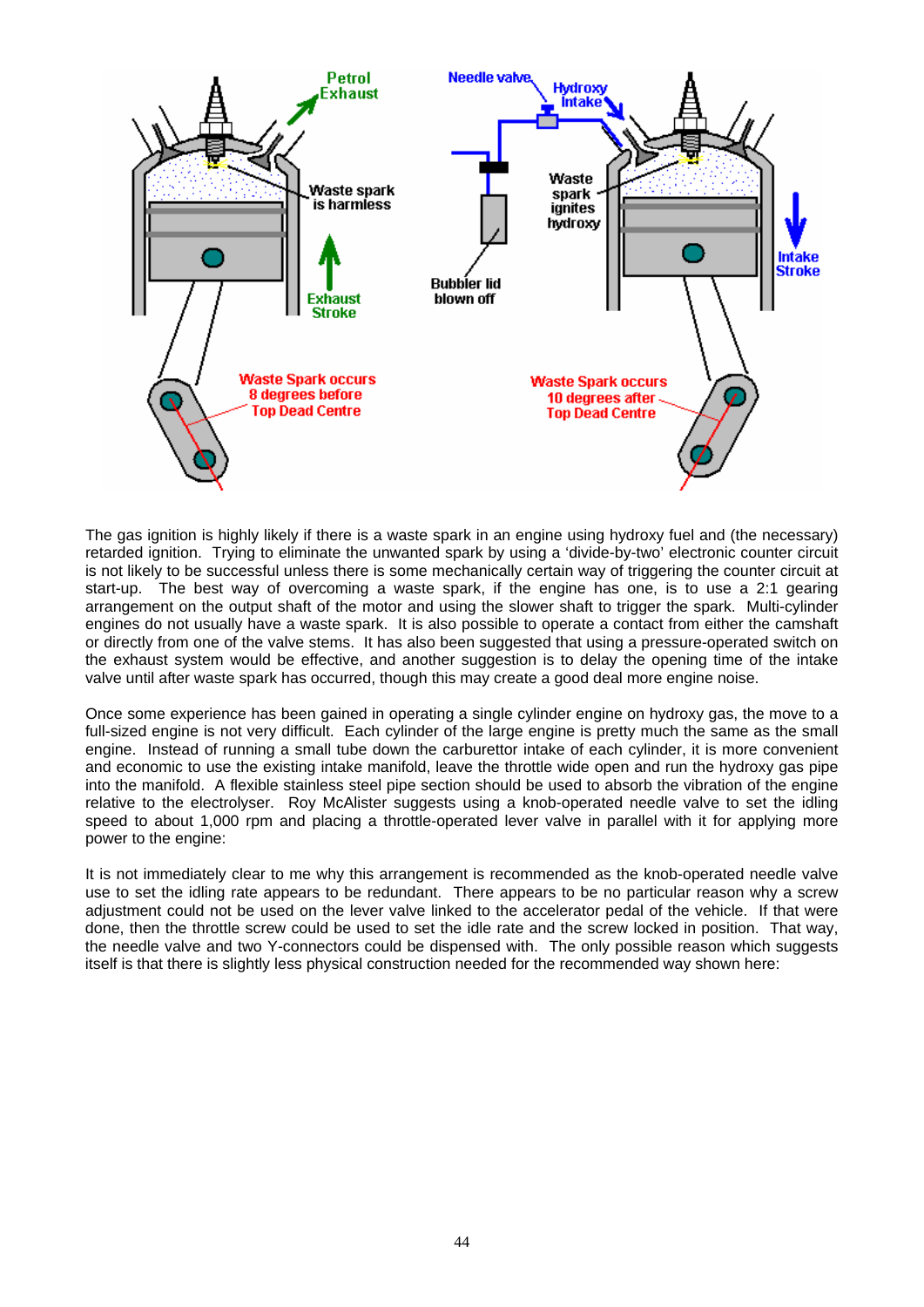

One supplier of flexible tubing suitable for this sort of work is http://www.titeflexcommercial.com but there will be many others.

# **Engine Size Limits**

A 101-plate Boyce electrolyser accurately built, properly cleansed and conditioned, produces about 50 litres per minute of hydroxy gas continuously, when tuned properly and can sustain short bursts of 100 lpm. It is really not possible to say how much hydroxy gas is needed to operate any particular engine as the energy requirement varies so much from engine to engine even though they may have the same engine capacity. However, is very rough ball-park figures, it would not be unusual for a 2 litre capacity engine to run satisfactorily on 100 lpm of hydroxy gas. Please remember that when flow rates like 100 lpm or more are being dealt with, that it is essential to use a large-diameter pipe (say, one-inch diameter) from the electrolyser onwards. Also, the bubblers need to be physically larger. It is essential to avoid any possibility of large hydroxy gas bubbles forming a continuous path through the water in the bubbler as that would allow a flamefront to pass directly through the water in the bubbler which is exactly what the bubbler is there to prevent, so don't skimp on the size of the bubblers, especially as they will only be half-filled when the gas flow rate is very high. Bob Boyce explains the present limits on gas production as follows:

The impedance of the "MicroMetals T650" toroidal core reaches a maximum at 36 square inches per plate, it is possible to use one long 201-plate electrolyser, powered with double the voltage. The problem is that we can't increase the current density as it would increase the toroid temperature which would cause the permeability to decrease. However, we can increase the voltage without worrying about increasing the toroid temperature, so going to 240 volts AC is not a problem.

A 201-plate electrolyser could achieve 200 lpm which would be able to power a 3 to 4 litre engine. Ideally, an electrolyser of that type would have a microprocessor controller circuit board, as that should generate faster pulse transition speeds than the present circuit board. An electrolyser of that type would need a revised case design to take stainless steel plates which are 9 inches wide and 6 inches tall. The electrolyte level would then be set to a 4 inch depth, giving the same 36 square inches of active plate area.

A 101-plate electrolyser measures about 20 inches in length. A 201-plate unit would be about 40 inches long and so would fit into the boot (trunk) of a car or the back of a pick-up. This means that there is still more potential left in the "T650" toroid before there is any need to find a larger toroid.

An 8 inch toroid with a 101-plate unit could fuel an engine of up to 4 litres capacity. A 10 inch toroid driving a 101-plate unit could fuel a 5 litre engine. In these cases, the plate areas would be larger than 6" x 6" because with a larger toroid, the current can be increased without overheating the toroid and lowering it's permeability.

The information from Micrometals is that their hydraulic press can make toroids up to 8 inches in diameter, but the success rate diminishes as the diameter increases. As it is, the success rate for making the 6.5 inch diameter is their best economical rate. For larger diameters, the cost of the increased failure rate is passed on to the buyers.

There is word of a small private Canadian outfit that is working with 5 gallon pails of mining tailings to extract high-permeability materials which can be used to make larger toroids. They crush the tailings into fine powder with a huge milling stone, then pass the powder under a magnet to collect the magnetic material. They do this several times and then mix the remaining material with a binder to form a toroid.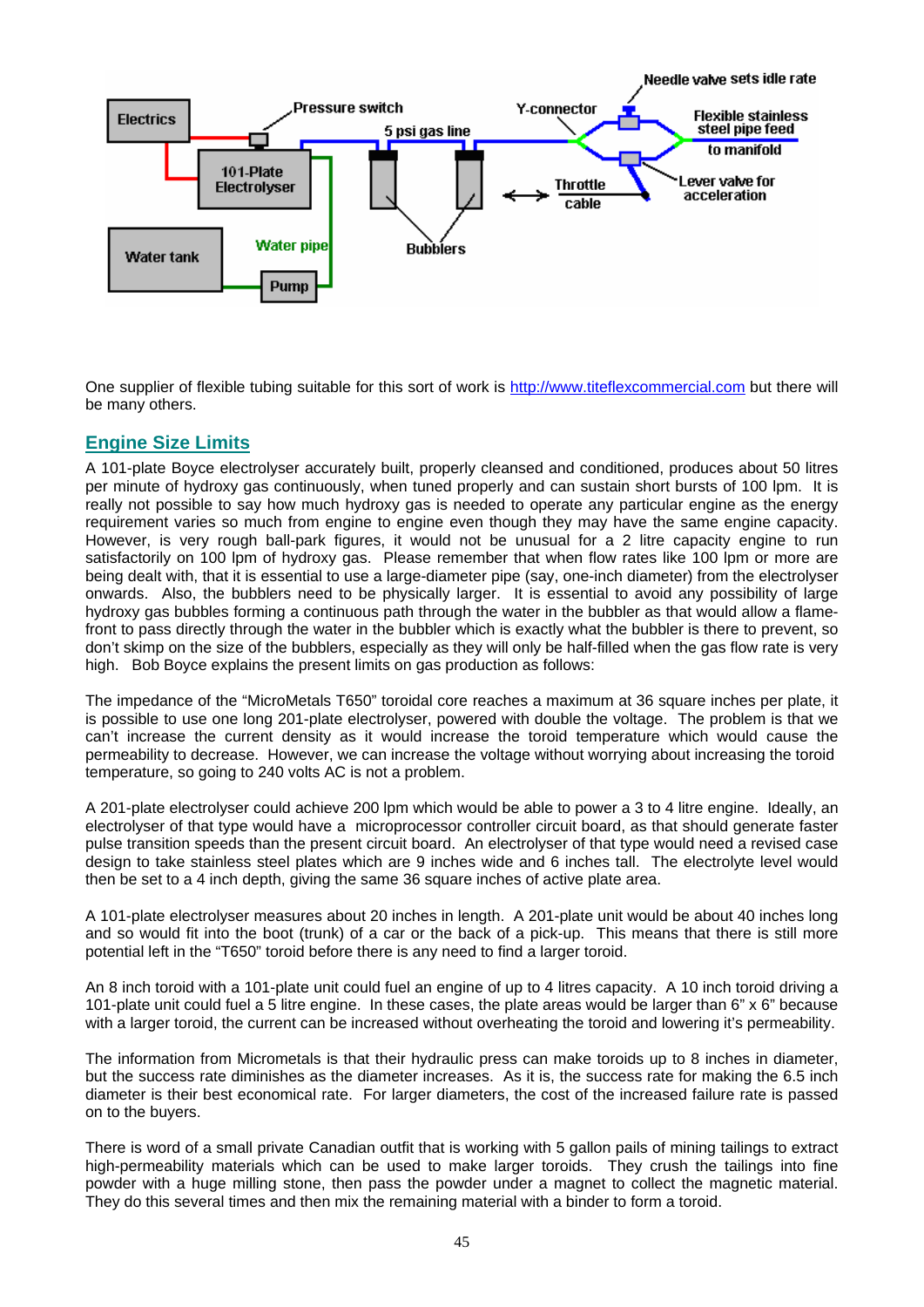Every company in the toroid making industry has their own proprietary formula for making toroids. This particular Canadian company's 6.5 inch toroid matches the Micrometals T650 pretty well. If there is enough interest, they can quote a quantity rate for a larger toroid.

# **Stationary Applications**

Some people wish to try home applications with an electrolyser of this type, and they ask about powering the unit directly from the mains, rather than from the electrical system of a vehicle. This is a practical proposition and it has the advantage that size and weight are no longer of any great importance. The circuit would alter very slightly for this application as shown here:



Here, instead of an inverter to create 110 volts AC, a car battery charger or mains Power Supply Unit is needed to provide the same voltage that the vehicle electrics would have provided. It would probably be worth putting a large value capacitor across the output of the car battery charger to help smooth out the voltage ripple which it will produce. Don't forget that it needs to be able to supply considerable current and so it will be rated as a "heavy-duty" battery charger. If a 200-cell unit is to be used, then a 1:2 mains step-up transformer will also be needed to raise the mains voltage to 220 volts.

In countries which have a 220 volt mains supply, then a 2:1 step-down mains transformer would be needed for a 100-cell unit but not for a 200-cell unit. The circuit would then be:

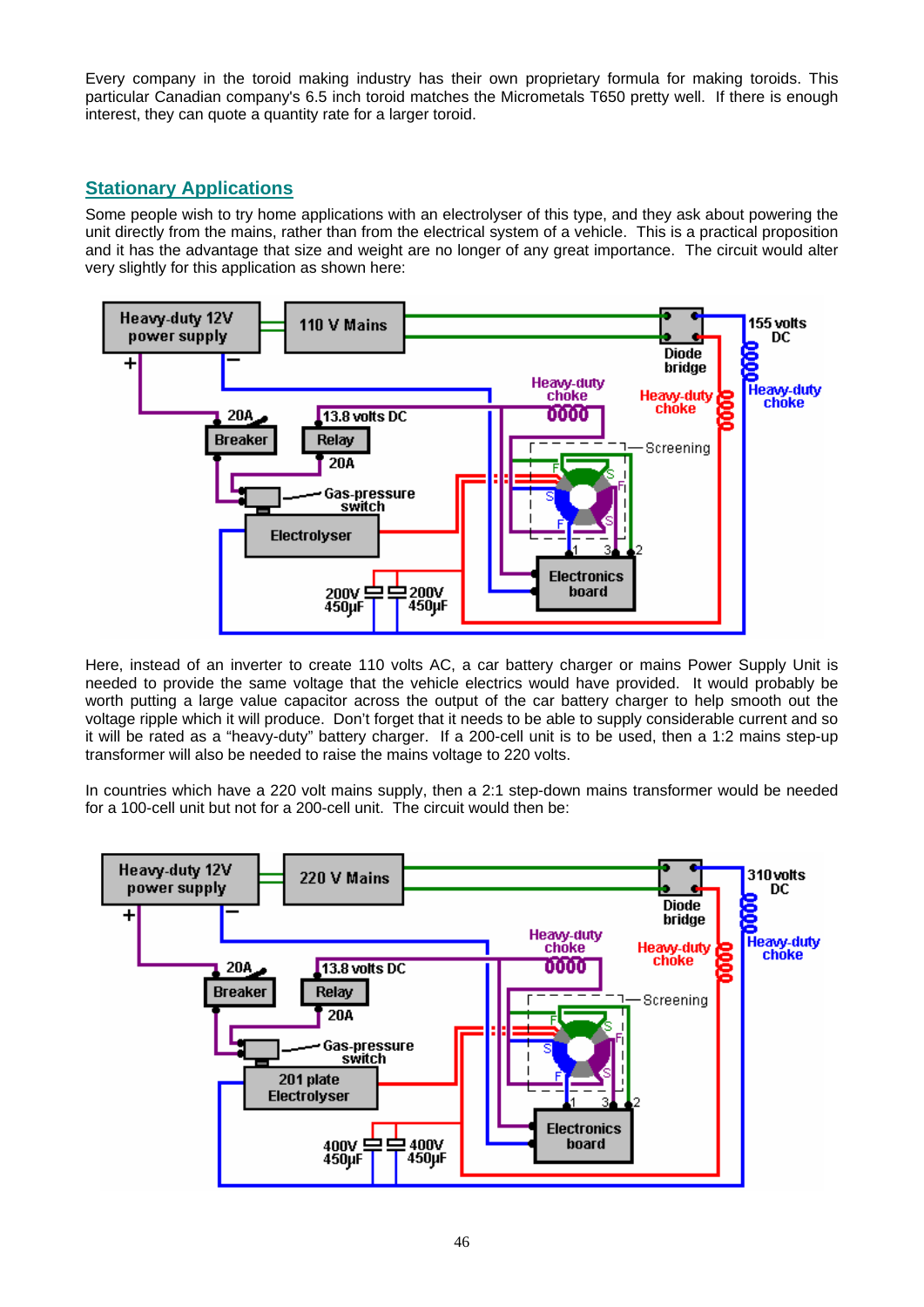# *Bob Boyce's Experiences:*

Bob had an electronics business down in south Florida where he owned and sponsored a small boat-race team through his business, starting in 1988. He had a machine shop behind his business, where he did engine work. He worked on engines for other racers and a local minisub research outfit which was building surface-running drone type boats for the DEA. He delved into hydrogen research and started building small electrolysers using distilled water mixed with an electrolyte. He then resonated the plates to improve the efficiency of the units. He discovered that with the right frequencies, He was able to generate 'monatomic' Hydrogen and Oxygen rather than the more common 'diatomic' versions of these gasses. When the 'monatomic' gasses are burnt, they produce about four times the energy output produced by burning the more common diatomic version of these gasses.

About 4% of diatomic Hydrogen in air is needed to produce the same power as petrol, while slightly less than 1% of monatomic Hydrogen in air is needed for the same power. The only drawback is that when stored at pressure, monatomic hydrogen reverts to its more common diatomic form. To avoid this, the gas must be produced on-demand and used right away. Bob used modified Liquid Petroleum carburettors on the boat engines to let them run directly on the gas produced by his electrolysers. Bob also converted an old Chrysler car with a slant six-cylinder engine to run on the hydrogen set-up and tested it in his workshop. He replaced the factory ignition with a high energy dual coil system and added an optical pickup to the crankshaft at the oil pump drive tang to allow external ignition timing adjustment. He used Bosch Platinum series spark plugs.

Bob never published anything about what he was working on, and he always stated that his boats were running on hydrogen fuel, which was allowed. Many years later that he found that he had stumbled on was already discovered and known as "Browns Gas", and there were companies selling the equipment and plans to make it.

Bob's electrolyser is fairly simple to make but it requires a lot of plates made of 316 stainless steel able to withstand the more exotic electrolytes which are more efficient, a plastic box to contain the plates, 1/8" spacers to keep the rows of plates apart, the electrolyte, and an adjustable-frequency modified pseudosinewave inverter for the drive electronics. A total of 101 plates 6 inches square are used to give a large surface area. These have their surfaces scoured with coarse sandpaper in an "X" pattern to give a fine crosshatch grain which added fine sharp points to the surfaces.

This is found to improve the efficiency of the electrolysis. The box has two threaded ports, a small one for injecting replacement distilled water, and a larger one for extracting the hydroxy gas. Under the top cover is a piece of plastic matting to prevent sloshing. It is very important to keep the electrolyte level below the tops of the plates to prevent current bypassing any cells and creating excessive water vapour.

Bob places a 5 **P**ounds per **S**quare **I**nch cut-off switch in a tee on the water injection port that shut the drive electronics down when the pressure in the unit hit 5 PSI. This allows the unit to be able to supply on demand without building up too much pressure in low-demand situations. He builds a bubbler from a large home cartridge type water-filter housing to prevent any backfire from travelling back up the gas feed pipe to the electrolyser. Without some sort of bubbler there is the risk of the electrolyser exploding if a flame front from the engine flows back to it.

The copper mesh screens designed for welding gasses will not work as hydrogen has a much higher flame propagation speed which passes straight through the copper mesh. The bubbler should be placed close to the engine so as to limit the amount of recombination of the gasses from monatomic to diatomic varieties. The hydroxy gas should be fed to the vapour portion of a **L**iquid **P**etroleum **G**as carburettor system. The carburettor will have to be modified for hydrogen use (different mixture rate than propane) and adjusted for best performance with the system running.

Bob found that the best electrolytes to use were Sodium Hydroxide (NaOH) and Potassium Hydroxide (KOH). While Sodium Hydroxide works well and is much easier to get ('Red Devil' lye found in most department stores) than the slightly more efficient Potassium Hydroxide. Whatever is used, be very careful what construction materials are used. Make absolutely sure that they are compatible with the chosen electrolyte (Plexiglas acrylic sheet was what Bob used). Never use glass containers for mixing or storing Potassium Hydroxide.

Bob never had the chance to drive the test Chrysler on the road with this system. Instead, he placed the rear end up on jack-stands and ran the engine under no-load conditions in drive just to test and tune the system and get an idea of how well the engine held up on the hydrogen fuel. The vehicle was run for a milometer recorded distance of one thousand miles in this set-up with the hydrolysis being fully powered by the alternator of the vehicle. With the vehicle running at idle, the drive electronics consumed approximately 4 to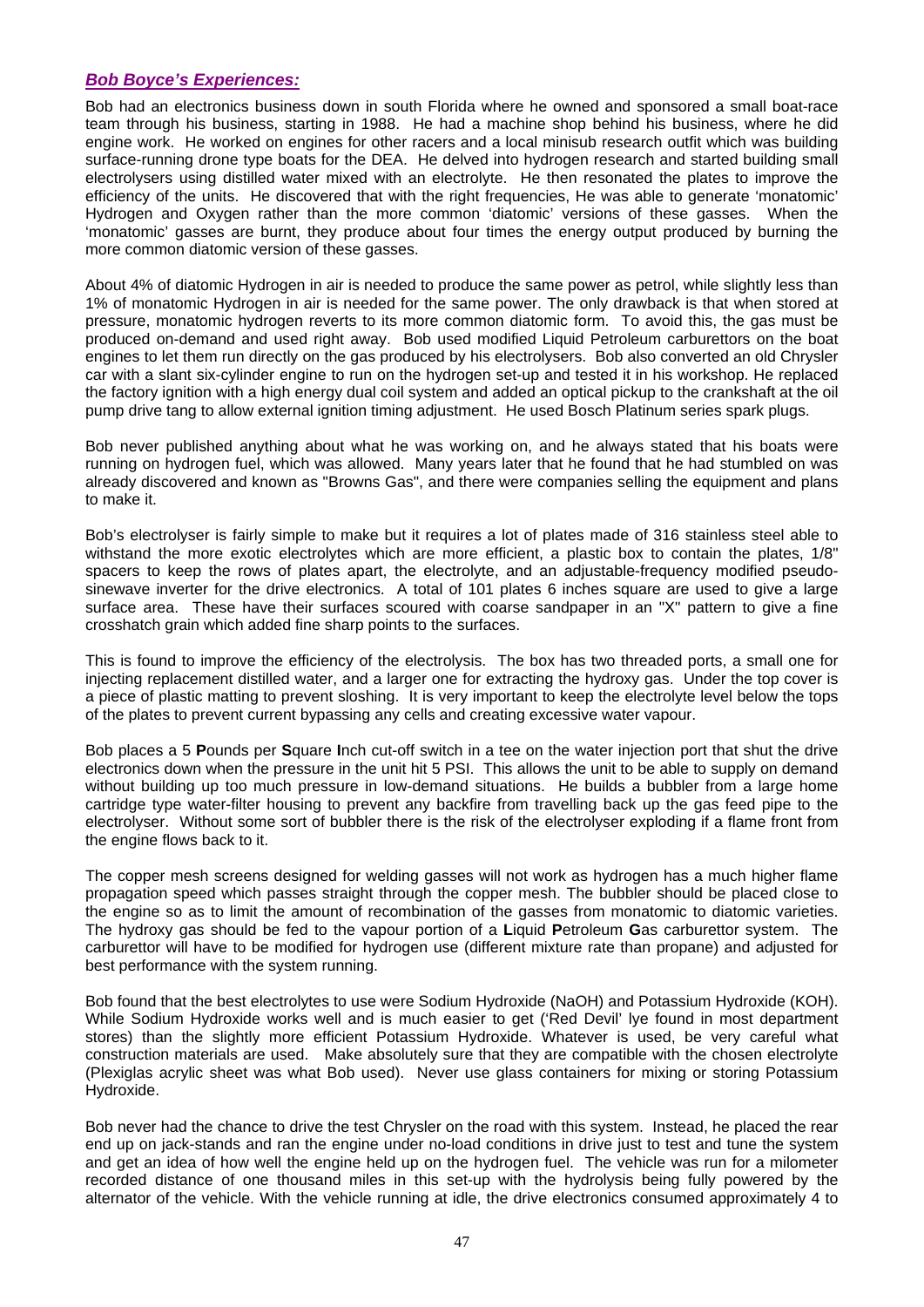4.3 Amps @ 13.8 V DC. With the rear wheels off of the ground, and the engine running with the vehicle speedometer registering 60 mph, the drive electronics drew approximately 10.9 to 11.6 Amps @ 13.8 V DC.

The unit does not use "normal brute force" electrolysis when operating in high efficiency mode. It relies mainly on a chemical reaction that takes place between the electrolyte used and the metal plates, which is maintained by electrical energy applied and stimulated into higher efficiency by the application of multiple harmonic resonances which help to "tickle" the molecules apart. Multiple cells in series are used to lower the voltage per cell and limit the current flow in order to reduce the production of water vapour. It relies on the large surface area of the total number of cells to get the required volume of fuel vapour output.

In the first prototype of this design, Bob used a custom built controller/driver which allowed a lot of adjustment so that performance could be tested using different frequencies, voltages, and waveforms individually. The result was a pattern of 3 interwoven square waves rich in harmonics that produced optimum efficiency. When Bob had the basics figured out he realised that he could just replace the custom controller/driver unit with a modified inverter (much easier than building a unit from scratch). He experimented using a 300 watt pseudo-sine wave inverter that had been modified so the base frequency could be adjusted between 700 and 800 Hz. The stepped sine wave output was fed through a bridge rectifier which turned each stepped sine wave into two positive stepped half waves. Each of these half waves had 8 steps, so a single cycle was turned into 16 steps. The resulting output, while not consisting of intermixed square waves, was still rich in harmonics, and it was much easier to adjust to the point of resonance than trying to tune 3 separate frequencies. Please note that these inverters are no longer available for purchase and that Bob's triple oscillator board design is far superior, giving more than double the output produced by the old inverter and is definitely the board to use with Bob's electrolyser.

The frequency range can change depending on the number of steps in the pseudo-sine wave of the inverter you choose since not all inverters are created equal. The desired effect is caused by the multiple harmonic resonances in the inverter output at higher frequencies. You will know when you hit resonance by the dramatic increase in gas output. The frequency does vary a bit depending on what electrolyte is used, the concentration of the electrolyte solution, the temperature of the electrolyte, water purity, etc.

Bear in mind that Bob's electrolyser tank was large enough to hold 61 plates of 316 grade stainless steel which were 6" X 6" each, spaced 1/8" apart, to create 60 cells in series, with the 130 V DC power from the inverter, through the bridge rectifier, applied to the end plates only. That gave 4,320 square inches of surface area, plenty of surface area to produce enough fuel for a vehicle engine. The best electrolyte for efficiency was Potassium Hydroxide, and the electrolyte level must be kept below the tops of the plates to prevent any current from bypassing the plates and creating excess water vapour through heating. Distilled water was used to prevent contamination of the electrolyte which would result in reduced performance and efficiency.

The unit had 316 grade stainless steel wires welded to the tops of the end plates. The other ends of the wires were welded to 316-grade stainless steel bolts which passed through holes in the ends of the container, with rubber o-ring gaskets inside and out, located above the liquid level.

There was a PVC spray bar attached on the inside of the chamber to the water injection port with tiny holes drilled along its length on the underside to supply replacement water evenly to the cells when the water pump was switched on. A backflow-prevention valve on top of the tee was used to keep the gas from flowing back into the water lines. There was a mat of interwoven plastic fibres (air conditioner filter material) cut and fitted on top of the plates to help prevent sloshing. Do not use fibreglass mat, which could cause a severe reaction with some electrolytes, like Potassium Hydroxide.

It is very important to understand that unless an engine is originally designed for, or later modified for, running on vapour fuel such as Liquid Petroleum Gas (natural gas), that water mist injection be added. Unless the engine has the proper valves for vapour fuel, the stock valves will not survive for extended run times on vapour fuel of any kind without additional cooling of some sort. This is an issue of valve design by the vehicle manufacturers, not something detrimental because of hydroxy gas combustion. The manufacturers want to prevent their cars from being adapted to high mileage operation without adverse effects, so they designed the valves to fail if not cooled by excess raw fossil fuel.

# *Newer Vehicles with ECUs*

One important point which has not been covered in detail, is the effect of **E**lectronic **F**uel **I**njection systems found in newer vehicles. There is a fairly wide range of different types and designs, but basically, newer cars are fitted with an electronic computer which controls the amount of fuel injected into an engine. These systems are designed to sense the content of the exhaust gases and if the analysis indicates that the fuel/air mix is rather lean, then the computer increases the rate of fuel flow into the engine.